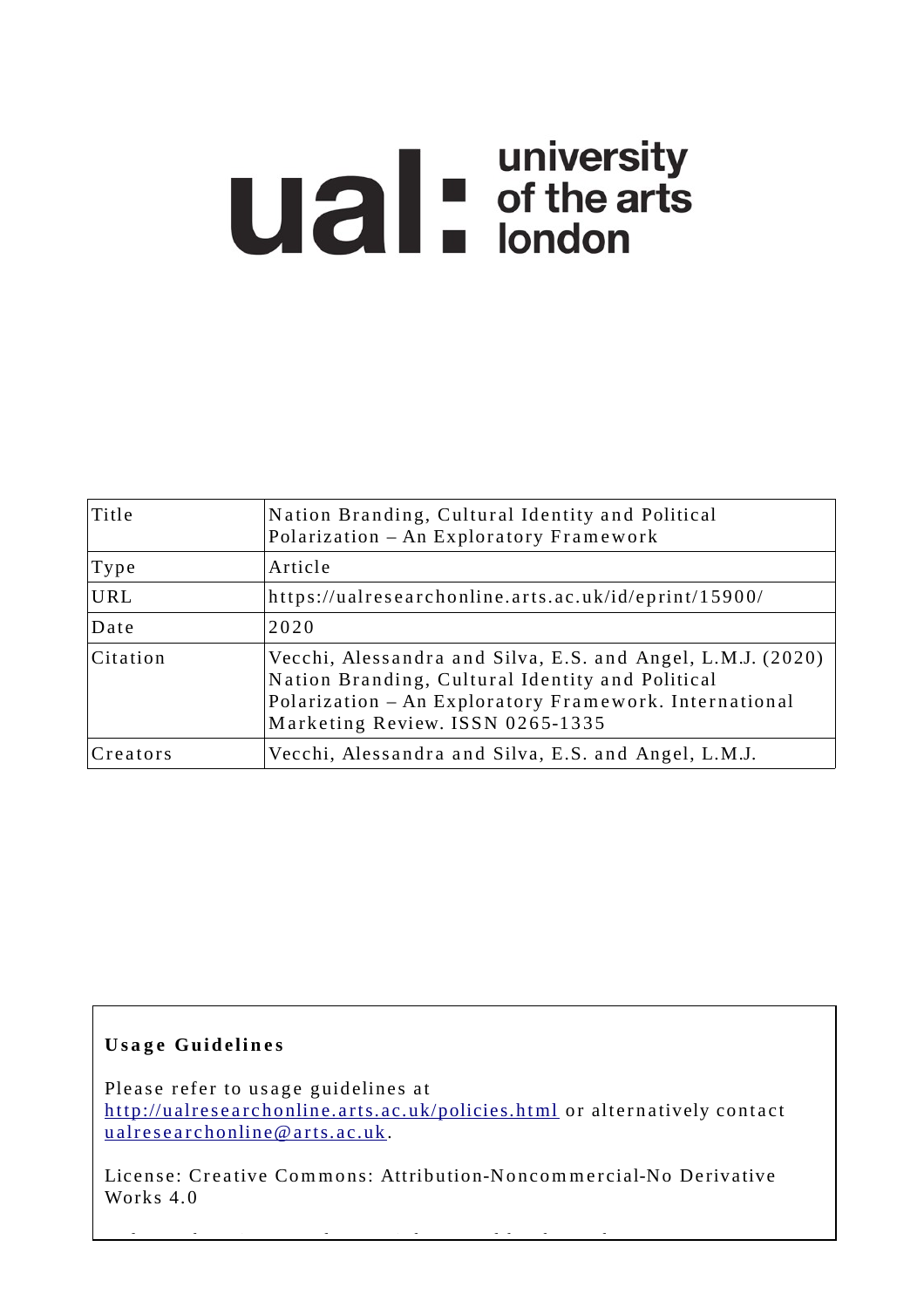# **Nation Branding, Cultural Identity and Political Polarization – An Exploratory Framework**

# **Abstract**

**Purpose:** The objective of this research is to propose a framework which is apt to assess how a nation branding campaign could promote cultural identity by ultimately curbing political polarization.

**Design/Methodology/Approach Methodology summary:** By relying on a multidisciplinary approach that blends theoretical constructs from different fields the methodology is based on a mixed-method approach whereby the qualitative data stemming from a set of interviews with key-informants is coupled by a survey of Colombian citizens in order to gain in-depth insights over the impact of nation branding on political polarization.

**Findings:** From the findings, it emerges that a campaign based on nation branding and targeting domestic citizens could curb political polarization within Colombia, by also fostering cultural identity.

**Research limitations/Implications:** The study considers only Colombia. To fully assess the robustness of the framework it would be useful to extend the analysis to a broader range of countries and to a wider set of domestic issues.

**Practical Implications:** The research not only provides in-depth insights on how nation branding can be used effectively in order to curb political polarization but also practical guidance on how a nation branding campaign effective can be effectively designed. The findings are relevant to policy-makers that have the opportunity to implement informed and educated nation branding campaigns not just overseas, but also to strategically address important domestic issues by engaging the domestic stakeholders.

**Originality/Value:** While country branding has been extensively investigated within the context of international business, we have a relatively limited understanding of its domestic impact.In contrast to traditional country branding literature, this paper aims to theoretically advance our understanding of nation branding and its effect on political polarization, as well as gauging its impact on cultural identity.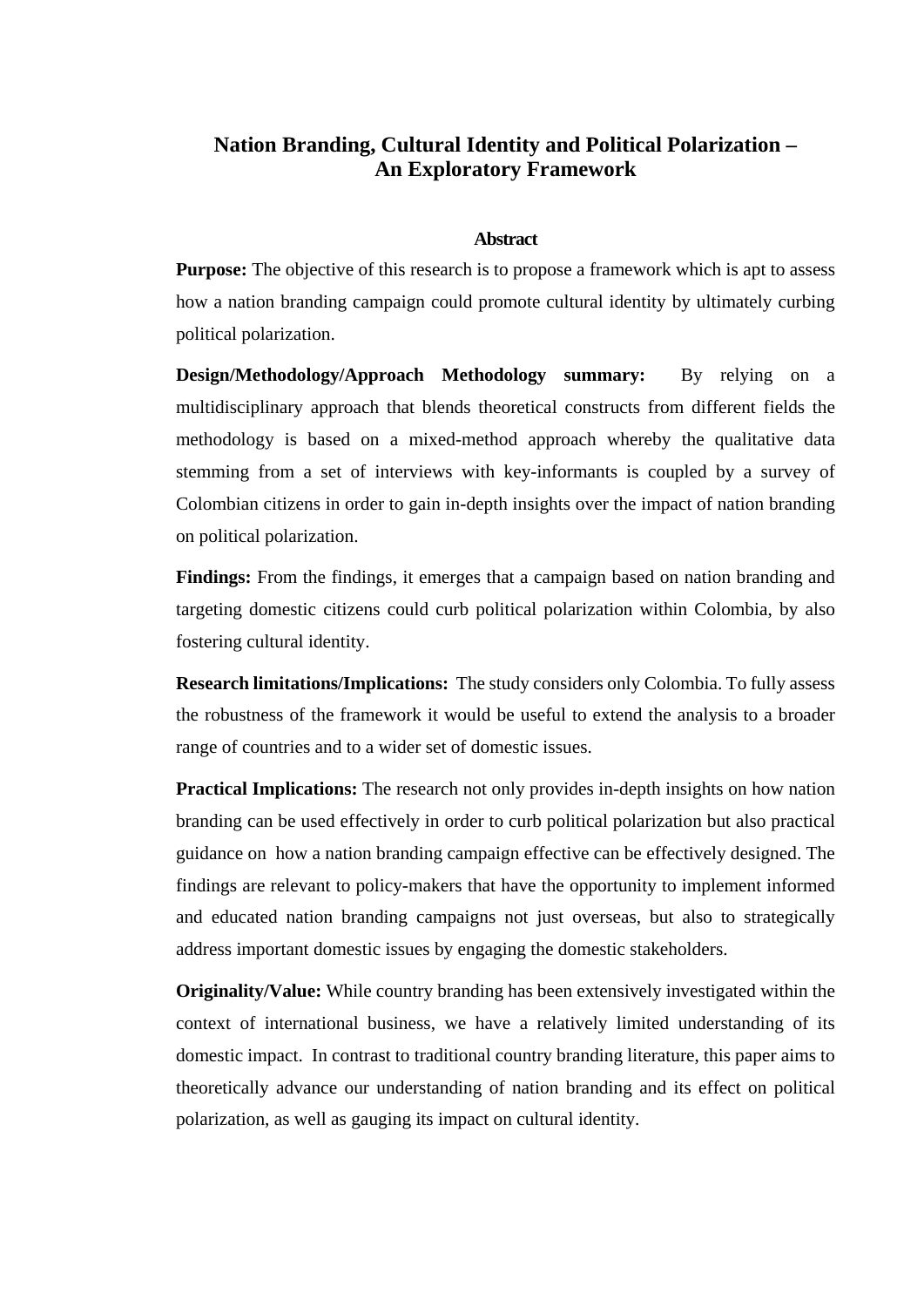**Keywords:** Nation Branding, Country Branding, Cultural Identity, Polarization, Colombia.

**Paper type:** Research paper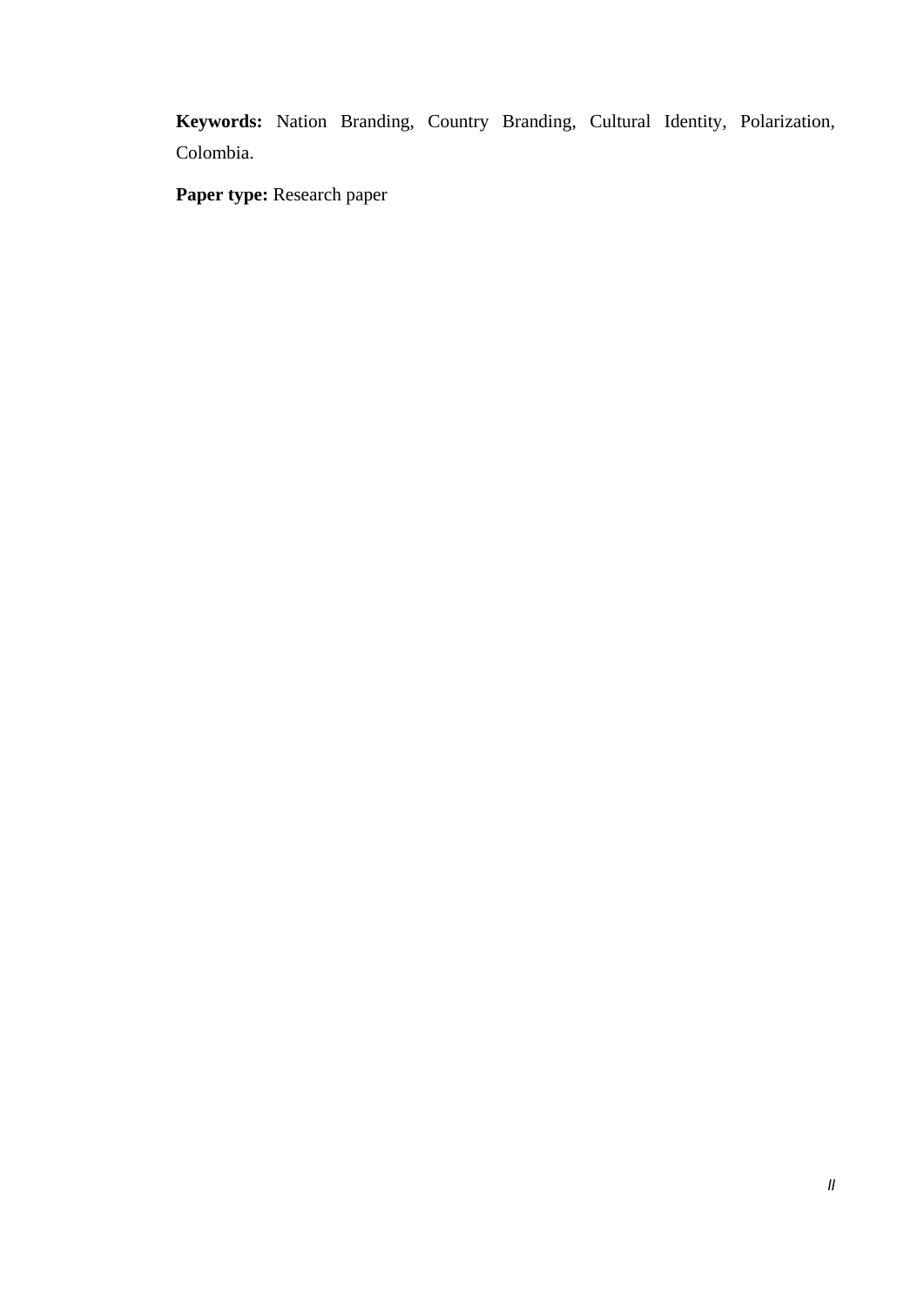#### **1. Introduction**

In November 2016 the Colombian government and the Revolutionary Armed Forces of Colombia (FARC) signed a peace agreement with the objective of ending crimes against humanity and drug trafficking activities, in exchange of forgiveness for some of them, and the opportunity to be part of the politic arena (OACP, 2017). Even though all the efforts were aimed at bringing peace to a country that was suffering the horror of terrorism for more than half-century, a visible form of political polarization and the emergence of ideological extremes emerged, and nowadays not just politicians are taking extreme sides and radical ideas, but also Colombian citizens are involved in endless discussions around peace (EAFIT, 2017). Now, the country is going through the postconflict stage and is facing several challenges as the implementation of the Special Jurisdiction for Peace (JEP), whose main objective is to provide compensation to the victims of the conflict and to judge those who committed crimes (JEP, 2017). Likewise, another major challenge were the presidential elections on 2018 where politicians were opportunistic taking "peace" as a topic for campaigns to gain votes (Tiempo, 2017) bringing about more polarization between people and consequently, division. Colombia without a doubt is living a historical moment and a transitional period, yet their people are more divided than ever. Hence, in this "new era" where Colombia is experiencing one of the most important moments of its history, how this could be different? How could this feeling of anger and radical division be transformed into something positive?

Starting from these facts, in contrast to traditional country branding that focuses on destination, tourism marketing, and the country-of-origin effect, this paper aims to theoretically advance our understanding of nation branding and to critically gauge its effect on political polarization, as well as examining its potential influence on cultural identity. To this purpose, the paper proposes a framework which is apt to assess how a nation branding campaign could foster cultural identity amongst the Colombian citizens and could also change their attitudes and behaviours related to political polarization in Colombia. The paper comprises five sections. The second section, in a multidisciplinary fashion, reviews the relevant literature on political polarization and country branding to provide the foundations for the conceptual framework. The third section outlines the methodology adopted. While the fourth section presents the main findings, the concluding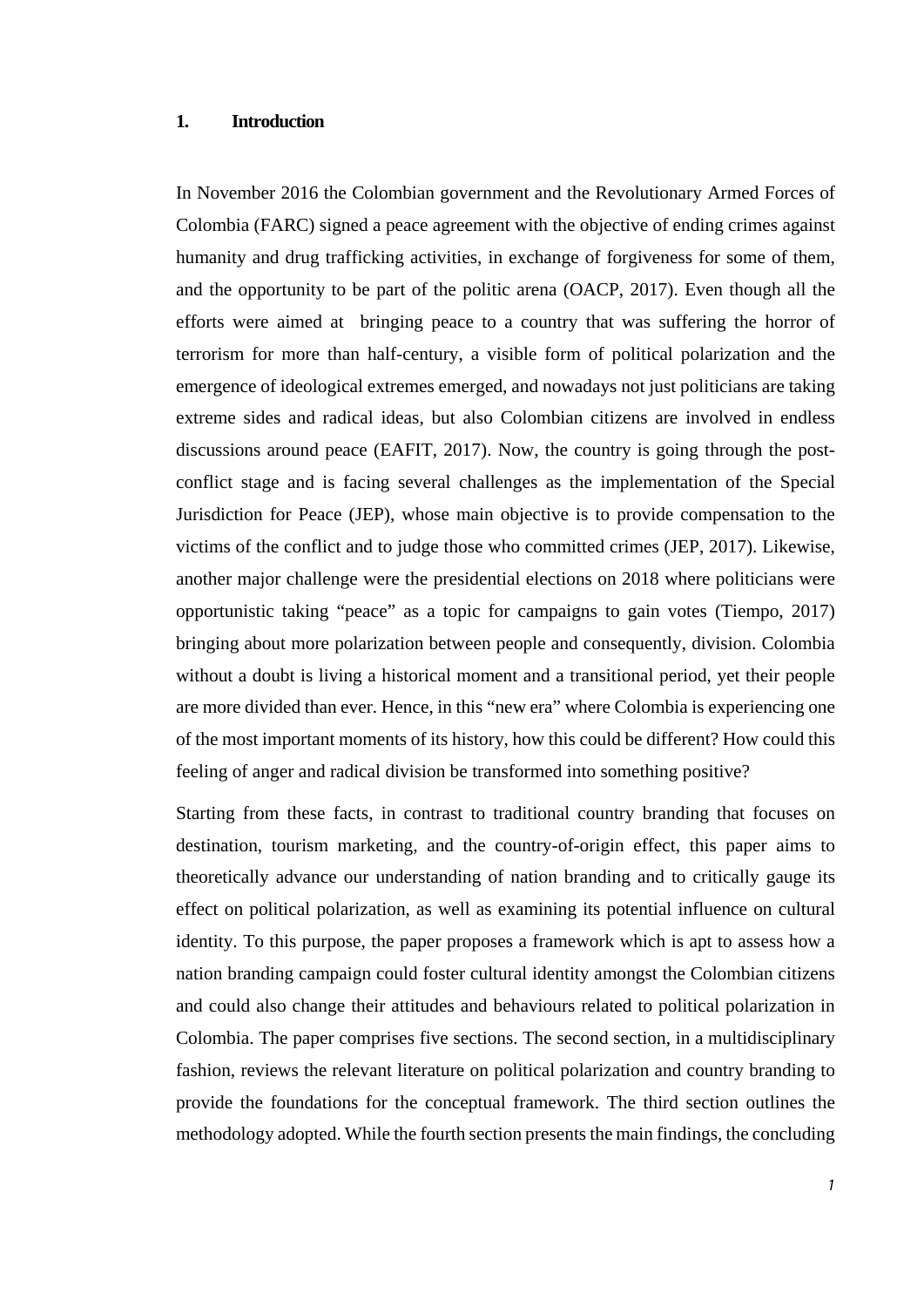section addresses the main contribution of the research, the limitations of its findings, their implications as well as directions for future research.

# **2. Literature Review**

# **2.1. Political Polarization**

Polarized societies are those where differences within the country are reinforced in two or more groups. Commonly, these groups describe themselves as "us" and the others as "them" (Somer and McCoy, 2018). A clear example of thisis how nowadays in the United States people tend to identify themselves in two main groups: the real Americans or the immigrants (Somer and McCoy, 2018). Therefore, societies begin to be divided by taking strong political ideas in their own groups, and also people acquire specific social identities ( McCoy's et al., 2018). Likewise, when language itself starts to change in the way of "us" and "them" social exclusion becomes stronger, and politics start to be polarized across recognisable groups (McCoy's et al., 2018).

Yang et al. (2016) argue that polarization in countries appears when an individual starts to perceive differences with their political opponents regarding to values and goals. However, in highly polarized nations individuals are pushed to choose a side, or be categorised by others as people that belong to a specific group (McCoy's et al., 2018). Overall, scholars who engage in the political polarization debate tend to argue that while political elites and party activists are increasingly polarized, ordinary citizens are not (Baldassarri and Bearman, 2007).

This is not the case of Colombia, where people at the second round of the presidential elections of 2018 were pushed to vote for one of the two candidates and where the novote was frowned upon (Molano and García, 2018) by therefore causing more polarization and dragging people to join one of the two groups. Therefore, state of crisis (Handlin, 2018), democracy collapse, and politics generate political polarization (Stavrakakis, 2018). What happened in the United Kingdom with Brexit, in Colombia with the peace referendum, in France and Austria with the victory of populist leaders. All of these cases are the reflection of politically polarized countries (McCoy's et al., 2018). Likewise, polarization is not directly related to any particular political group, it is not a phenomenon which could be identified in countries where the left-wing is in the power or the opposite. For instance, Turkey and Venezuela where the power is highly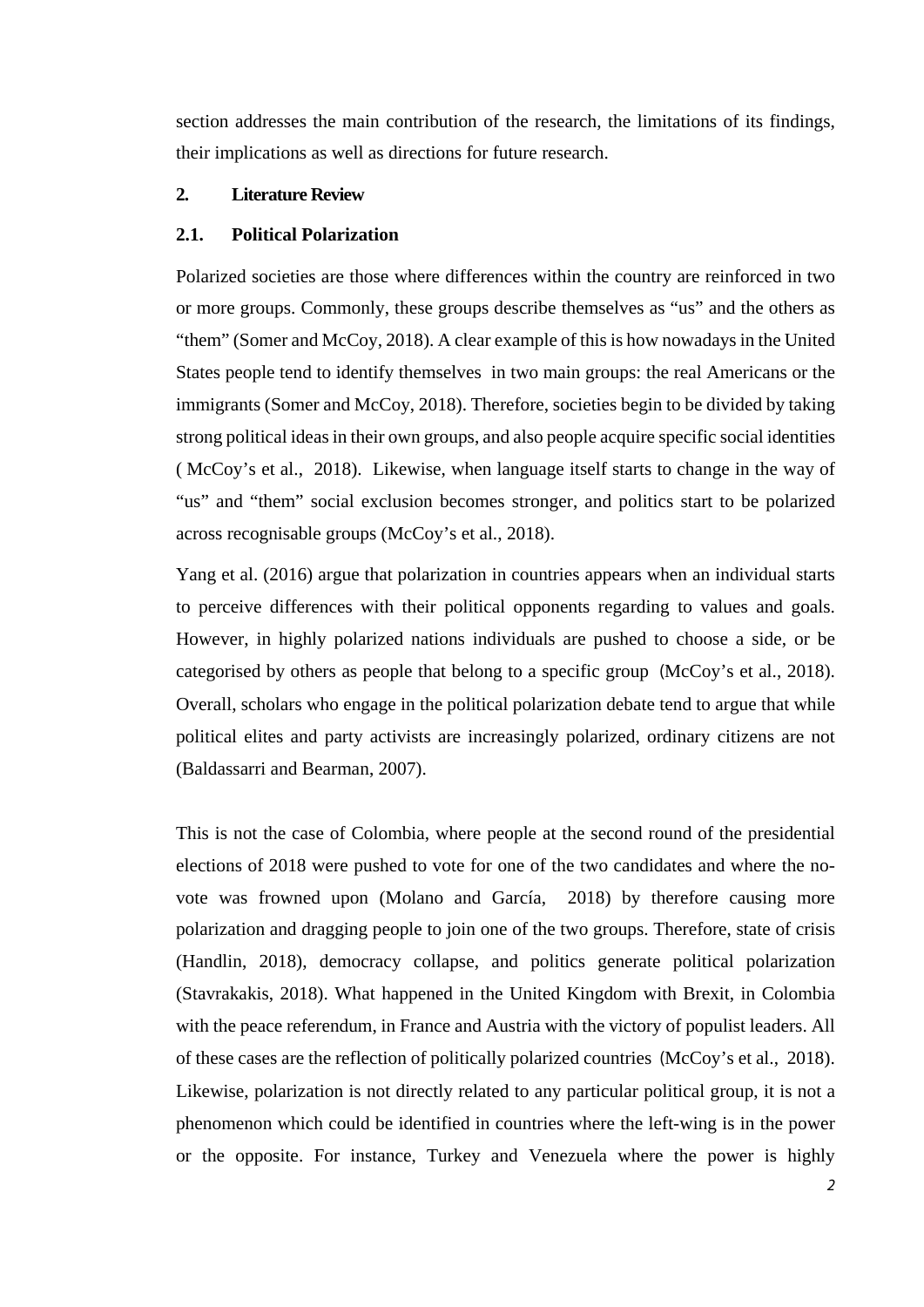concentrated polarization is evident. On the contrary, paralysed systems as in the United States with a populist leader demonstrate how polarization could affect any society (McCoy's et al., 2018).

Finally, politics plays a key role in polarization, it is relevant to highlight that politicians build strategies to manipulate participatory mechanisms such as elections, to weaken institutions, and to undermine their political opponents (Somer and McCoy 2018) dividing society into different and inflexible blocks. "*Divide et impera*" or divide and conquer is not a new strategy in politics. The maxim "*divide et impera*" has been attributed to Philip II of Macedon, and with "*divide ut regnes*" was utilised by Caesar and by Napoleon. Traiano Boccalini cites "*divide et impera*" as a common principle in politics. The use of this strategy is meant to empower the sovereign to control populations, or factions of different interests, who collectively might be able to oppose his rule. Machiavelli identifies a similar application to military strategy, advising in The Art of War that a captain should endeavour with every art to divide the forces of the enemy, either by making him suspicious of his men in whom he trusted, or by giving him cause that he has to separate his forces, and, because of this, become weaker.

Political polarization can be seen as a form of democratic decay according with Somer and McCoy (2018). Political elites and institutions cannot respond to social demands causing division and inequality. This type of political polarization is "bottom-up polarization" as it comes from the citizens instead of the political leaders. Internal tensions, disagreements and conflicts can generate polarization in a country. Encounters between different political groups that have different opinions and ideas, whose are expecting different outcomes from democracy could trigger this phenomenon. Somer and McCoy (2018) highlight that nowadays many democracies are polarized because of democratic crisis where politicians try unsuccessfully to reform laws and institutions. The case of Colombia could be framed into this category since the peace referendum generated a democratic crisis which caused a clear polarized society (Cortés, 2018). Likewise, Stavrakakis (2018) argues that polarized democracies are in the need of renewing their symbols and values in order to restore the order.

Polarization can help to build political parties, and to foster mobilization consolidating the political systems (Somer and McCoy, 2018). Furthermore, a moderate polarization is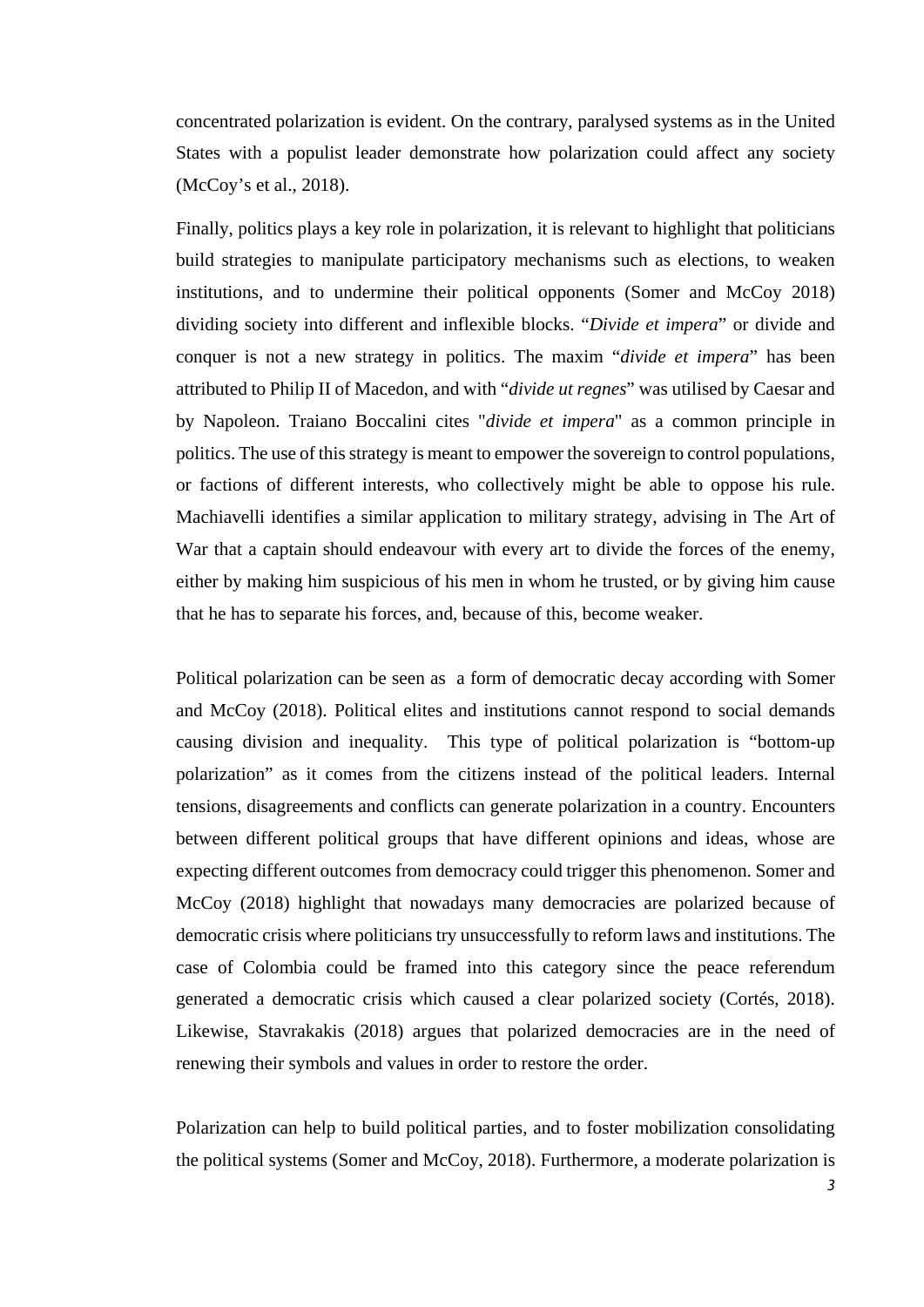necessary within a pluralist democratic system because it allows balancing forces within a state (Stavrakakis, 2018). Thus, even though excessive polarization can be extremely harmful in a country, in some cases it is helpful to enhance democracy.

Finally, it is relevant to outline that high polarization is often associated with political gridlock (Duhaime and Apfelbaum, 2017), and Handlin (2018) also recognizes when an outsider politician unexpectedly gain power, this could also lead to excessive levels of polarization.

# **2.2 Polarization and Selective Media Exposure**

Media exposure plays a pivotal role in fostering political polarization (Prior, 2013). Nowadays, there are plenty of channels with diversified content creating a very complex environment (Yang et al., 2016) where people can be informed almost about everything in the moment they prefer. In polarized societies citizens choose the content and news they want to consume, this content tends be aligned with their beliefs and political thoughts (Morris, 2007). People avoid any subject that tends to be different from their point of view and that could challenge their own positions (Spohr, 2017; Kim, 2015). This tendency of choosing specific information that is aligned to our own credo is called selective exposure and it is increasing exponentially due to the ever-growing variety of the media channels available (Spohr, 2017; Kim, 2015). In the United States for example there is evidence that Republicans prefer to watch Fox News, and Democrats prefer CNN and NPR. Both of them avoiding the opposite channel (Kim, 2015).

Media trigger different behaviours in polarized societies. For instance, people tend to judge the ones who think differently. Furthermore, media shapes perspectives, positions regarding specific issues, and affects minds deeply (Yang et al., 2016). Besides, partisan media the ones which are not objective, usually deliver exaggerate information against the opposition and regularly tell their audience that "the others" have extreme positions regarding politics (Yang et al., 2016).

Consumption of news and content is increasingly taking place on the internet, where polarization starts to be more evident (Spohr, 2017). In accordance with Lee (2016) in his study *Impact of Social Media on Opinion Polarization in Varying Times* the more heterogeneous is the media network, the higher level of polarization since people who are politically engaged take and reinforced information which is going in the same path as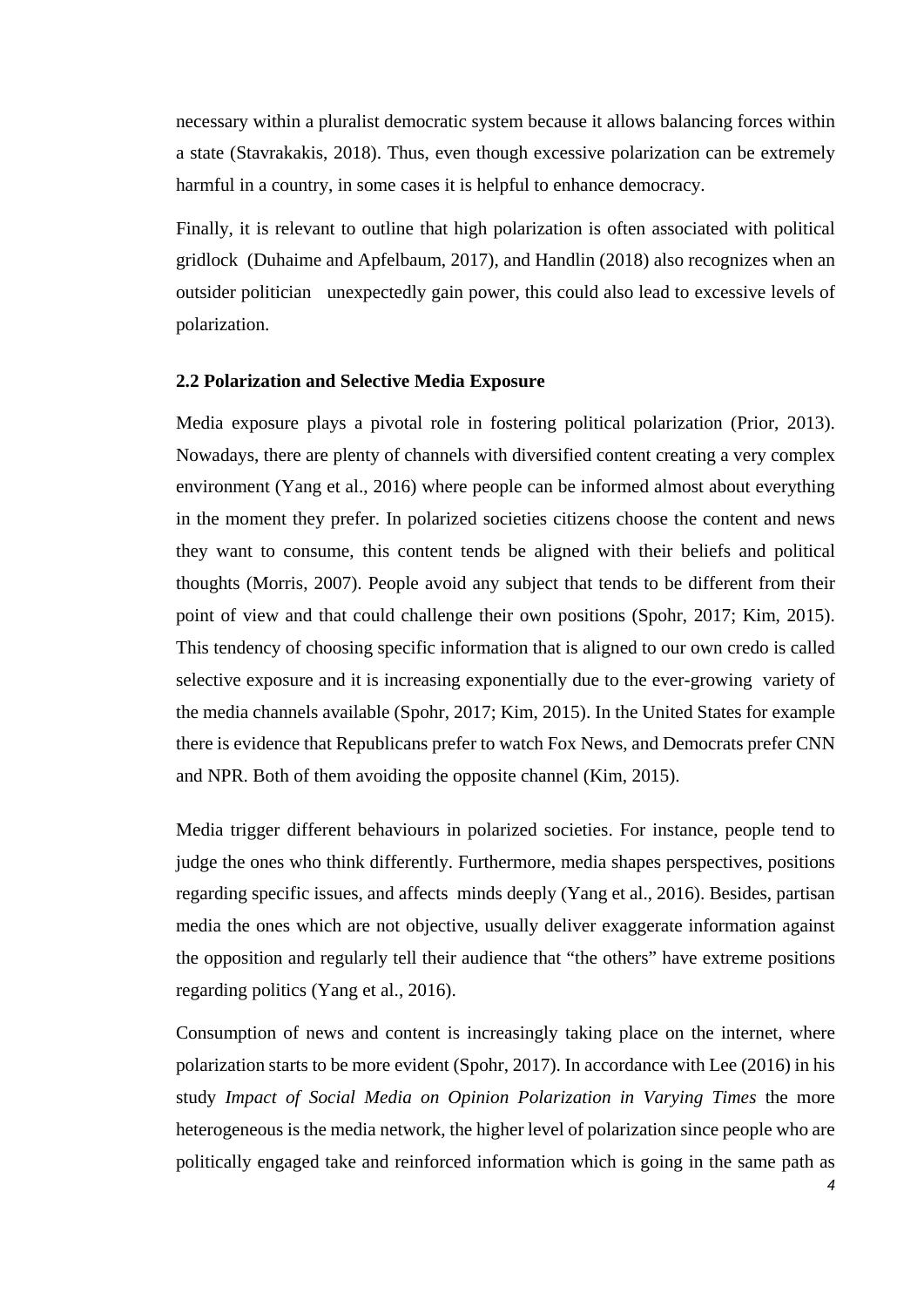their opinions. Moreover, Lee claims that when citizens have a wide media environment, polarization will increase strengthening opinions and attitudes.

On the other hand, social media has a considerable role in polarization. The reason behind this relevance is because social networks give the possibility for citizens to express their ideas and opinions. It allows people to be engaged in fierce political discussions. Conversely, Yang et al. (2016) suggest that the online environment increase polarization since social media allows people to discuss, and also this kind of digital platforms shows likeminded information to users, reinforcing their own beliefs, and being exposed to biased content (Duhaime and Apfelbaum, 2017). In the same way, Lee affirms that people are consuming one side of the content (2016). Thus, selective exposure generates intolerance since when people are bared to just one side of the information they become less tolerant to different perspectives and opinions (Kim, 2015).

Finally, even though fake news are not the principal cause of polarization, it has enormous consequences as people involved in political discussions tend to read likeminded information and to share it, thus fake news become part of arguments and also political strategies (Spohr, 2017).

Polarization is usually measured in terms of the attitudes and distance between political parties, elites, electorate and society (McCoy's et al., 2018). South America has experienced a rising of populist parties that have brought polarization. These leaders describe themselves as saviours, and throughout a populist speech they persuade their electorate (Santander and Montufar, 2017).

Handling (2018) claims that, Colombia was within the top 5 of polarized countries in South America between 2010 and 2011 after Ecuador, Venezuela, Bolivia and Chile. Nonetheless, from the peace agreement until the present days, Colombia has faced a strong political polarization (Petcu, 2017). The presidential elections in 2018 has increased this phenomenon inside the country (La Nación, 2018) and it is believed that it could be decreased because so far it is not as high and harmful than other countries in the region as Venezuela (Semana, 2017).

In a similar way, Jorge Cortés (2018) expresses his view that the peace referendum left a polarized country which got worst during the elections. Families and friends were divided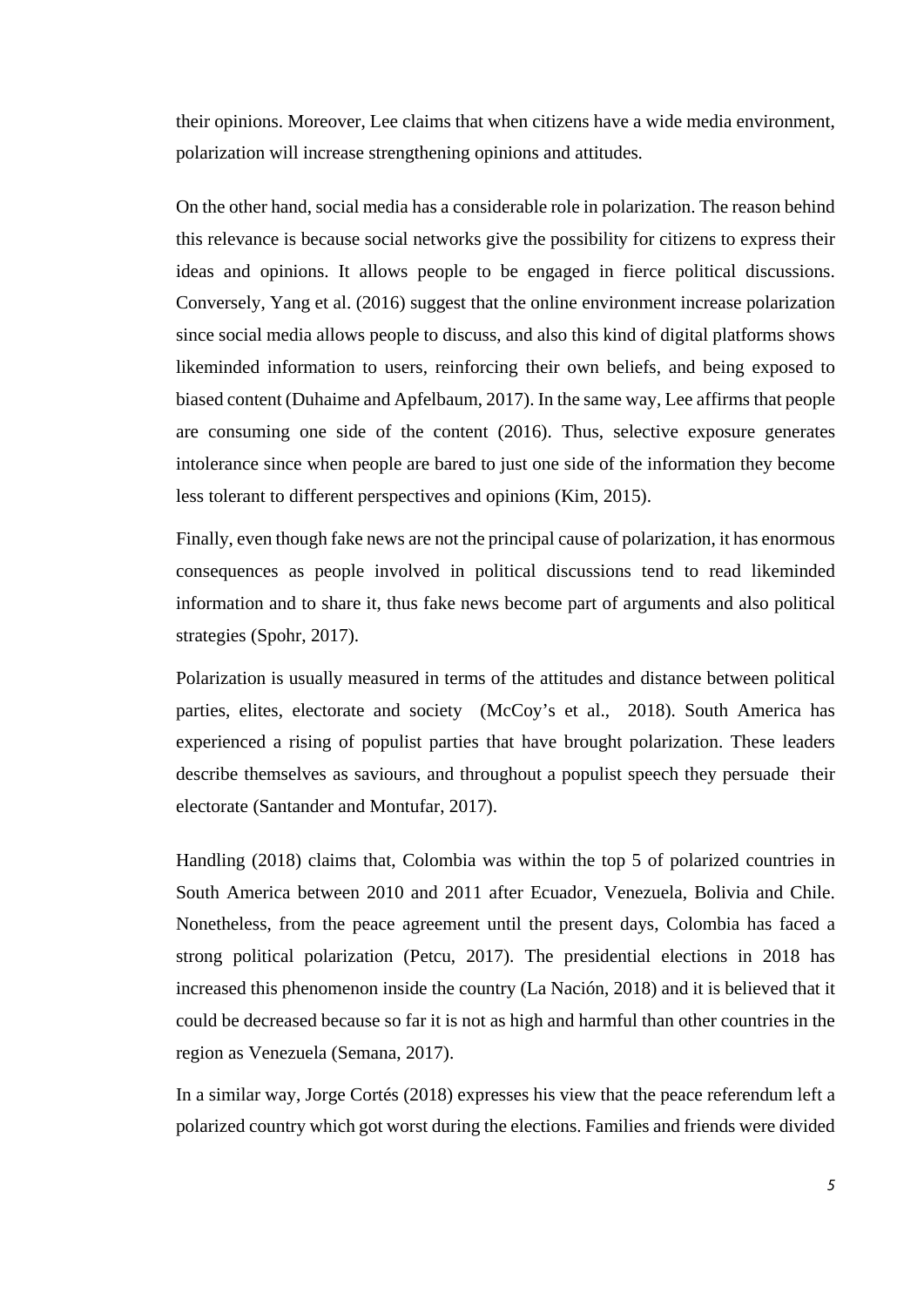around this subject, and even Twitter became a media which contributed to polarization (Cortés, 2018; Hernández, 2018).

Finally, nowadays Colombians are polarized on two sides: one is called democratic security (right-wing), and the other side is the one closer to communism (Santander and Montufar, 2017). Both sides are perceived by their opposites as the worst path for the country by therefore generating further polarization, discussions, disunion and crisis in the Colombian society.

# **2.3 The Power of Branding in Societies**

Polarization, as it was discussed above, has pernicious consequences in societies, and provides an interesting setting where country branding could play a pivotal role. Branding has indeed a remarkable impact not only consumer behaviour but also on societies at large (Suarez and Belk, 2017). Anholt (2005) defines branding as all the elements which allow a product, company or service to have an identity and be recognised. Even though this definition seems simple many theories and academic studies have arisen throughout the history showing how powerful is branding within different societies and cultures. Some of these investigations claim that iconic brands should build myths to remain memorable, others affirm that brands are cultural forms and are an important part of the community, and some of them say that brands are assets of societies (Holt, 2003; Schroeder, 2009; Askegaard, 2006; Cayla and Arnould, 2008).

Holt (2003) for instance outline how amongst the most important global brands such as Coca-Cola, Mountain Dew, Adidas and Apple became iconic by being able to create myths through advertising by give their consumers a sense of the world generating aspirational ways of living When a brand creates powerful myths it becomes iconic and this could happen only when it is able to understand the culture and also to adapt when society evolves, ergo be ready for cultural disruptions.

Cayla and Arnould (2008) propose a cultural approach of branding where brands do not have to be considered just as myths, but also as global symbols that are allocated in a system. Therefore, the meaning of brands comes from oppositions, for instance, Apple is what it is because is not IBM nor Lenovo (2008). Thus, their proposal is based on the extension of the myths approach, giving sense to brands throughout symbols and systems.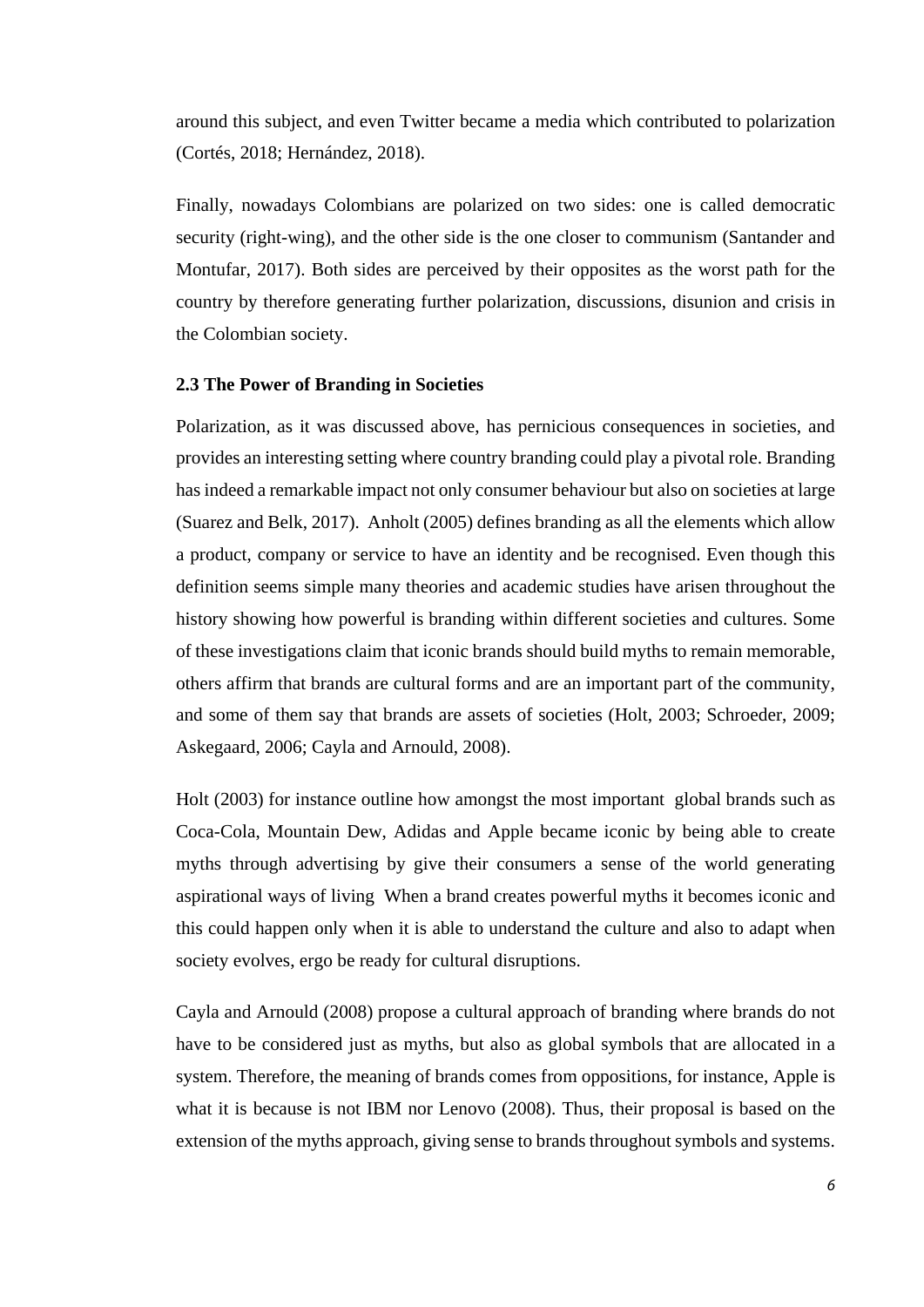Furthermore, following the perspective of Cayla and Arnould, Schroeder (2009) claims that: *"Brands are not only mediators of cultural meaning – brands themselves have become ideological referents that shape cultural rituals, economic activities, and social norms."* (Schroeder 2009, p.124)*.*

Within this context, strong brands are creating messages that take into account the way we interact with others, the mode we talk, our specific likes and dislikes, Thus, marketers have to be close to religion, education, economy, politics and social media, to be able to understand societies. Moreover, brand culture brings to the table the undeniable relation between brand identity and consumer understanding and the need to connect with the culture (Schroeder, 2009).

# *2.3.1. Understanding Citizens in Open Contexts*

Brands are part of the culture. However, it is pertinent to recognize the role of the consumer which is an active actor in the process of branding. Consumers are not naïve individuals whereby companies cannot offer a product without thinking about the user and their needs (Roubal, 2017). Increasingly marketing activity is dedicated to monitoring the consumer, their reactions, and with digital tools, this task has become more efficient. For that reason, Banerjee affirms that acknowledge consumer behaviour in the global marketplace is basic to brands, and also in order to succeed in a certain country is completely necessary to know beliefs, behaviour, values, etc. (Banerjee, 2008).

Thus, consumers are now co-creators of the brands, so in that way, they are producing value on it. People are active, so day-to-day consumers are confirming their values and practices, becoming a rich source of brands. Therefore, according to Roubal (2017), brands should communicate through open contexts instead of closed systems because messages under an open context are focused on "you may" not on "you must", and when branding achieve this, it is likely that consumers start to have identification with brands and be emotionally connected (2017). Also, the concept of "brand-culture fit" is linked to the idea that is necessary tobe close to consumers to identify their cultural heritage in order to be accepted (Banerjee, 2008).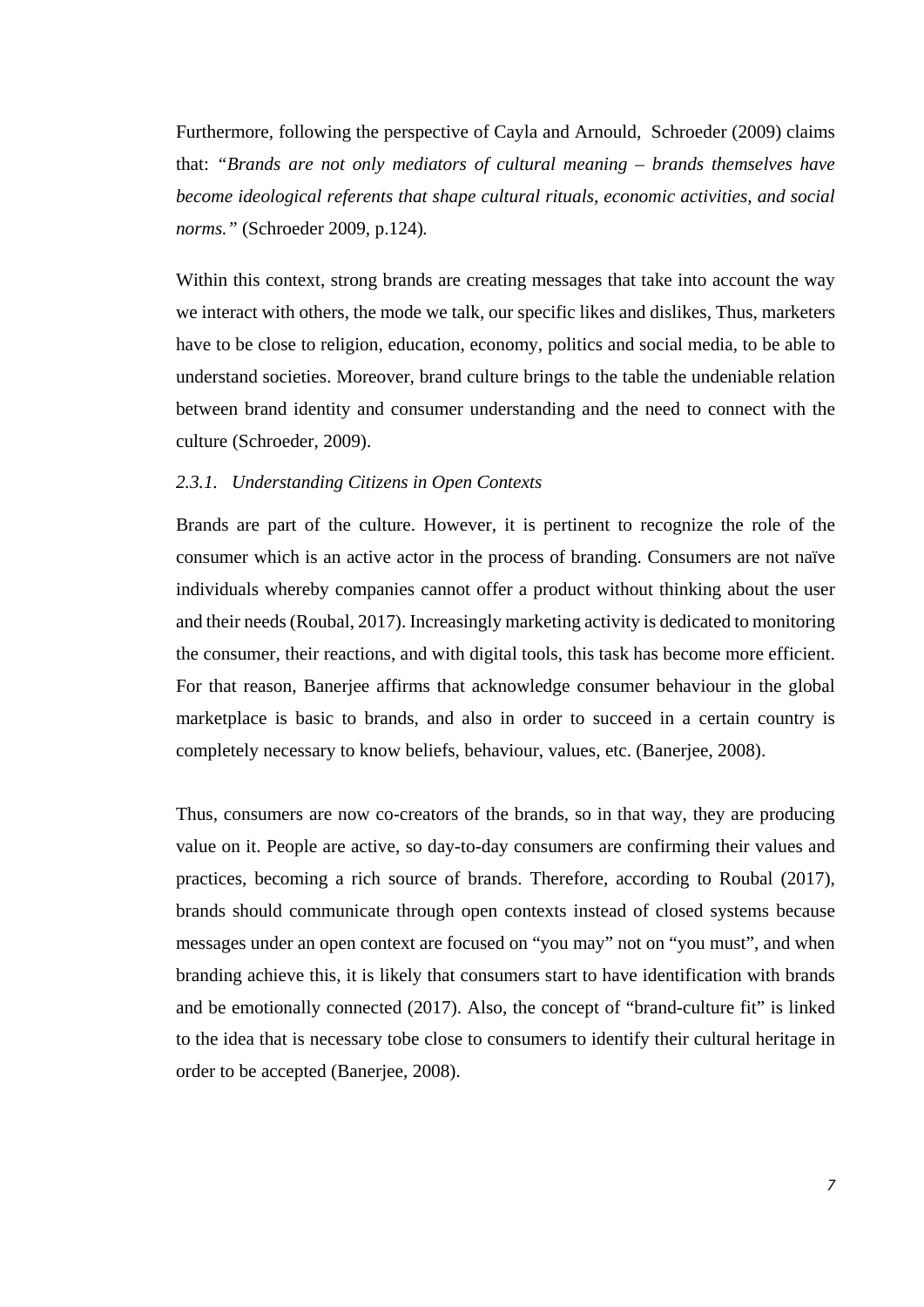Moreover, Roubal (2017) identifies three elements that consumers should experience in the branding process, and it highlights the importance of having open systems where consumers should have an active role in this process. Hence, the first step is to identify what factors induce consumers to engage in self-reflection because brands cannot act by themselves, they must consider their audience thoughts and insights. Then, the process concludes with self-recognition and confirmation which is the ideal situation when a brand reaches a customer.

In order to generate value for the brands, companies use different methods to know consumers beforehand, and during the communication process. They need to know their thoughts and perceptions in relation to a specific product or service. For instance, techniques as field observation, networks analysis, reports to identify customers experience, allow brands to better understand the culture and also to be closer to people (Roubal, 2017).

Adding value to brands occurs in both ways, but reaching the consumer is the hardest part. For that reason, communicate in open contexts with positive and aspirational messages is a key strategic point in marketing (Roubal, 2017). For instance, Nike campaigns are going deep into the consumer culture giving a clear and strong message: "Just do it". This brand goes beyond the product, they want followers and loyal devotees more than mere customers. Nike understands subcultures, they do the work to interpret society. For that reason, Nike is not just a profitable and successful company, it is also a brand where customers feel self-confirmation.

Consequently, building durable bonds with customers is one of the main objectives of branding, for that reason Banerjee (2008) proposes the "brand culture framework" where brand heritage and cultural heritage are the main pillars. The first one refers to the elements directly related with the brand history (the past of the brand), its image (the opinion in the mind of the consumers related to the brand), its expectancy (benefits offered by the brand) and equity (all the elements belonging to the brand). The second one refers to the elements identified in a society such as beliefs, norms, laws, social behaviours, etc. (Banerjee, 2008).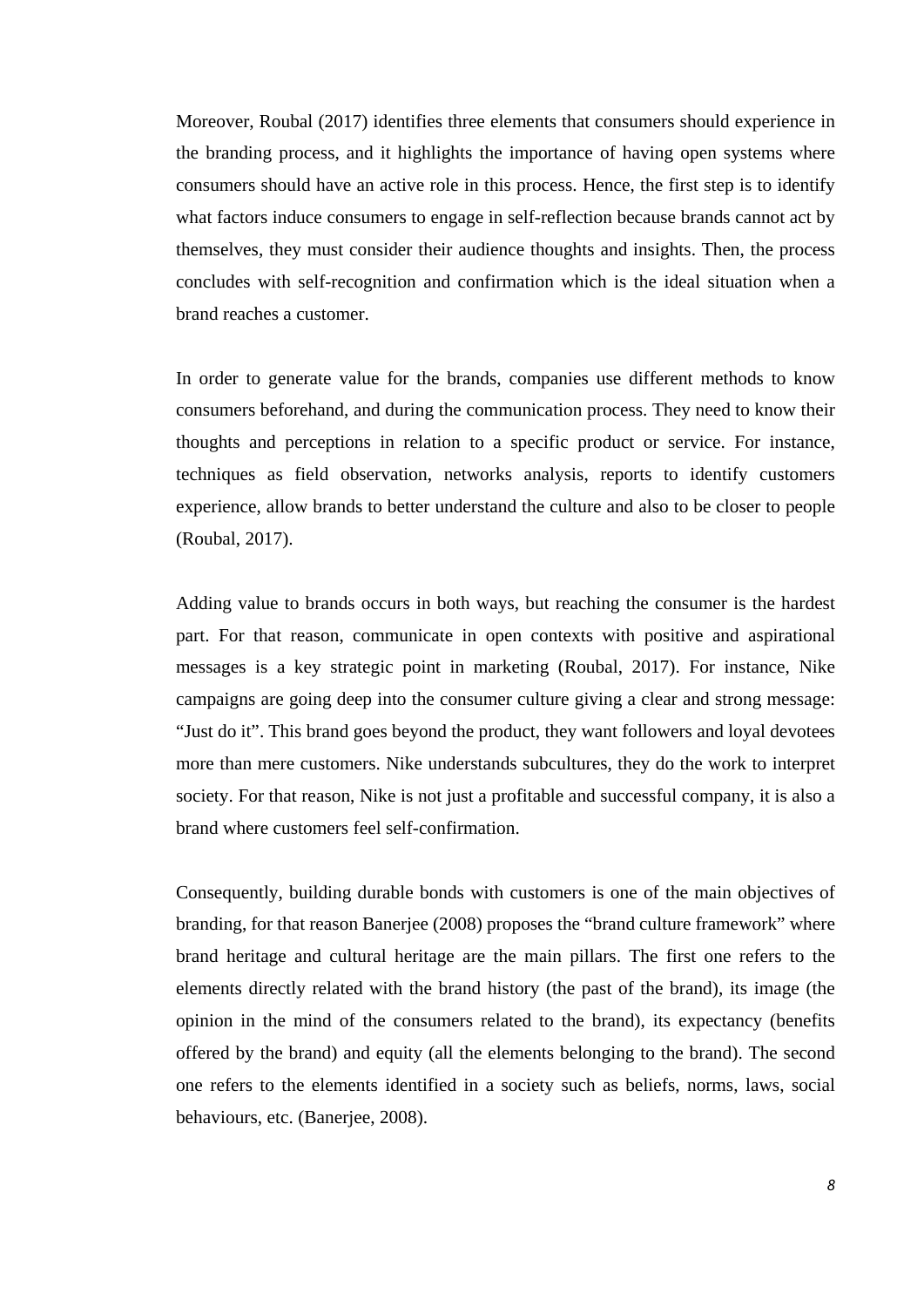# **2.4 Country Branding**

Having analysed branding as a powerful way to change behaviours and societies, now the concept of country branding will be presented in order to explain how a nation manages its image overseas, with which purposes, and also this perspective will lay down the main foundations of our framework. Globalization is turning the world into a gigantic supermarket where countries need to compete to stimulate exports, attract tourism, foreign direct investments, and immigration (Fetscherin, 2010). Despite an increasing number of articles dedicated to the topic, there is still no a commonly shared definition of country brand. Fan (2006, p. 8) makes an early attempt at defining it as "*a country's whole image, covering political, economic, historical and cultural dimensions. The concept is at the national level, multidimensional and context dependent.*" Dinnie (2008, p. 15) defines country brand as "*the unique, multi-dimensional blend of elements that provide the nation with culturally grounded differentiation and relevance for all of its target audiences*." Aronczyk (2008, p. 42) states that a country brand should "*attract the 'right' kinds of investment, tourism, trade, and talent.*" Kotler et al. (1993) as well as Rawson (2007) argue that governments should create, promote, protect, and supervise a country's brand. Fetscherin (2010, p. 467-468) claims that "*a country brand belongs to the public domain; it is complex and includes multiple levels, components, and disciplines. It entails the collective involvement of the many stakeholders it must appeal to. It concerns a country's whole image, covering political, economic, social, environmental, historical, and cultural aspects. The main objectives of country branding are to stimulate exports, attract tourism, investments, and immigration, and create positive international perceptions and attitudes*". More broadly country branding could be defined as all the activities a country does in order to foster tourism, investment, economy and to enhance the reputation of a nation (Che-Ha et al., 2016).

In recent times there has been a growing trend among countries to aggressively build, improve and promote their national image (He and Wang, 2015). Research on the country-of-origin effect has decomposed the construct into product and country image (Li et al., 2014; Wang et al., 2012). In particular the latter refers to the mental representation of a country and its people, including cognitive believes of the country's economic and technological development stages, as well as affective evaluations of its social and political systems or standpoints (Li et al., 2014; Wang et al., 2012). The country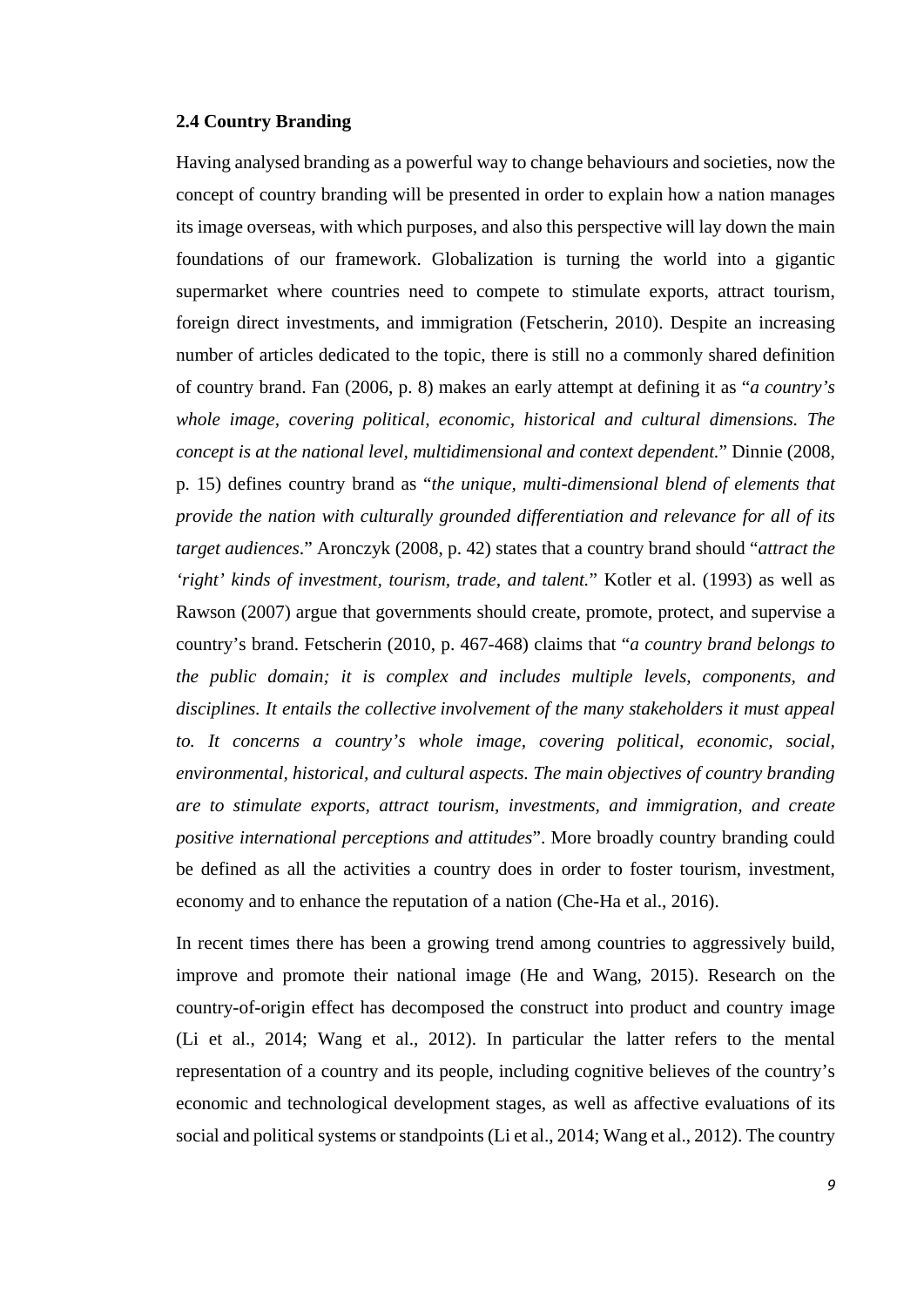of origin image, or country image, is used in the literature to refer either to a set of country of origin associations organized into groups in a meaningful way (Kotler et al., 1993), or to all the beliefs that one has about a particular country (Martin and Eroglu, 1993). To this end, stereotypes are often used to influence country perceptions (Chattalas et al., 2008). An advertising campaign for Singapore Airlines stated, "*In this ever changing world, Singapore Girl, you're a great way to fly*," re-introducing the warm and "Singapore Girl" to a more contemporary audience. This advertising campaign, positioning Singapore as a relatively warm, tender and friendly nation, exemplifies the use of national stereotype dimensions to influence country perceptions in marketing practice. Stereotypes represent individuals' cognitive associations and expectations about any societal group (Fiske and Taylor, 1991), while national stereotypes are qualities perceived to be associated with a nation's citizens (Schneider, 2005). Building and maintaining a strong nation brand is of pivotal importance to emerging market firms, as their products and brands often suffer from the so-called "liability of emergingness" (Held and Berg, 2015).

Fan in the article *Branding the Nation: What is being branded?* (2006) begins the study by clarifying the difference between nation branding and nation brand. Claiming that the former refers to the complete image around a country, including politics, economics, culture and history; whereas the latter denotes activities done for companies that want to exploit the name of the country, without any control from official institutions (Fan, 2006). Herstein (2012) proposes a model of branding a country through a particular positioning, which allows marketers to choose the most suitable strategy to make it more attractive for touristic purposes. This study shows how a mix of marketing tools could be useful in the country-branding arena. The author's framework is based on the culture and the geography of a country. By applying a company-based brand equity approach, Fetscherin (2010) presents a standardized Country Brand Strength Index (CBSI).

Lastly, according to Kilduff and Núñez (2014) country branding is performed in order to improve and attract trade and foreign investment, also to promote tourism and to generate awareness of the country. Likewise, it is demonstrated that nation branding enhances the image of countries (Blain et al., 2005). The literature on country image has been extensively used to analyse consumers' responses (beliefs, attitudes, and intentions) toward foreign products and services (Pharr, 2005). In particular, this theoretical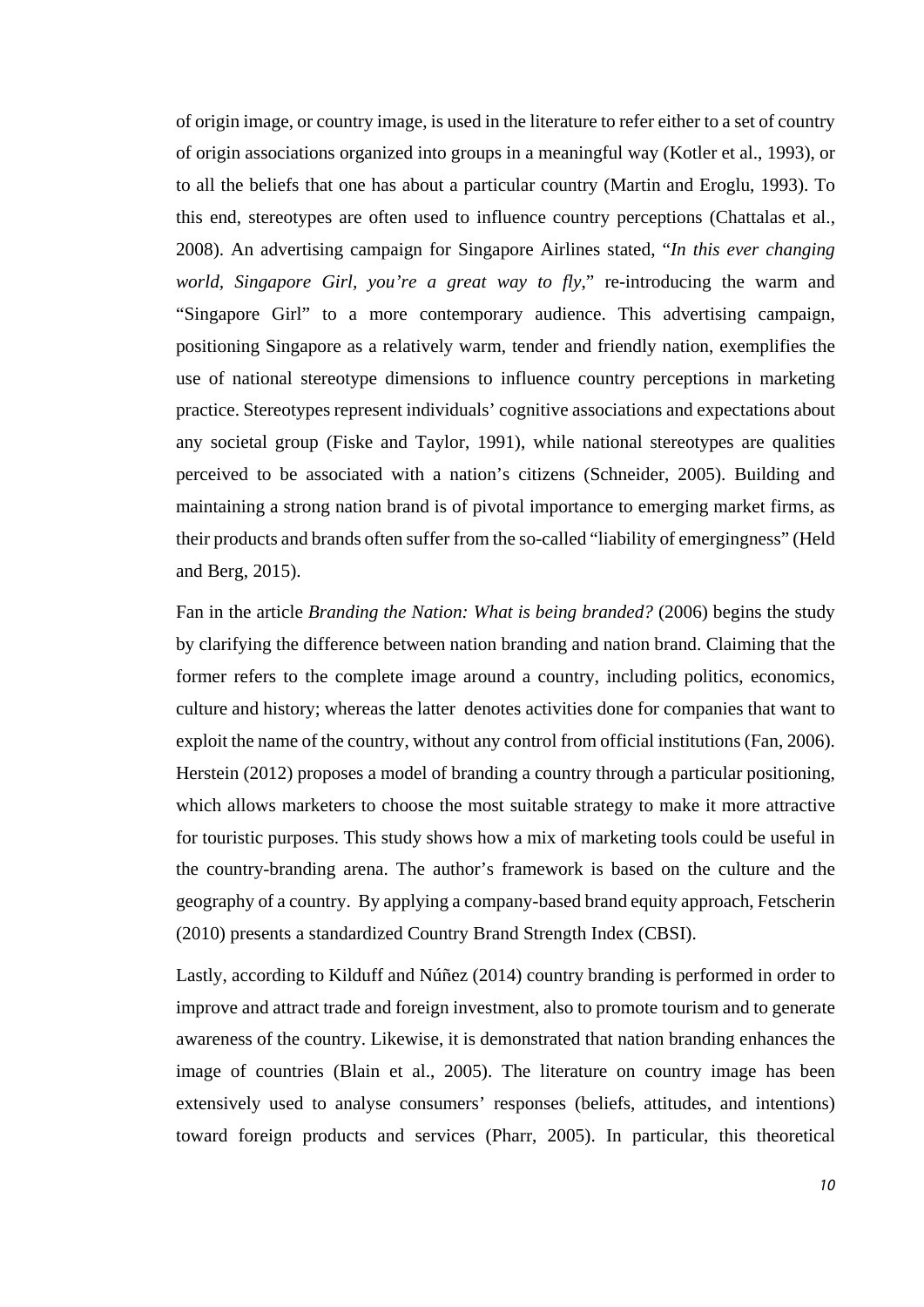framework has been mainly applied to tangible products, and to target external stakeholders such as investors, customers and so on.

The big majority of these studies mostly addresses the effect on branding on external stakeholders. However, country branding could be also used to engage some internal stakeholders. Vasudevan (2008), for instance argues that internal branding for a place is a tough objective, given that most place brands are created with the external audience in mind. The people of a place are under no compulsion to internalise the brand. The case study of Kerala Tourism offers an insight into the different internal audiences in case of a place brand, and what branding initiatives mean to them.

Similarly, Kemp and colleagues (2012), claim that an important part of building a successful branding strategy for a city or region is examining the needs of internal stakeholders. Their study provides evidence that stakeholder buy-in is important in the brand-building process. Their research demonstrates that marketing programs can create positive attitudes in residents toward a destination's brand and subsequently lead to residents that are committed to the branding efforts of a destination. Similarly, Morgan and colleagues (2012) develop a new destination management organization marketing evaluation framework by using the case of "Visit Wales" whereby they outline the strategic importance of the internal stakeholders that need to be proactively engaged in advocacy for the country branding campaign to be successful.

More specifically in relation to internal country branding targeting citizens, Che-Ha and colleagues (2016) demonstrate how country branding should be conducted first with their citizens and then overseas in order to generate positive emotions in people. Hence, this study supports the initial premise about the relevance of doing country branding inside the nation. The authors propose country branding as a mixture of several elements in order to gain competitive advantage and to shape citizens emotions. The framework is depicted in the figure 1 below: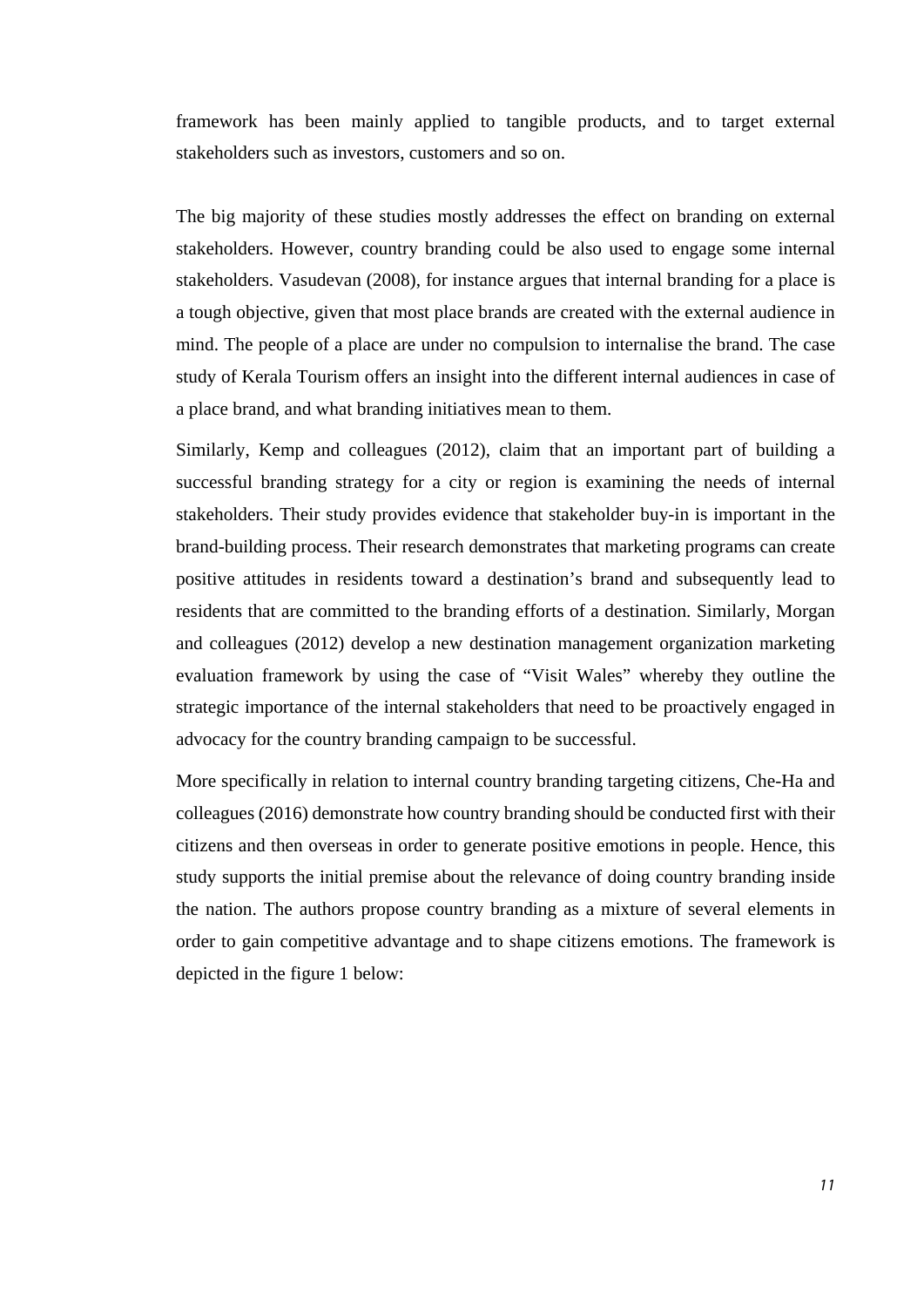

*Figure 1. Country Branding Framework (Adapted from Che-Ha et al. 2016)*

Skinner and Kubacki (2007) take this argument even further and attempt to unravel the complex relationship between nationhood, national and cultural identity, and a place 's brand identity by means of a literature review that examines these concepts from a wide range of disciplines. The result is an original model that conceptualises the nation brand identity as a whole, identifies both what affects the nation brand and what is affected by the nation brand, and how the nation brand identity is created and communicated. From their findings it emerges that when attempting to unravel the complex relationship between nationhood, cultural identity and place branding, there are factors wider than culture production that can inform the debate, not least of which is the confusion over what constitutes a nation with perspectives viewing a nation either as a political entity, a cultural entity or a fusion of the two. The wider literature acknowledges the importance not just of cultural and political systems but also of economic and legal systems along with the technical forces and other macro environmental factors that impact on a nation. The literature also contains many examples of regions, cities and suburbs that have applied principles of place branding to positive effect. The model therefore shows the impact of a nation's own political, cultural, economic and legal systems on the subnational places within the nation. According to the authors, these places may also be branded, reflecting the view identified in the literature of the nation as corporate brand.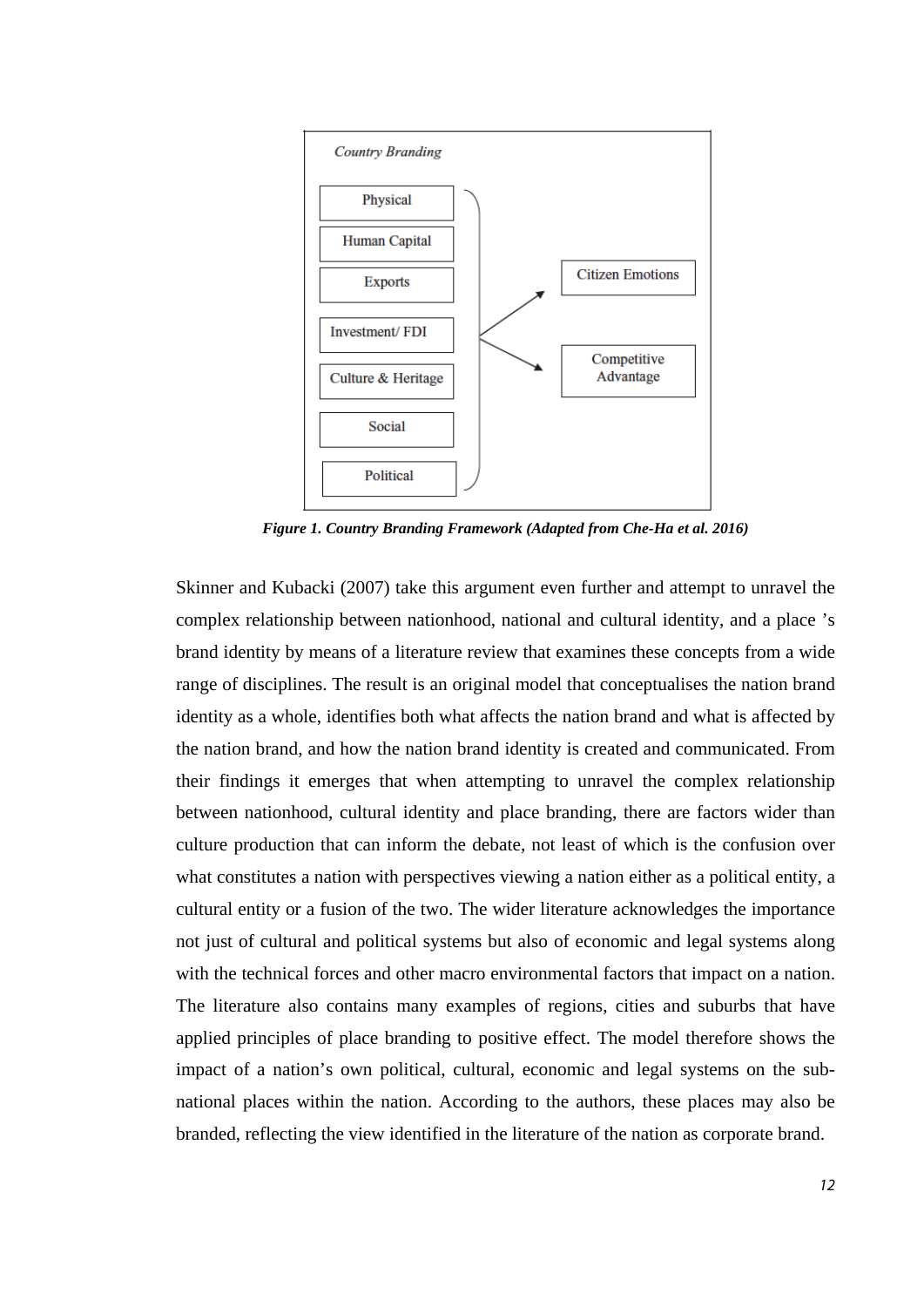Although Anholt (2003: 28) suggested that '*nation branding is (…) a task infinitely larger and more complex than anything which marketing services agencies have ever had to tackle before*', there is a vast emblematic evidence that shows that nation branding has already become a professional and very well-organised part of the marketing industry. Studies have also been undertaken into the way in which nations, such as Ireland, have refashioned their identities(The Gathering, 2013; Miley, 2013), with similar issues facing Spain (Gilmore, 2002; Olins, 2002). Furthermore, studies have also been undertaken on the brand identities of nations such as America (Dinnie, 2005), Armenia (Pant, 2005), India (Kerrigan et al., 2012), New Zealand (Morgan et al., 2002; Lodge, 2002), Nigeria (Viosca et al., 2004), Poland (Florek, 2005; Kubacki and Skinner, 2006), Singapore (Haley and Low, 1998), Taiwan (Amine and Chao, 2005) and Wales (Pride, 2002; Skinner and Croft, 2004). Romania and Estonia have done efforts to brand the nation, however, some negative perceptions towards these places remain the same. The lack of market research and knowledge of the audience are likely the cause of this failure (Prelipceanu, 2015; Same and Solarte-Vasquez, 2014).

Finally, country branding is a useful tool which nowadays nations are taking advantage of to increase their awareness overseas in order to generate different outcomes (Vasudevan, 2008; Kemp et al., 2012; Morgan et al., 2012; Che-Ha et al., 2016). In the specific case of Colombia, the brand "*Colombia Co*" is the one that has been used to promote the country abroad (Colombia Co, 2018). Nonetheless, this brand has not been leveraged internally yet to target its citizens, by thus providing a strong rationale to assess the potential impact of a nation branding campaign inside Colombia.

## **2.5 Conceptual Framework**

The main purpose of this study is to propose a framework which is apt to assess how marketing and advertising techniques could change behaviours related to political polarization in Colombia encouraging citizens to be united and to behave against polarization, hate and division. Thus, the framework proposed is shown in the figure 2

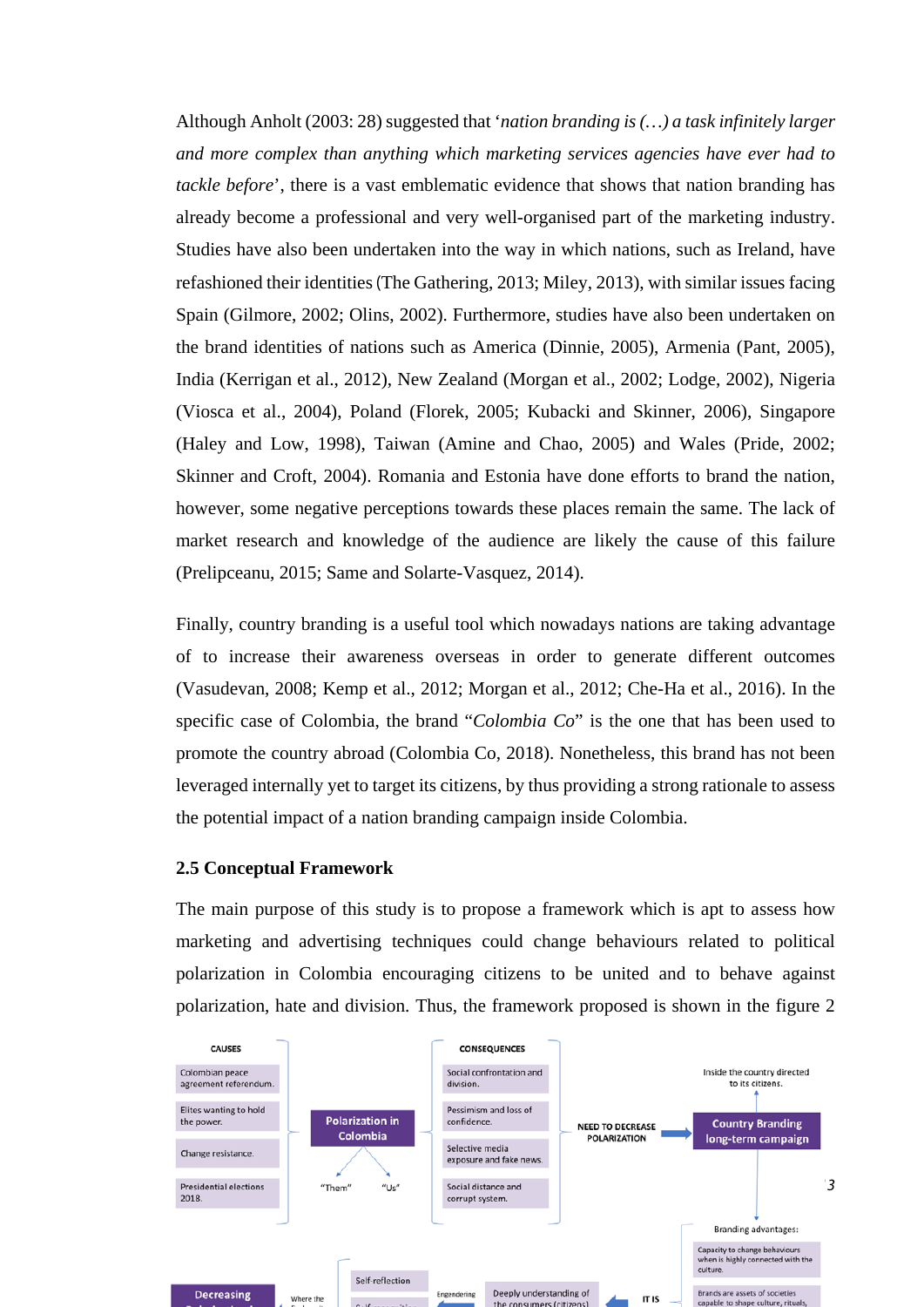#### *Figure 2 Conceptual Framework*

#### *Figure 2: Conceptual framework (authors' own elaboration)*

By drawing on the relevant literature, the framework proposed for the research is depicted in Figure 2. It outlines the causes and consequences of polarization in Colombia and it shows the solution suggested which is a long-term country branding campaign targeting its domestic citizens. Within this context nation branding could bring different advantages, as the possibility of changing attitudes and behaviours (Holt, 2003; Cayla and Arnould, 2008, Schroeder, 2009), shaping cultural identity (Askegaard, 2006; Skinner and Kubacki, 2007; Schroeder, 2009), and to create an iconic brand (Holt, 2003). When the culture and the audience is understood as open contexts by considering the citizens as an active part of the branding process, this may generate self-reflection, selfrecognition and self-confirmation between the country brand and the receptor of the message (Roubal, 2017). Consequently, the outcome would be a heightened sense of cultural identity (Skinner and Kubacki, 2007) and decreased polarization (Spohr, 2017). It is important to highlight that the message should be compelling and evocative enough to mobilize self-reflection, self-recognition and self-confirmation by ultimately shaping cultural identity and curbing political polarization.

Based on the discussion of the relevant literature, Table 1 outlines the hypotheses that the research aims to test. The underpinning idea was to test the wider impact of branding on polarization (at macro-level of analysis), the impact of country branding on polarization (at meso-level of analysis) and the impact of Colombia Co country branding on polarization (at micro-level of analysis).

# *Table 1: Hypotheses*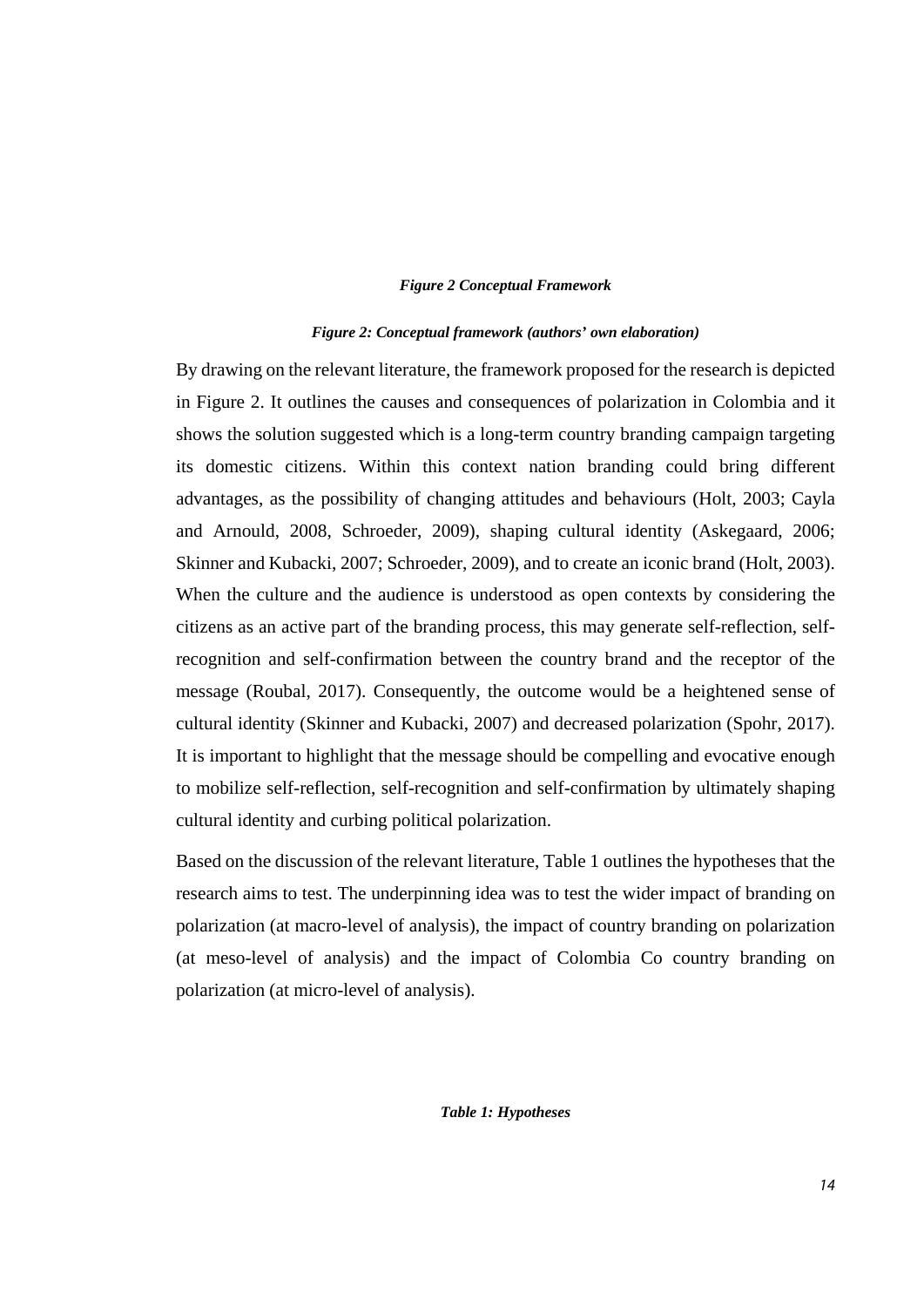| Hypothesis     |                                                                                                                                            | Level of Analysis |
|----------------|--------------------------------------------------------------------------------------------------------------------------------------------|-------------------|
| H1             | Branding in general can be a tool for reducing<br>polarization of attitudes between gender in<br>Colombia.                                 | Macro-level       |
| H2             | Country branding reduces polarization of<br>attitudes between gender in Colombia.                                                          | Meso-level        |
| H <sub>3</sub> | Colombia Co country branding reduces<br>polarization of attitudes between gender in<br>Colombia                                            | Micro-level       |
| H4             | Branding in general can be a tool for reducing<br>polarization of attitudes between the younger<br>and older generations in Colombia.      | Macro-level       |
| H <sub>5</sub> | Country branding reduces polarization of<br>attitudes between the younger and older<br>generations in Colombia.                            | Meso-level        |
| H <sub>6</sub> | Colombia Co country branding reduces<br>polarization of attitudes between the younger<br>and older generations in Colombia.                | Micro-level       |
| H7             | Branding in general can be a tool for reducing<br>polarization of attitudes between Colombians<br>from Bogotá and other parts of Colombia. | Macro-level       |
| H8             | Country branding reduces polarization of<br>attitudes between Colombians from Bogotá<br>and other parts of Colombia.                       | Meso-level        |
| H9             | Colombia Co country branding reduces<br>polarization of attitudes between Colombians<br>from Bogotá and other parts of Colombia.           | Micro-level       |

In order to gain a finer-grained picture of the impact of branding on polarization, the most commonly demographic variables, namely gender, age as well as the geographical distribution of the citizens were selected as the dependent variables in line with the literature on polarization (Spohr, 2017; McCoy's et al., 2018; Somer and McCoy 2018).

# **3. Methodology**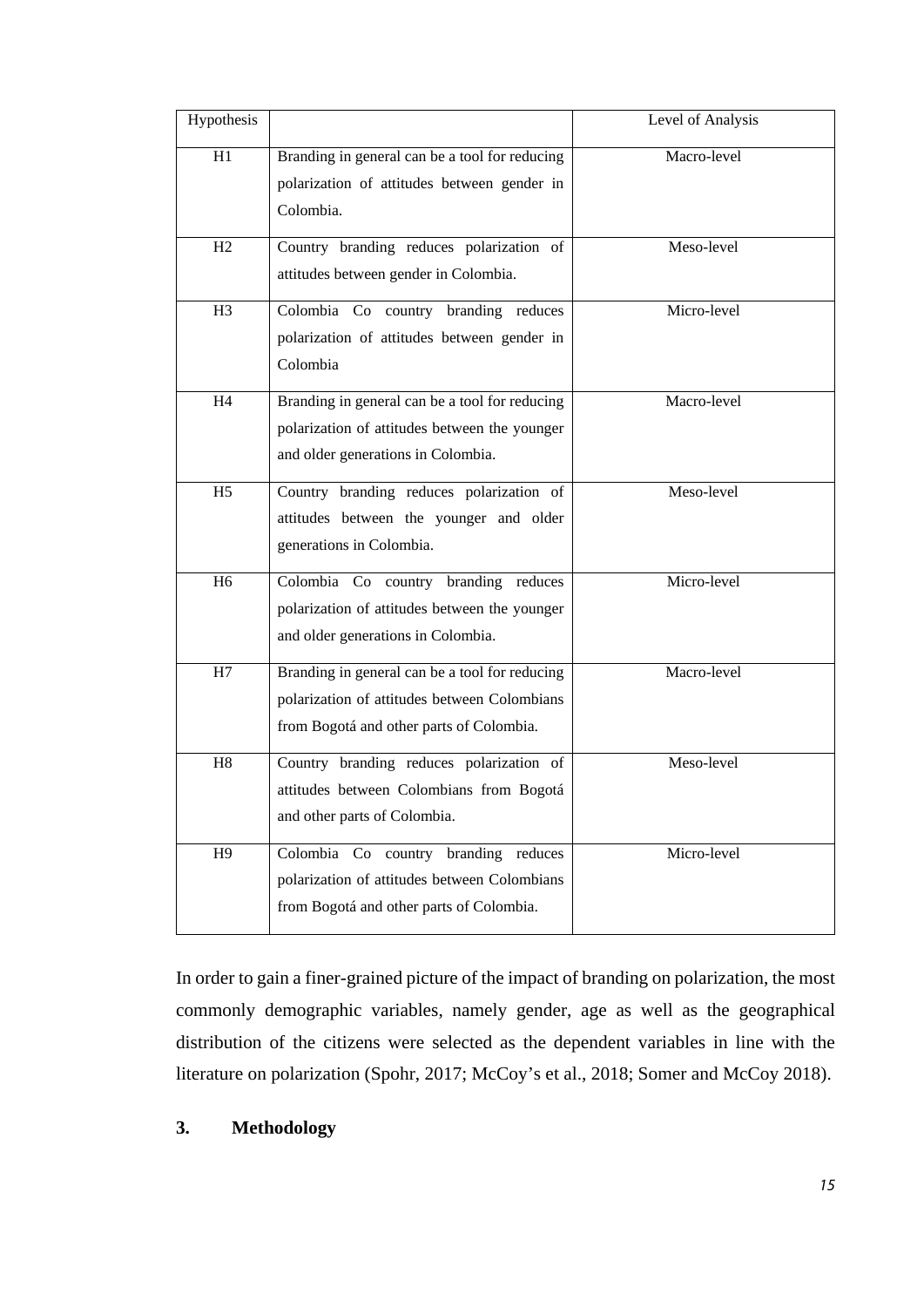By relying on interpretivism which involves an inductive process that provides knowledge of specific social phenomena within a particular context (Collis and Hussey, 2009) the research sought to obtain rich and relevant qualitative data. Thus, the objective of this study was to obtain qualitative data through two types of data collection methods: A Delphi study and a survey of Colombian citizens.

#### *3.1 The Delphi Study*

The central idea was to find experts in the following areas: politics, political communication, Colombian country branding, nation branding, and Colombian postconflict in order to carry out several in-depth interviews concerning the topic of polarization. The interviews mostly took place in October 2018. The protocol was based on seven open one-to-one interviews where key-informants in different areas where questioned about three main topics (polarization in Colombia, nation branding and the power of branding in cultures and societies). The design of the interview protocol as well as the selection of the key-informants were highly influenced by the literature review. The interviews were recorded, transcribed, translated from Spanish into English and then manually coded and cross-analysed by the researchers. A copy of the interview protocol is enclosed in Annex I. All the respondents signed a consent form by which they agreed to be named. Additionally, they were informed about the voluntary nature of their participation and that the research would have been conducted in line with the highest standards of research ethics that normally characterises academic research. A copy of the consent form has been enclosed in Annex II.

By building on the insights from the interviews with the experts, a TV video advertisement "*Lo que nos une*" ("What makes us united") was produced especially for the study in order to assess the reaction of the Colombian citizens when they were exposed to it. The advertisement was produced to a fairly high professional standard with a strong connection with the literature review with the purpose of obtaining accurate insights from the subsequent survey. The video was uploaded on Vimeo and is available here: [https://vimeo.com/282181010.](https://vimeo.com/282181010) The video combines a strong narrative that is supported by powerful images that are highlighting the ways as Colombians citizens are polarized. It comprises two main parts. The first one states that the video is for the people who voted no in the referendum, but also for those who voted yes. Likewise, the advertisement claims that no matter if people are identified as part of the left-wing, the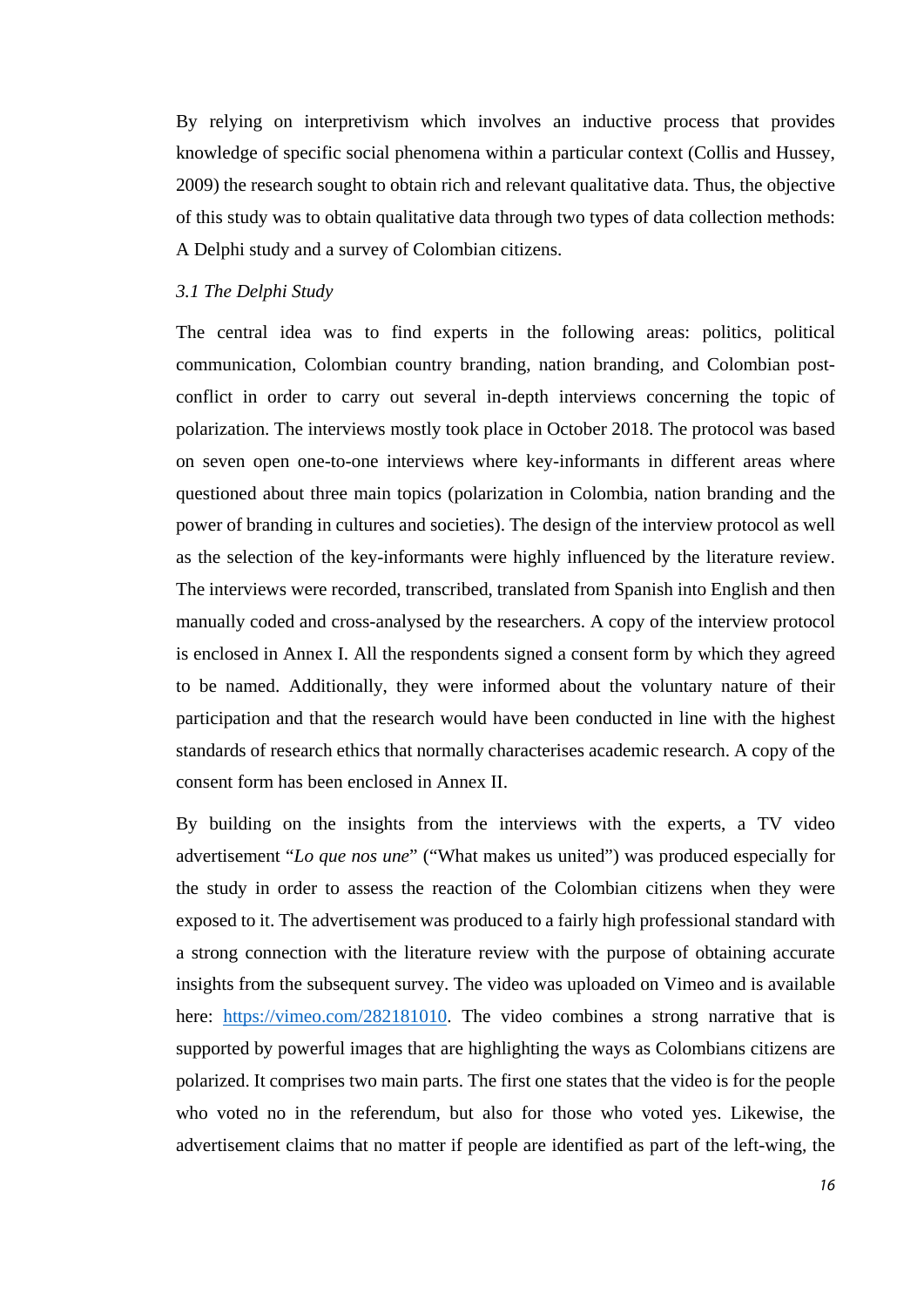right-wing or in the centre, the message in the video is for all of them. The main idea was to convey the message that even though Colombians are different, diverse, multicultural and nowadays with opposite political mindsets, there are aspects which make them who they really are. Hence, the second part of the video was aimed at reminding them about the features of their cultural identity which make them to be all Colombians in order to generate empathy and identification with the content. One of the most important elements of the video was to present it as part of the existing brand Colombia Co, in order to analyse the suitability and potential impact of Colombia Co brand on internal nation branding. The video was preliminarily shown to the key-experts to validate its content. The expert reactions were recorded and informed a further refinement of the video content. The finalised video was then shown to the Colombian citizens who also subsequently took the survey.

#### *3.2 The Survey*

The survey allowed the researchers to collect qualitative data and information regarding the topics well as the citizens' opinions and attitudes towards the subject. The main purpose was to obtain insights from ordinary citizens asking questions and dragging the attention to the video and its key elements. 446 participants took the survey between April 2019 and August 2019. As it was not feasible to obtain a sampling frame or survey the entire population, we opted for a non-probability sampling strategy which involved convenience and snowball sampling (Creswell and Creswell, 2018). Onwuegbuzie and Collins (2007) argue that non-probability sampling is equally suitable for quantitative research, and that most quantitative based studies use non-random sampling strategies. However, careful consideration was given to identifying characteristics of the target population to ensure the sample would then be representative of the population. This is discussed further within the quantitative analysis. The questionnaire was deliberately kept short and it included only a few key questions because the respondents also had to watch the video which lasted over two minutes. A copy of the questionnaire in English is enclosed in Annex III.

In line with the literature on polarization, the first section of the questionnaire concerns the demographic features of the respondents, mostly age, location and gender since the idea was to assess in what ways polarization could have been curbed. The second section mostly relates to questions concerning the personal impact of the video that the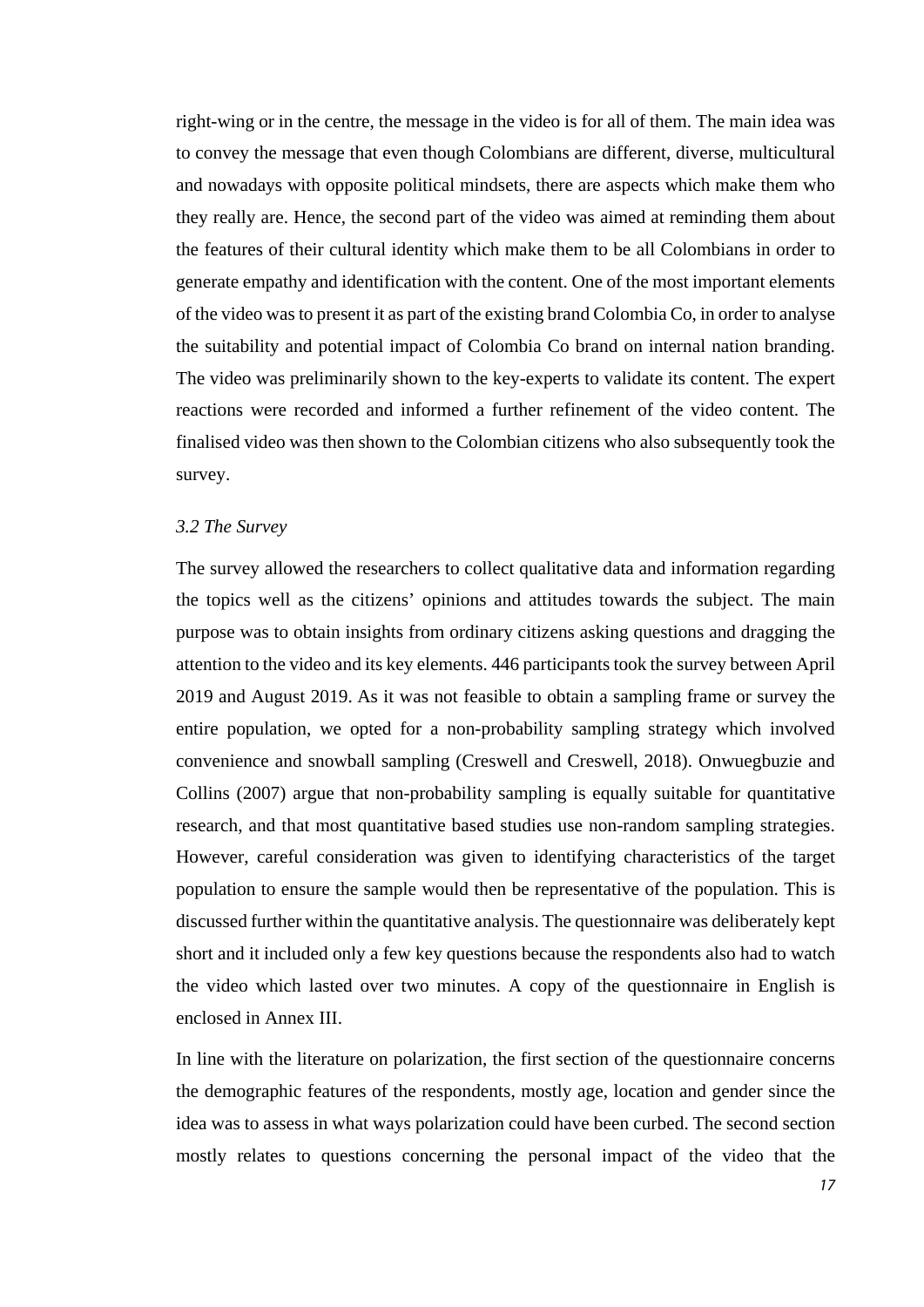respondents were made to watch. The questions addressed the feelings of the respondents stemming from watching the video, their willingness to share the video amongst friends and family, their opinion about the potential effectiveness of such a video in curbing political polarization and nurturing cultural identity. The key-constructs were grounded in the literature and were assessed by using a five-points Likert scale. The quantitative analysis was performed using IBM SPSS Statistics (v25) and included testing for internal reliability, summarising of the dataset with the aid of descriptive statistics, and testing of hypothesis via the use of t-tests in order to assess for polarization effects within the dataset.

# **4. Findings**

# **4.1 Polarization causes in Colombia**

The initial question made was connected to the causes of polarization in Colombia. The majority of the interviewees agreed that polarization is related to the political situation that Colombia is facing in the present time. Although the interviewees agreed with this as a general cause, different explanations were provided for this phenomenon. For instance, Juanita Goebertus, lawyer, political scientist and Congresswoman in Bogota, affirmed that the rise of populist leaders is one of the main reasons for polarization since they tend to reject the past and to express that everything that is different is wrong. Thus, this idea goes in accordance with McCoy et al (2018), who claim that populist leaders are a clear evidence of polarized societies. Furthermore, Juanita stated that:

*"I think that in general, the country has seen the increasing of populist leaders who do not start from the commitment to build on the built where there is a recognition that as a country we lack a lot… this tends to read society in whites and blacks where all the past is terrible, and the leader that I support is the one who is really going to be the messiah who transforms reality."* 

On the other hand, two of the key-informants answered that polarization is mainly due to the peace process and the elections in 2018. As a result, Colombian society lived a hard period where people took extreme sides. Mario Puerta, lawyer and adviser to the High Commissioner for Peace in Habana Dialogues, said that even though we are polarized, this is a normal consequence after having signed a peace agreement. He stated: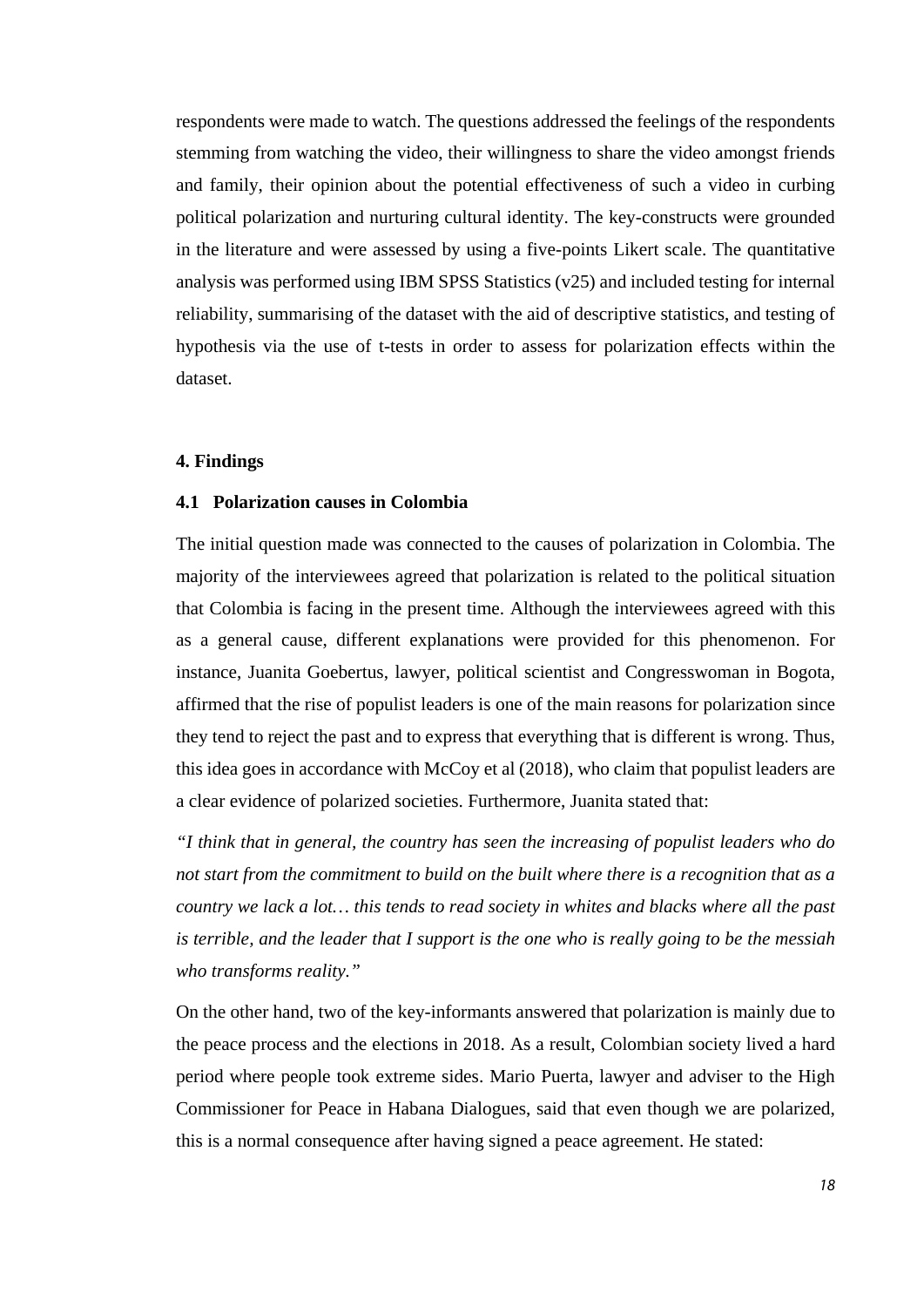*"In a democratic country, we are giving room to an armed group determined to make a transition and to become a political group. Obviously, that group defends ideas that usually are not in the middle, but in the extreme, and when there are extreme ideas, the other side is also strengthened trying to balance those political burdens, which are also distributed again."*

Lastly, Guillermo Cuellar, founder of Brújula Comunicaciones, argued that not just Colombia is polarized, this is an issue which is affecting the whole world due to the interconnectivity people have through social media. Guillermo said nowadays polarization in Colombia is likely to be produced by electoral reasons and democratic crisis. Following with this idea, Guillermo stated:

*"The possibility of making others feel less is a great way of doing politics because I cannot make myself look perfect, but I can show how others are imperfect. So, it has deepened the approach of citizenship to electoral politics based on the disqualification of others, in choosing who disqualified."*

# *4.1.1 Polarization impact, solution and the role of the media*

The second part of the interviews was focused on the impact of polarization and possible solutions on how to address this issue . It was found that one of the impacts that polarization has in Colombia is a reduction in the possibility of dialogue. Juanita Goebertus explained this:

"*Positions become so radical, we hear constantly the typical phrase of the grandmother that in the table we cannot talk about politics, because the level of fundamentalism is such in front of some and other positions, that to preserve relations, what is recommended is to avoid conversation and I think that reduces the quality of our democracy".*

Thus, the risk is not just about the problems that can arise due to talks related to controversial topics, but also democracy starts to be in crisis because people cannot accept different opinions and this fact reduces the chance to listen and tolerate differences. Accordingly, with this idea, Ana María Ruíz, founder and director of Brujula Comunicaciones and Guillermo Cuellar, her business associate, argued that every person has an ideological bubble which everyone wants to protect, but bubbles are fragile and they are likely to be broken easily. Hence, people are so worried about protecting their own ideas that they do not want to be close to opposites. Guillermo stated: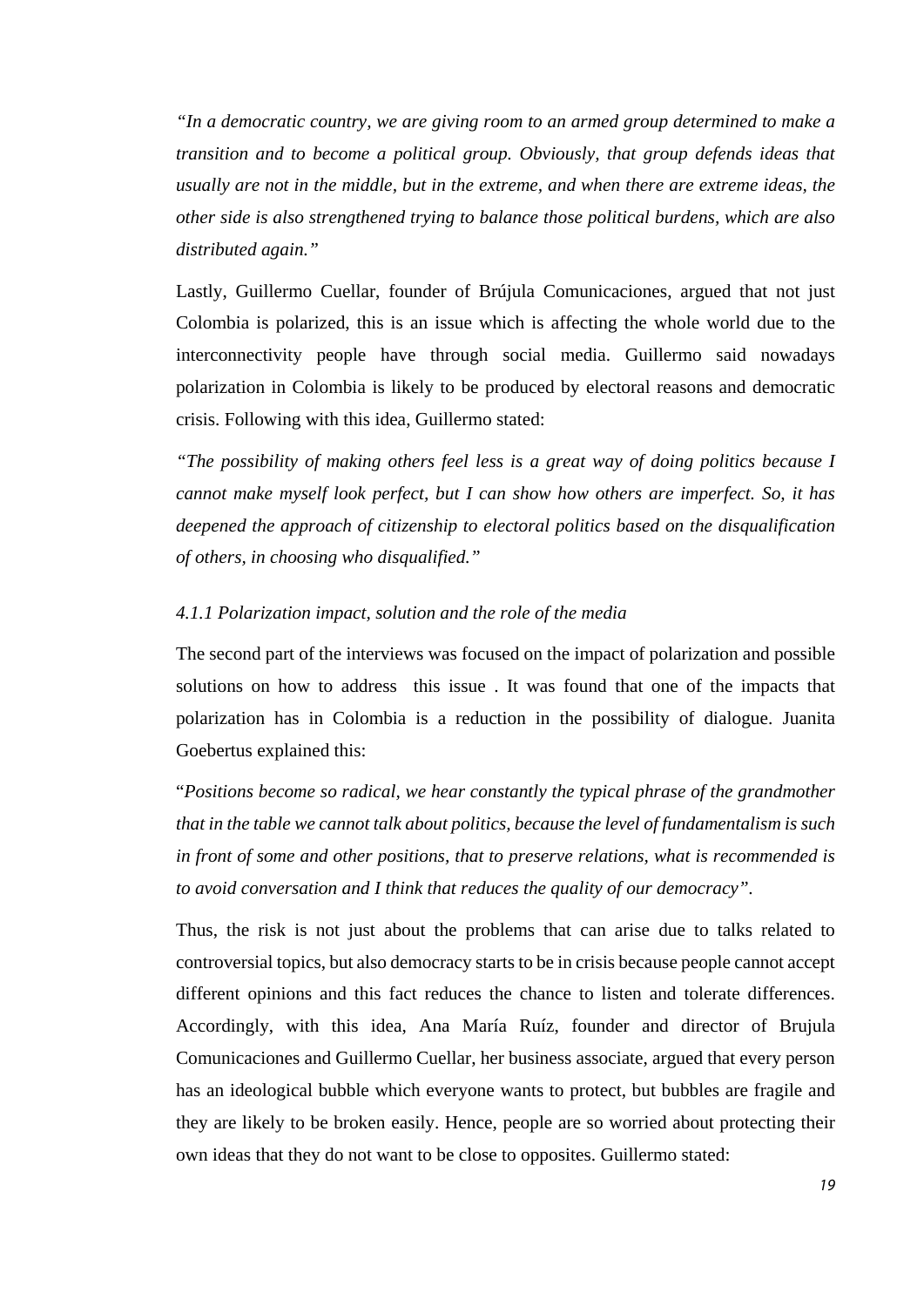*"Due to it is an ideological bubble, and the bubbles are very fragile, then any information that is contrary to my ideological bubble, I not only avoid it, but also I see it as a huge threat because it can burst my bubble. Like a fragile ideological bubble any trill that says otherwise, polarization does not occur because I ignore the issue in question, it is because I see it as a threat, it is a threat to my ideological bubble. That's why the press becomes a threat. Not only to ignore but also to consider threatening what is contrary to what I think, that sharpens the polarization."*

Another consequence of polarization which Angie Palacio, jjournalist, digital strategist, press chief and communications director of Sergio Fajardo's campaign during the presidential elections, argued that when strong groups have the threat to lose the power they can start violent acts because they believe they have the right to kill and make people to disappear especially those ones who think differently.

José Pablo Arango, expert in country branding and General Manager of the Colombian Co country brand claimed that this peculiar dynamic that Colombia is facing related to polarization has increased the way as people are discrediting each other. Furthermore, Guillermo claimed that nowadays people have many windows to explore reality, these windows are specifically social media where individuals think that a tweet is enough to get themselves informed, and in that way people they are no longer interested in knowing more about a topic, or to explore whether some content is real or not, and in that dynamic people start conversations pushing back other people arguments. He explained:

*"We already have a mini window to reality, and it is undeniably real and that has deepened that confidence that I have to disqualify others based on arguments or facts that I consider real and deeply exist in my rational channels because I feel it as a fact. But, it has also made people select the reality they want to see and they access to infinite fewer realities."*

# *4.1.2 Changing mindsets through nation branding*

The third part of the interviews consisted of asking about the power of branding and communication in societies. How powerful are these tools to be able to change behaviours. In particular it was asked if they thought it was possible to change some mindsets throughout an advertising campaign done by Colombia Co. All the participants were very enthusiastic about the idea and started proposing different ways and approaches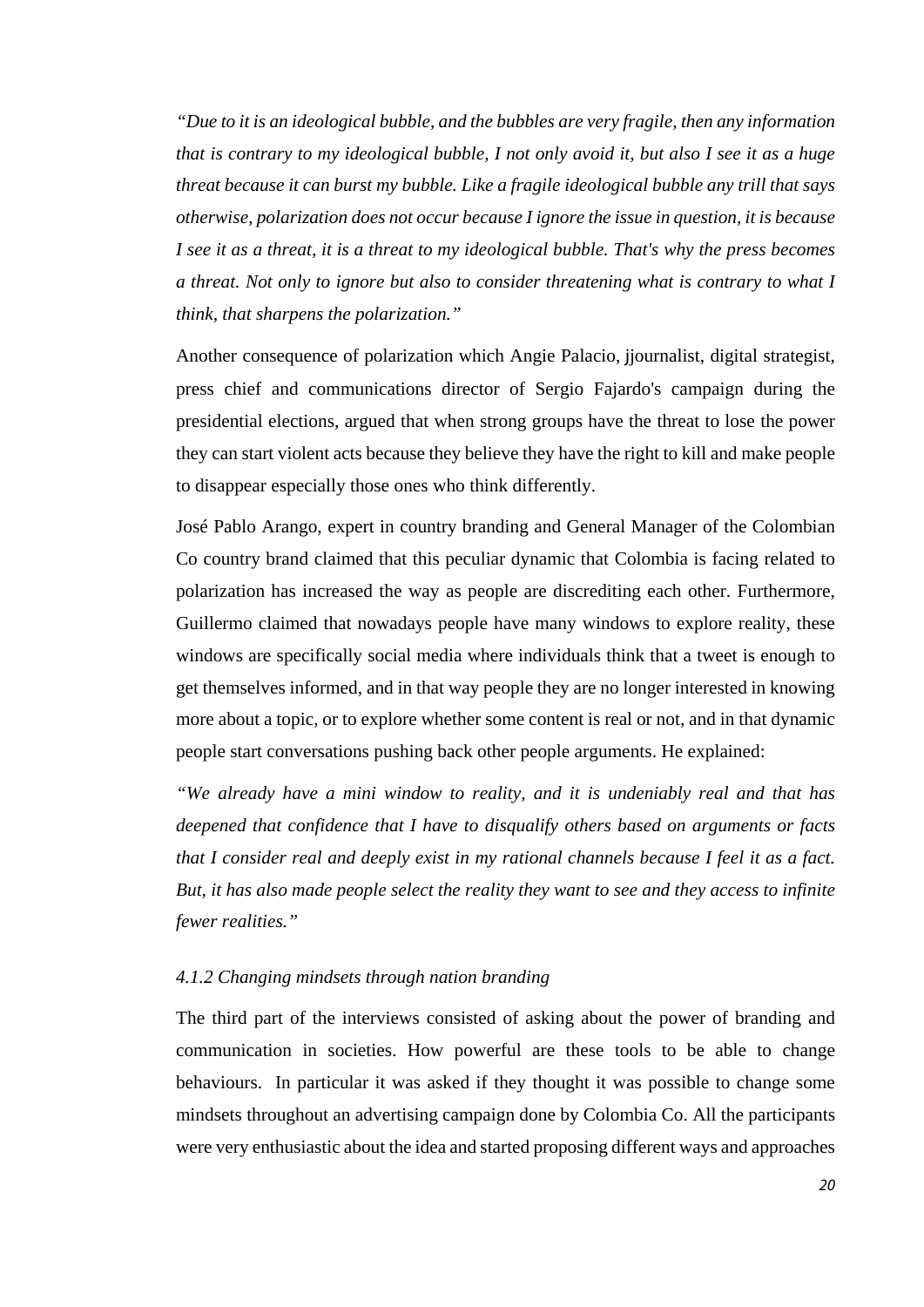for a campaign with this purpose. A table summarizing the key-informants' ideas is presented below. It highlights the key-concepts that were included in the video advertisement that was subsequently shown to the 446 Colombian citizens.

| <b>PART OF THE</b> | <b>KEY-CONCEPT</b>                  | <b>DESCRIPTION</b>                          |
|--------------------|-------------------------------------|---------------------------------------------|
| <b>VIDEO AD</b>    |                                     |                                             |
| First              | Aspects which make Colombians       | In this part of the video, it is exposed in |
|                    | citizens be polarized.              | which ways Colombians are polarized         |
|                    |                                     | and how the message presented is            |
|                    |                                     | intended to be introduced for all of        |
|                    |                                     | them.                                       |
| Second             | Explanation around what should      | The video is focused on highlight the       |
|                    | generate togetherness among         | cultural identity of Colombians in order    |
|                    | Colombians.                         | to generate positive emotions in the        |
|                    |                                     | audience.                                   |
|                    |                                     |                                             |
| Third              | Aspirational message finalizing the | At the end of the video, it is clear how    |
|                    | video in an emotional way.          | the brand Colombia Co is the emissary       |
|                    |                                     | of the message, as part of a nation         |
|                    |                                     | branding campaign to foster cultural        |
|                    |                                     | identity and diminish polarization.         |
|                    |                                     |                                             |

*Table 2: Video key-concepts*

Firstly, all the participants recognized that mass communication and advertising have a strong power and influence within societies. They believe that the best campaigns implemented by brands have been able to change behaviours, to educate and to generate a significant impact on people. In relation to this matter Juanita Goebertus explained:

*"Advertising campaigns well designed can have a very positive effect on society. I think we need a lot of publicity or campaigns that bet again on a civic culture, to stand in the shoes of the other, to understand that when I do not share the other's ideas what I have is to do is to try to recognize their points of view, that bet on a culture of dialogue, betting to reduce violence, to reduce the culture of the shortcut, betting on communicating that complying with the rules is what allows us to live together as a society, with concrete examples like if we all respect the queue. That kind of messages carried in a creative and not boring way, that really hit reflect the things we do in our own life."*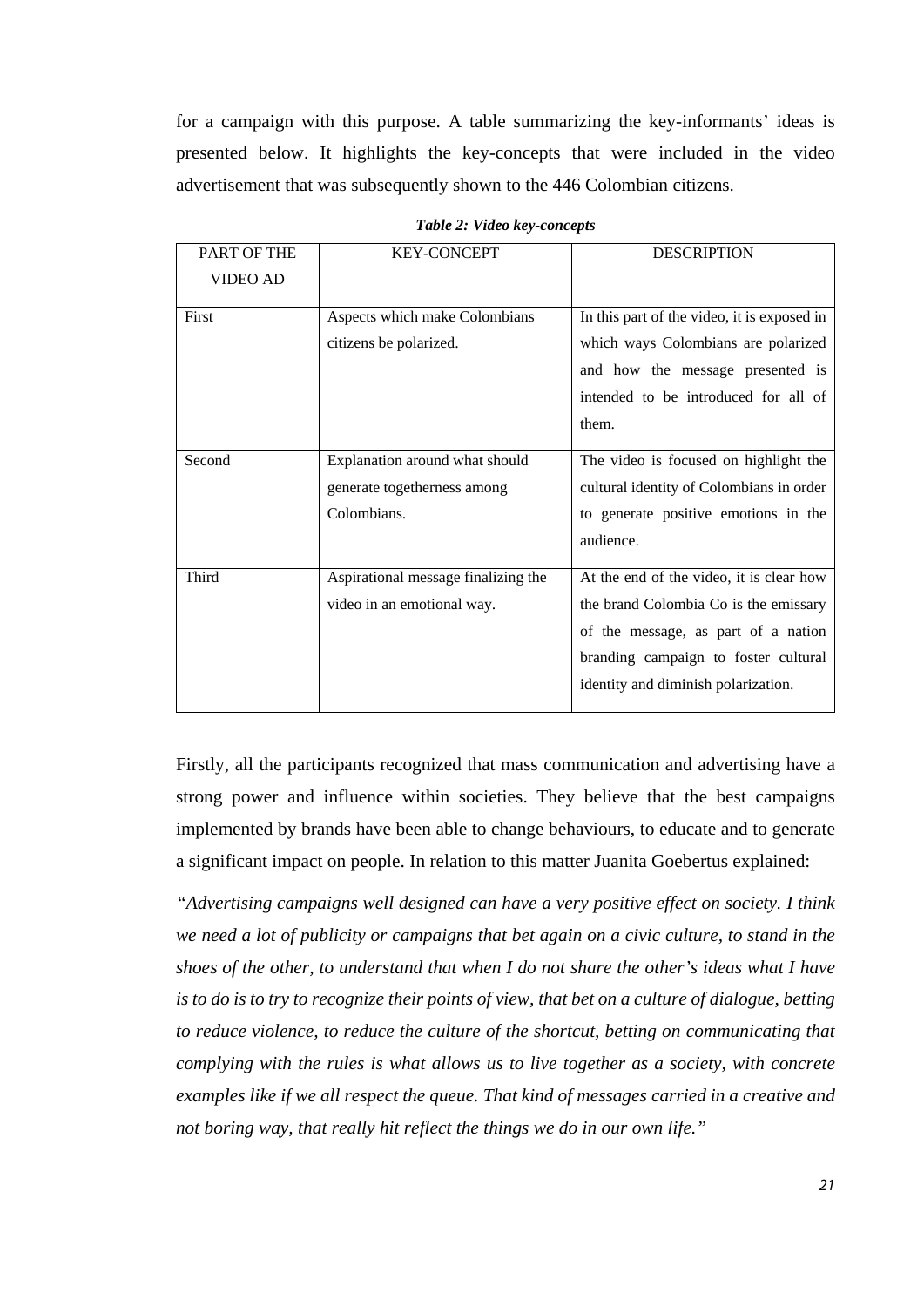Similarly, Angie Palacio believed deeply in the power of language and communication. Angie, as a journalist, claimed that campaigns creates imaginaries, and specifically feminism campaigns have been absolutely successful because they were able to change mindsets with strong messages. She claimed that undoubtedly well-done campaigns can reach people and may start changing behaviours of societies. She brought the example of many pedagogic campaigns done in Colombia which were effective and with surprisingly good results. Likewise, Mario Puerta went aligned with Angie's opinions and ideas, he stated:

*"A campaign showing big differences but saying that we have to respect each other it would be a good start for a pedagogy campaign to understand each other in the difference. Although we are different, we are both fighting for the same country, to get ahead. That is, find those things that Colombians have in common, regardless of religion, region, race, that is, see that understanding in the difference, something like that would serve a lot."*

Thus, the answers of the key-informants as well as their proposed approach are summarised in the table 3 below.

| <b>Interviewee</b> | <b>Expertise</b>                                                                                                                                    | Is it possible to change<br>mindsets through a<br>campaign? | Approach/proposal  |
|--------------------|-----------------------------------------------------------------------------------------------------------------------------------------------------|-------------------------------------------------------------|--------------------|
| Lina Echeverry     | PaisMarca OBS<br>Director (Country<br><b>Branding</b>                                                                                               | Yes                                                         | Country branding   |
|                    | Colombia),<br>lecturer, and PhD                                                                                                                     |                                                             |                    |
| Angie Palacio      | Journalist, digital<br>strategist, press<br>chief and<br>communications<br>director of Sergio<br>Fajardo's campaign<br>(presidential<br>elections). | Yes                                                         | Pedagogic campaign |
| Mario Puerta       | Lawyer and<br>Adviser to the High                                                                                                                   | Yes                                                         | Pedagogic campaign |

*Table 3: Suitability of a nation-branding campaign to change mindsets*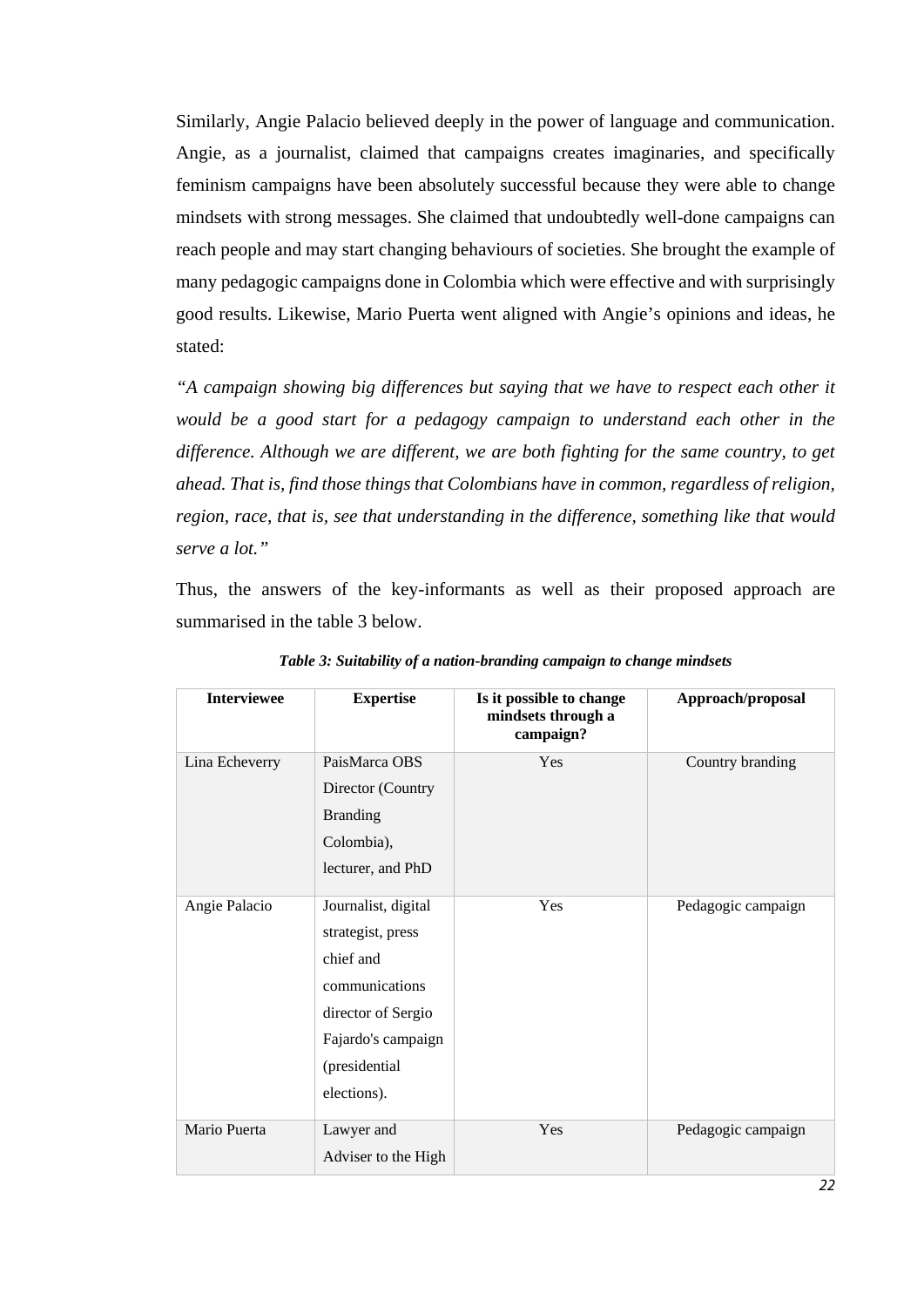|                   | Commissioner for<br>Peace in Habana<br>Dialogues.<br>Nowadays working<br>as Colombian<br>diplomat.                                                      |     |                    |
|-------------------|---------------------------------------------------------------------------------------------------------------------------------------------------------|-----|--------------------|
| Ana Ruíz          | Political scientist<br>and founder of<br>Brújula<br>Comunicaciones.                                                                                     | Yes | Country branding   |
| Guillermo Cuellar | <b>Industrial Designer</b><br>with a Master in<br>Communication.<br>Founder of Brújula<br>Comunicaciones.                                               | Yes | Country branding   |
| José Pablo Arango | Publicist<br>specialized in<br>Marketing. Long<br>experience in<br>advertising and<br>nowadays General<br>Manager of the<br>Colombian country<br>brand. | Yes | Country branding   |
| Juanita Goebertus | Lawyer, political<br>scientist and<br>Congresswoman in<br>Bogota, Colombia.                                                                             | Yes | Pedagogic campaign |

It is evident from the table 3 that there is a strong consensus among experts that an advertising campaign is able to change behaviours and societies. Half of the participants believed strongly that the best way to achieve this is through pedagogic campaigns with a very robust message in order to truly impact people and to see visible changes. On the other hand, the majority of the key-informants endorsed the idea that Colombia Co should be the official emissary of this kind of campaigns, however, this institution should be depoliticized otherwise the message might further cause polarization. Furthermore, José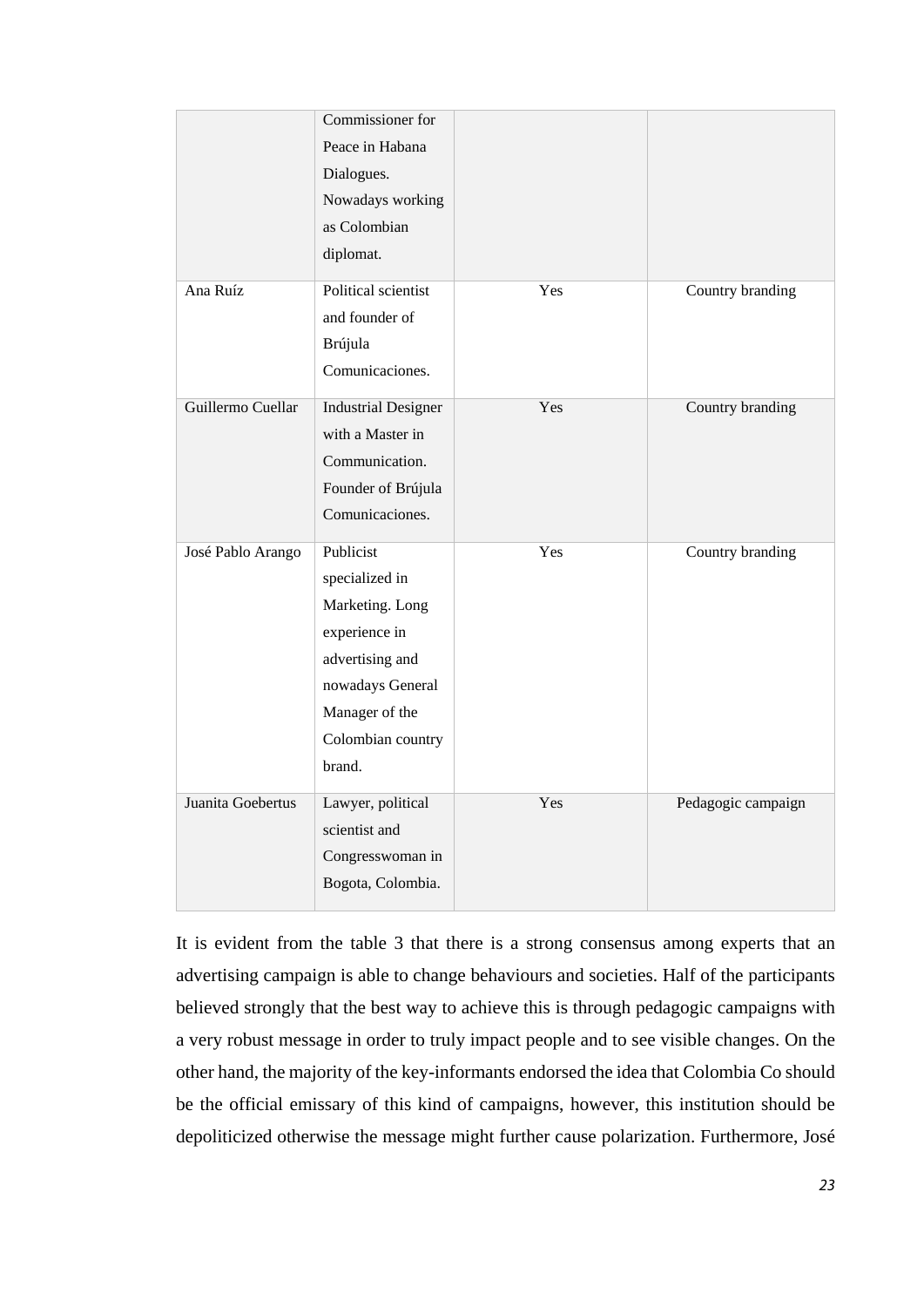Pablo Arango, General Manager of Colombian Co, underlined the ideal situation should be that Colombia Co, and other country brands be doing internal campaigns, and then go abroad to sell the country because the gap between what citizens think about a country, and what foreigners think about the same country should be minimal. In his own words:

*"In fact, sometimes there are many people who say, if we were tremendously orthodox and let's say we had all the time and money in the world, possibly the most appropriate way would be to start a country brand process inside, looking at how to align internal issues before go out and tell any story outside. Thus, after a few years, returning to the point of closing those gaps would be easier. So, it is relevant to change the perceptions that make those gaps distant to be able to get closer and closer to reality."*

#### **4.2 Key-informants' Video Validation**

After having watched the video five of the seven key-informants felt identification, emotion, and they strongly supported the idea that a commercial like that could work in Colombia and could help to decrease polarization because it recalls the essence of being Colombian, and seek to push the citizens into "*a common ideological bubble*" (as Guillermo Cuellar mentioned during his interview) in order to put together people trying to communicate that even they are all different, they have many things in common that can bring them together. In relation to video content the key-informants were particularly proactive in suggesting "dos" and "don't's". Lina Echeverry, PaisMarca OBS Director of Colombia Co, for example suggests:

*"I really like the content, I love the content, it's a concept of co-creation, Colombians can generate content. The only suggestions is to not lose validity and to not associate it with the Presidency. Country brand should empower the citizen, the importance of citizen participation, they should have a YouTube channel for this."*

On the other hand, Mario Puerta claimed:

*"It is really good, it seems very cool, I think initially I would emphasize more the differences, not showing too much cliché. We could tell people that beyond differences, we are fighting for the same country. It is important to unite ourselves when we are so disunited. Maybe a group of entrepreneurs or businessman can make it real. But definitely, I think it could work."*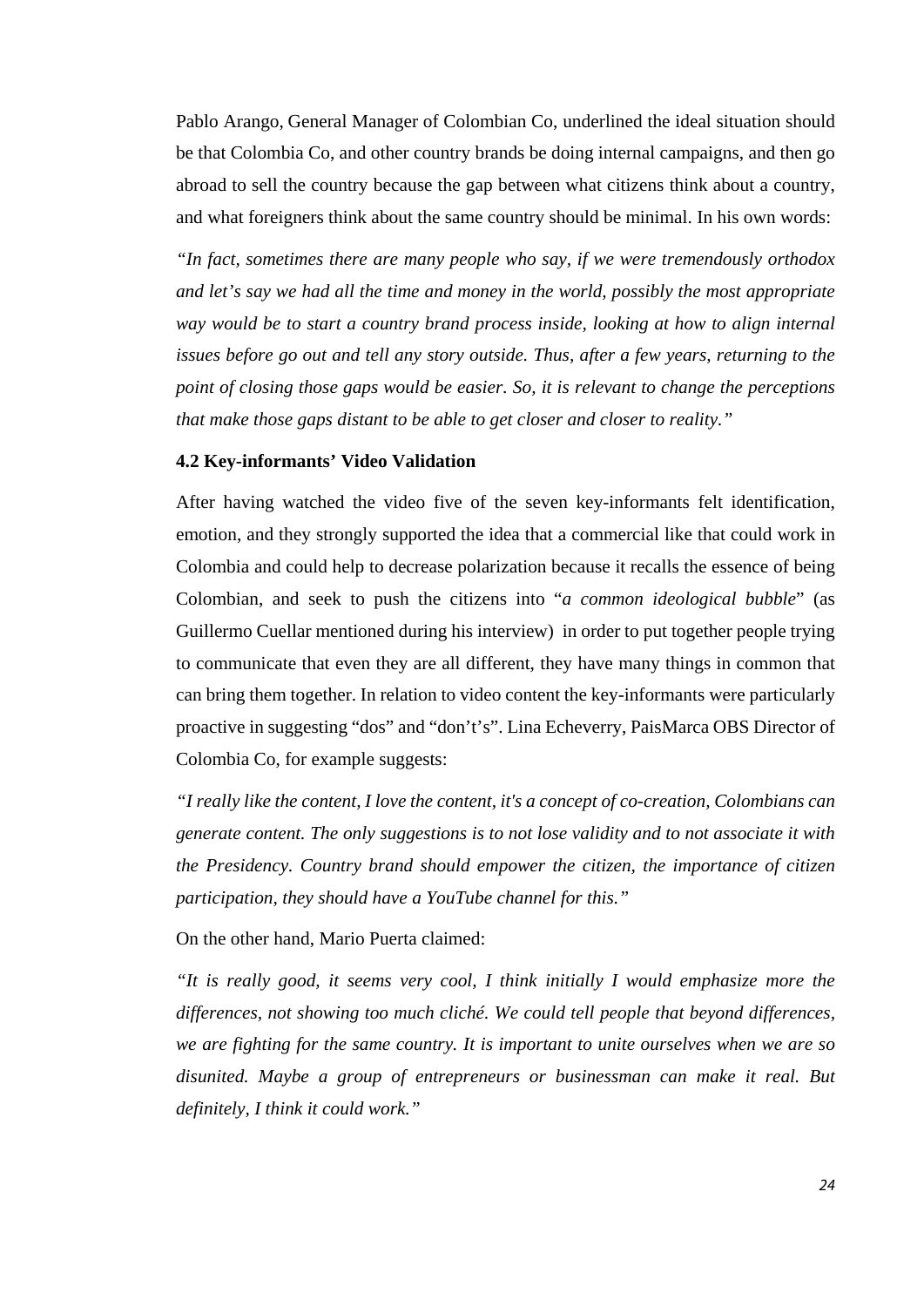From the point of view of José Pablo Arango there is not a better emissary that Colombia Co, he told that the message of the commercial was very suitable to the historical moment that Colombian citizens are experiencing right now. Thus, to make this idea clearer, he said:

*"it is clearly a message that is looking for what we were talking about a moment ago. It is a topic that if one finds a reason to invite people to see things differently, it can work and be interesting. Clearly there is an idea and a proposal, clearly there is an idea, country brand should be the most qualified issuer to make a proposal and of these, the copy is interesting, nice, is based on a discussion on some recent political campaign issues, say of generating conversations about what we agree with and it is not what we disagree with. It's a good proposal, I think it's cool."*

On the contrary, a small minority of the key-informants were more pessimistic about the content of the video. They found it embedded in too many *clichés* both for the images and text. Even though they liked the aesthetic of the video in general, they were very critical of its content. For instance, Juanita Goebertus expressed some doubts about its content:

*"Very beautiful aesthetically, I like the images, the music. What I say to you aesthetically seems very nice… I do not know… sounds very empty to me. Then "what unites us" is a bit cliché, everything of always, what unites us is the selection, it's cycling, it's the food, it's the dance, there I feel that it's a bit empty. I think that it would be necessary to take stronger steps. In other words, the victims on one side and the other, reconcile interests, environmental protection while we need economic growth for social development."* 

# **4.3 Survey Results**

Initially, we had 446 responses in the dataset. However, during the data cleaning process some responses with missing values were identified and were thus removed thereby ensuring the final analysis was based on complete cases only. Table 4 summarises the key information pertaining to sample demographics. Accordingly, we consider data from a sample of 426 respondents. As visible in Table 4, the gender split is almost identical thereby ensuring both male and female opinions are well (and almost equally) represented within the dataset. Majority of the respondents are aged between 21-40 years (61%) whilst most respondents are from Bogotá and Medellín, respectively, followed by people from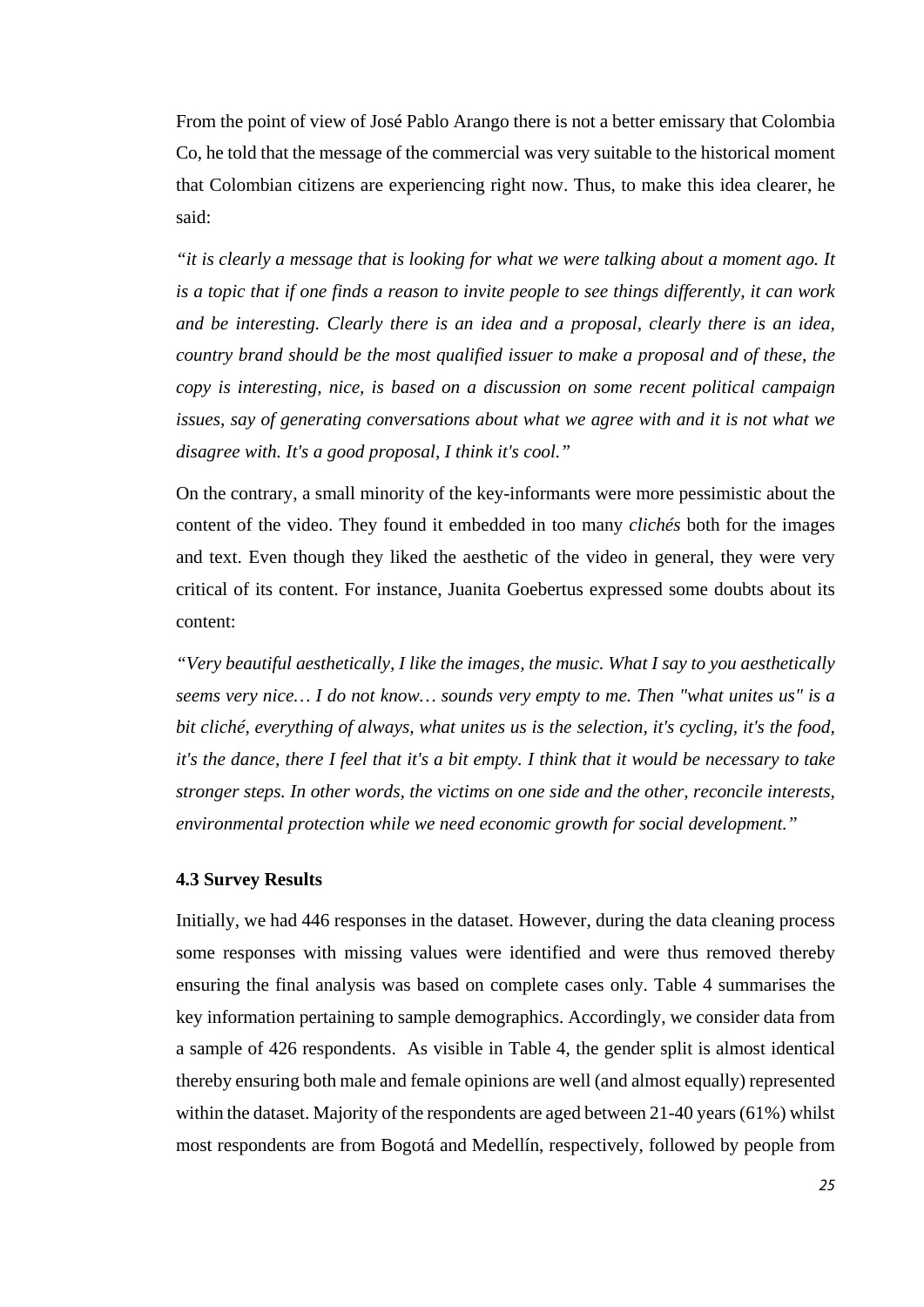other undefined cities. The sample is fairly representative of the population where according to the latest Census in 2018 male are 49.2% of the population and female 50.8%. 26.7% of the population is under 15, 67.2% is between 15 and 64 and only 6.1% is over 64. The population mostly lives in Bogota', Cali and Medellin that are the largest cities.

| <b>Variable</b>    | Percentage |
|--------------------|------------|
| <b>Gender</b>      |            |
| Male               | 49.8%      |
| Female             | 50.2%      |
| Age                |            |
| 18-20 Years        | 1.9%       |
| 21-30 Years        | 29.3%      |
| 31-40 Years        | 32.3%      |
| 41-50 Years        | 17.4%      |
| 51-60 Years        | 13.4%      |
| More Than 60 Years | 5.9%       |
| <b>City</b>        |            |
| Bogotá             | 56.8%      |
| Bucaramanga        | 2.6%       |
| Cali               | 4.2%       |
| Cartagena          | 0.5%       |
| Medellín           | 11.7%      |
| Other              | 23.9%      |

*Table 4: Sample demographics*

After watching the video, the participants where asked if they could describe the feeling while they watched the commercial. The positive and negative feelings resulting from the process are presented via Table 5. Interestingly, 91% of the feelings recorded were positive when they watched the commercial, with only 9% of the recorded feelings indicating negativity. The multiple response frequency output also indicated (based on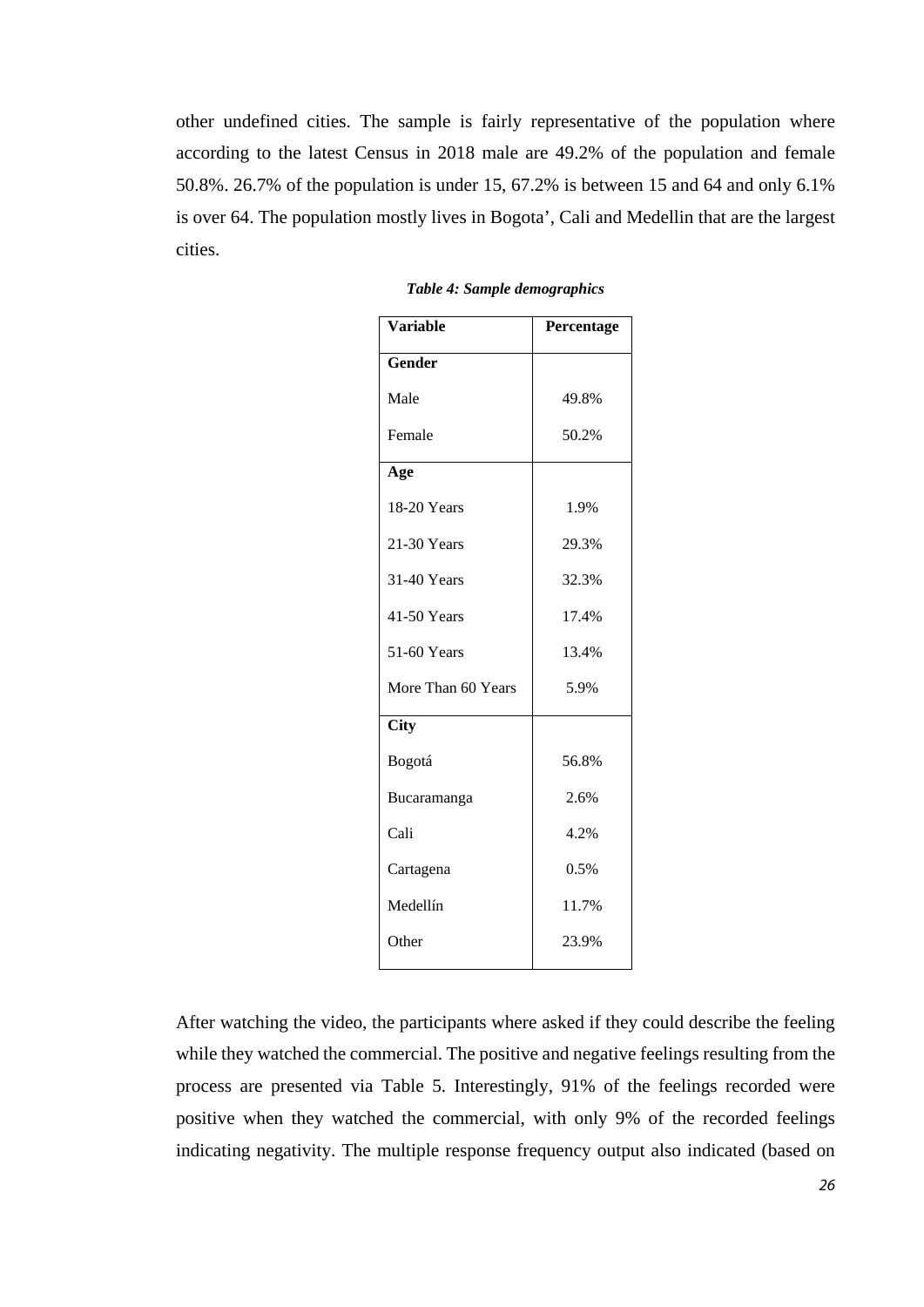percent of cases, not reported here) that the six most popular feelings were "Amused", "Touched", "Hopeful", "Proud", "Joy" and "Inspired". The success of the commercial is further demonstrated with 82.9% of the respondents indicating that they would share the video with family and friends.

| <b>Positive Feelings</b> | N(%)        | <b>Negative Feelings</b> | N(%)        |
|--------------------------|-------------|--------------------------|-------------|
| Amused                   | 250 (14.8%) | Angry                    | 13 (0.8%)   |
| Surprise                 | 27(1.6%)    | Sad                      | $23(1.4\%)$ |
| Joy                      | 169 (10.0%) | <b>Bored</b>             | $19(1.1\%)$ |
| Touched                  | 212 (12.6%) | Confused                 | $21(1.2\%)$ |
| Happy                    | 94 (5.3%)   | Tedious                  | $19(1.1\%)$ |
| Hopeful                  | 207 (12.3%) | Inadequate               | $8(0.5\%)$  |
| Inspired                 | 144 (8.6%)  | <b>Bitter</b>            | $2(0.1\%)$  |
| Love                     | 78 (4.6%)   | Depressed                | $4(0.2\%)$  |
| Peaceful                 | 80 (4.8%)   | Ashamed                  | $8(0.5\%)$  |
| Proud                    | 207 (12.3%) | Frustrated               | $37(2.2\%)$ |
| Satisfied                | 62 (3.7%)   |                          |             |
| <b>TOTAL</b>             | 1530 (91%)  |                          | 154 (9%)    |

*Table 5: Frequencies for feelings post commercial*

As the survey sets out to measure several concepts relating to branding, we tested the internal reliability of the scales by calculating Cronbach's alpha. Tavakol and Dennick (2011) asserted that the acceptable alpha value should lie between 0.70 and 0.95. Accordingly, the constructs for Branding (*α=*0.70), Country Branding (*α=*0.86), and Colombia Co  $(a=0.89)$  were found to be highly reliable. Table 6 below presents descriptive statistics for the Likert-scale type output. Except for responses to the question "Colombia Co has a strong impact on society" which recorded a modal response of 3 (Neutral), all remaining questions recorded modal responses of 4, indicating that respondents 'Agreed' with the statements. In addition, the median responses to these statements were identical to the modal responses. The average responses to the individual statements indicate the sample's attitudes are either neutral or in agreement with these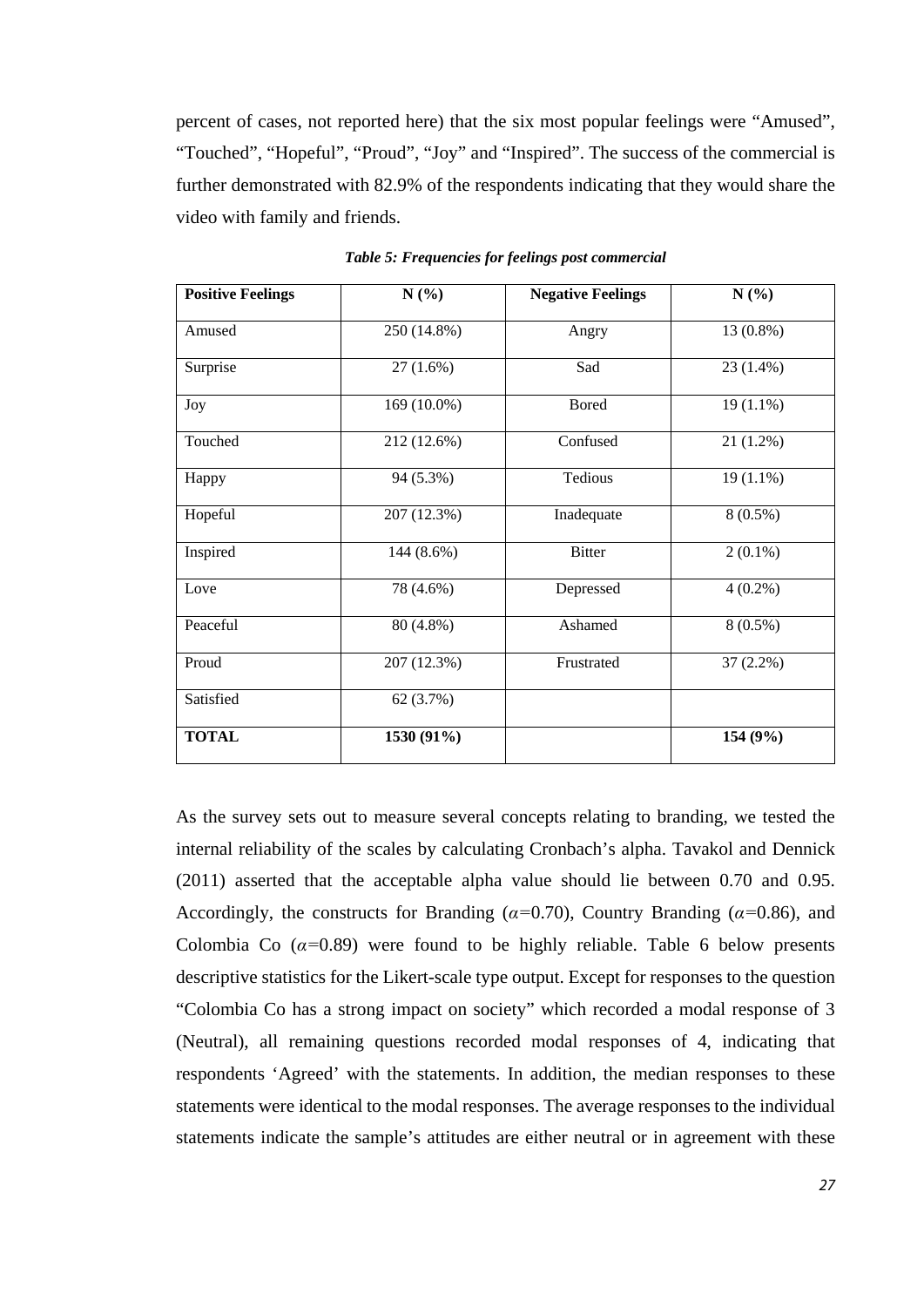statements in most cases (when rounded up to the nearest whole number). It is noteworthy that prior to responding to the Colombia Co country branding questions, the respondents were asked whether they were aware of the work done by Colombia Co, to which majority (58%) of the sample said yes.

| Concept         | <b>Survey Question</b>                                     |      | <b>Standard</b>  | Mode           |
|-----------------|------------------------------------------------------------|------|------------------|----------------|
|                 |                                                            |      | <b>Deviation</b> |                |
| <b>Branding</b> | Brands have a strong impact on society                     | 4.04 | 0.82             | $\overline{4}$ |
| (Marco-level)   | Mass communication can affect society                      | 4.40 | 0.69             | $\overline{4}$ |
|                 | Brands can change people point of views                    | 3.97 | 0.75             | $\overline{4}$ |
|                 | Brands can make people feel more united                    | 3.61 | 0.94             | $\overline{4}$ |
|                 |                                                            |      |                  |                |
| Country         | Country brands have a strong impact on society             | 3.76 | 0.90             | $\overline{4}$ |
| <b>Branding</b> | Country brands can change people perceptions of a          | 3.88 | 0.80             | $\overline{4}$ |
| (Meso-level)    | country                                                    |      |                  |                |
|                 | Country brands can make people feel more united            | 3.69 | 0.90             | $\overline{4}$ |
|                 | Country brands can improve cultural identity               | 3.91 | 0.83             | $\overline{4}$ |
|                 | Country brand can generate positive emotions in            | 4.09 | 0.70             | $\overline{4}$ |
|                 | people<br>Country branding can attract foreign investment, | 4.21 | 0.73             | $\overline{4}$ |
|                 | promote tourism and generate awareness of the              |      |                  |                |
|                 | country                                                    |      |                  |                |
|                 |                                                            |      |                  |                |
|                 |                                                            |      |                  |                |
| Colombia        | Colombia Co has a strong impact on society                 | 3.21 | 0.89             | 3              |
| <b>Country</b>  | Colombia Co can change people's perceptions of             | 3.76 | 0.80             | $\overline{4}$ |
| <b>Branding</b> | Colombia                                                   |      |                  |                |
| (Micro-level)   | Colombia Co can make its citizens feel more<br>united      | 3.54 | 0.90             | 4              |
|                 | Colombia Co can improve how we feel as<br>Colombians       | 3.41 | 0.94             | $\overline{4}$ |
|                 |                                                            |      |                  |                |

#### *Table 6: Descriptive statistics.*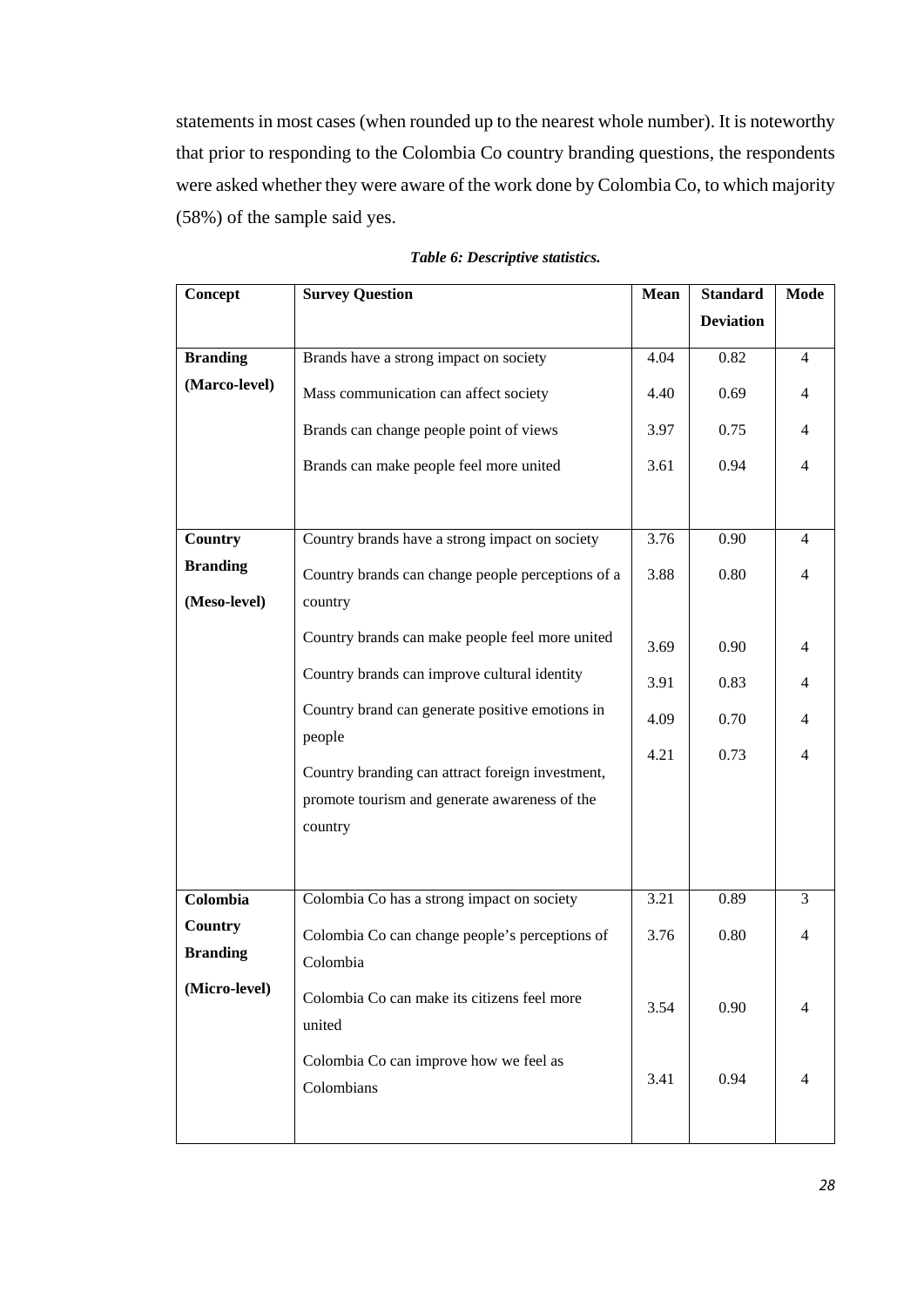| Colombia Co can generate positive emotions in its                                                                | 3.84 | 0.80 |  |
|------------------------------------------------------------------------------------------------------------------|------|------|--|
| citizens                                                                                                         |      |      |  |
| Colombia Co branding can attract foreign<br>investment, promote tourism and generate<br>awareness of the country | 4.00 | 0.83 |  |

Next, we set out to statistically test for polarization in the sample, initially based on the sample demographics. We begin by testing the attitudes towards branding, country branding and Colombia Co concepts for statistically significant differences based on gender. For this purpose, we rely on Independent-Samples T tests which are parametric. As we rely on parametric tests, it is important to determine whether the data meets the assumptions underlying these tests. First and foremost, the large sample size ensures the sampling distribution of the mean is normally distributed based on the central limit theorem (Field, 2016). Secondly, the groups in this case (i.e., gender, and age and cities which are evaluated later) are independent as questions were framed to ensure that respondents belonging to one group cannot belong to another. Thirdly, we combine the Likert scales for each concept by taking the average as all scales were found to be highly reliable based on Cronbach's alpha. Therefore, we can assume the scales are interval (Boone and Boone, 2012). Table 7 reports the output from the Independent-Samples T Tests. We begin the hypothesis testing process by determining whether equal variances can be assumed between gender and the attitudes towards the variables in question. The Levene's tests for equality of variances were not statistically significant and therefore we retain the null hypothesis of equality of variances across gender. The Independent-Samples T tests were all statistically significant and we can conclude with 95% confidence that there exist no statistically significant differences in the respondent's attitudes towards branding  $(t=0.870, p>0.05)$ , country branding  $(t=-0.610, p>0.05)$  or Colombia Co  $(t=1.661, p>0.05)$  based on gender. This in turn indicates that branding can be a solution for removing the polarization of attitudes between gender in the Colombian population. Accordingly, based on the hypothesis tests we find support for H1, H2 and H3. A look at the average responses (not reported here, but available upon request) indicate that branding, country branding and Colombia Co have more impact on females in Colombia than males, even though we do not find any evidence of statistically significant differences between these mean responses.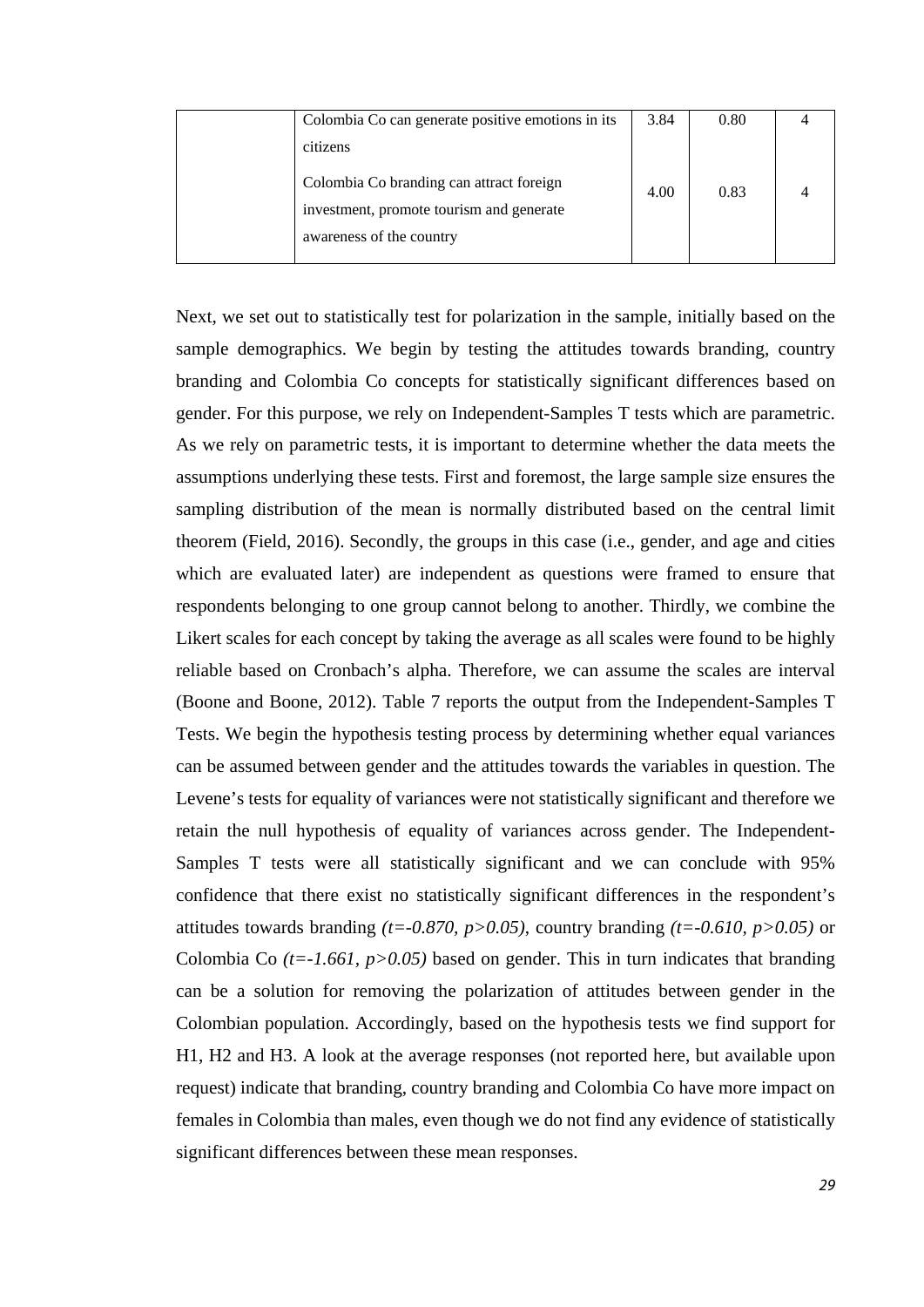| <b>Variable</b>            | Factor | Levene's Test for Equality of | t        | <i>p</i> -value |
|----------------------------|--------|-------------------------------|----------|-----------------|
|                            |        | Variances $(p$ -value)        |          |                 |
| <b>Branding</b>            | Gender | p > 0.05                      | $-0.870$ | p > 0.05        |
| (Macro-level)              |        |                               |          |                 |
| <b>Country Branding</b>    | Gender | p > 0.05                      | $-0.610$ | p > 0.05        |
| (Meso-level)               |        |                               |          |                 |
| <b>Colombia Co Country</b> | Gender | p > 0.05                      | $-1.661$ | p > 0.05        |
| <b>Branding</b>            |        |                               |          |                 |
| (Micro-level)              |        |                               |          |                 |

*Table 7. Results from the Independent-Samples T tests for polarization of attitudes based on Gender.*

Thereafter, we evaluated for significant differences in attitudes towards branding based on age. As the distribution of age was heavily skewed in the sample, we decided to group the data further as follows for the analysis. Instead of relying on six age groups as in the original data, we re-grouped them into respondents aged 18-40 years and 41 years upwards. This was done so that the attitudes of Gen-Z and Gen Y respondents could be captured within one group whilst attitudes of the older population could be captured within the other. We endorsed the assumption that given that the majority of the population in Colombia is particularly young, it was of pivotal importance to closely monitor Gen Z/Gen Y attitudes (vis-à-vis older generation) as they tend to be very active in politics given the technological advancements and access to information in the modern age that is available to them. The results are reported in Table 8. As indicated in Table 8, the sample sizes within each group are large enough for us to assume normality. Once again, the Levene's tests for equality of variances were not statistically significant (not reported, but available upon request) in all three cases and thus we retain the null hypothesis of equality of variances. In this case, we find some different, yet interesting results. Firstly, there is no evidence of a statistically significant difference between the respondent's attitudes towards the general branding questions regardless of age. Therefore, we find evidence in support of H4. However, there is a statistically significant difference between attitudes towards country branding and age whereby respondents who are aged 41 years upwards have comparatively less faith in country branding on average. This indicates that H5 remains unsupported. Nevertheless, it appears that the Colombia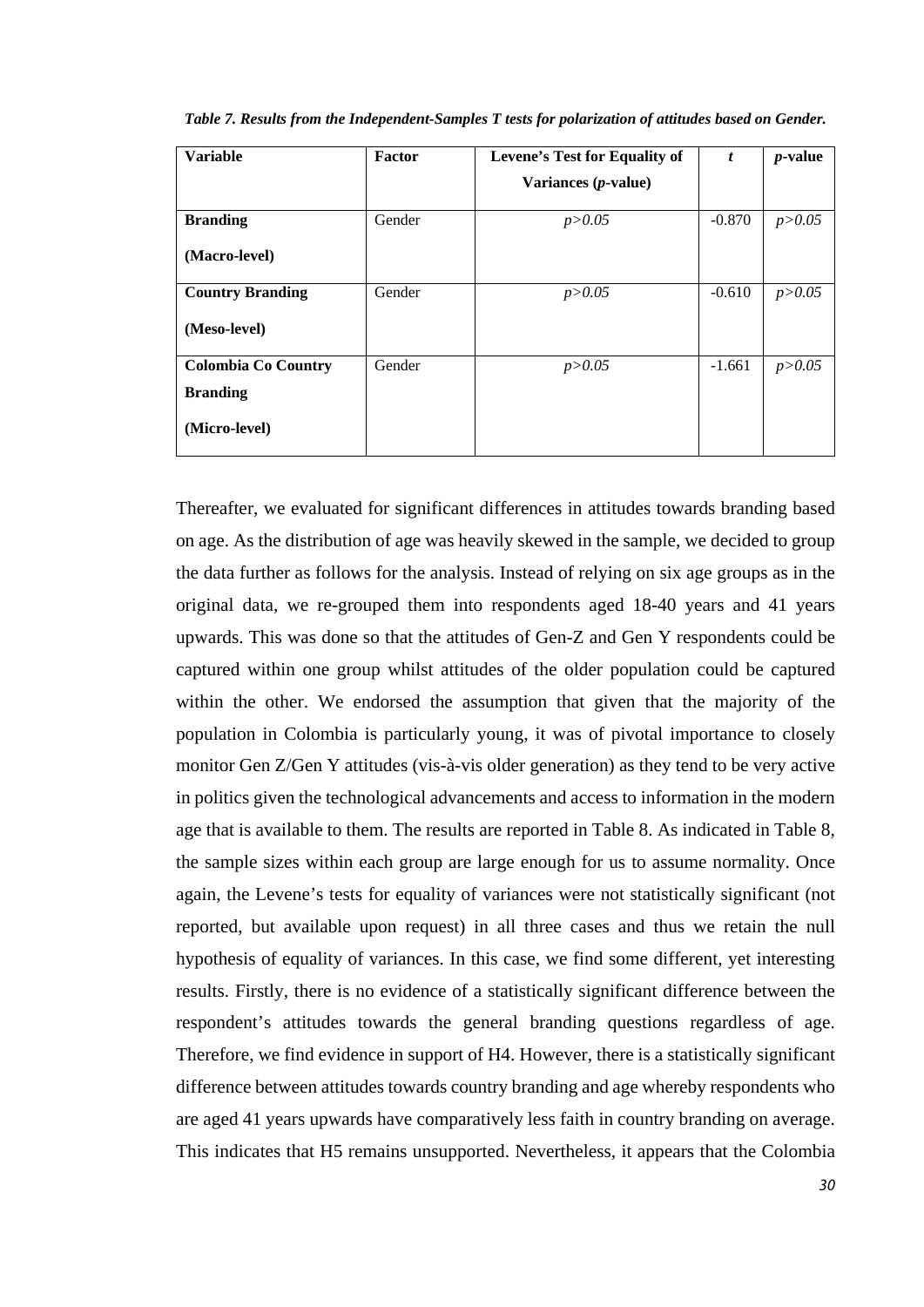Co country branding indeed has a significant impact on reducing polarization of attitudes based on age in Colombia as the two-sample T test results are not statistically significant and thereby indicates that there is no significant difference between the average responses of Colombians aged 18-40 years and 41 years upwards. These findings not only support H6, but also reinforces the success of the Colombia Co campaign as was evident in the positive feelings it created within its viewers as reported in Table 5. Our findings indicate that there could be polarization of attitudes towards country branding unless the branding effort is carefully targeted to reach out to the hearts and minds of the population. Ignoring the statistical tests, the mean responses between the two groups indicate that across the board, Colombians aged 18-40 have comparatively more positive attitudes towards branding, country branding and Colombia Co country branding in relation to those aged 41 years and above.

| <b>Variable</b>         |                       | <b>Summary</b>         |
|-------------------------|-----------------------|------------------------|
| <b>Branding</b>         | 18-40 Years           | $N = 270$              |
| (Macro-level)           |                       | $M = 4.05$             |
|                         | 41 Years Upwards      | $N = 156$              |
|                         |                       | $M = 3.94$             |
|                         | <b>Test Statistic</b> | $(t=1.786, p>0.05)$    |
| <b>Country Branding</b> | 18-40 Years           | $N = 270$              |
| (Meso-level)            |                       | $M = 3.97$             |
|                         | 41 Years Upwards      | $N = 156$              |
|                         |                       | $M = 3.83$             |
|                         | <b>Test Statistic</b> | $(t=2.259, p=<0.05^*)$ |
| Colombia Co Country     | 18-40 Years           | $N = 270$              |
| <b>Branding</b>         |                       | $M = 3.66$             |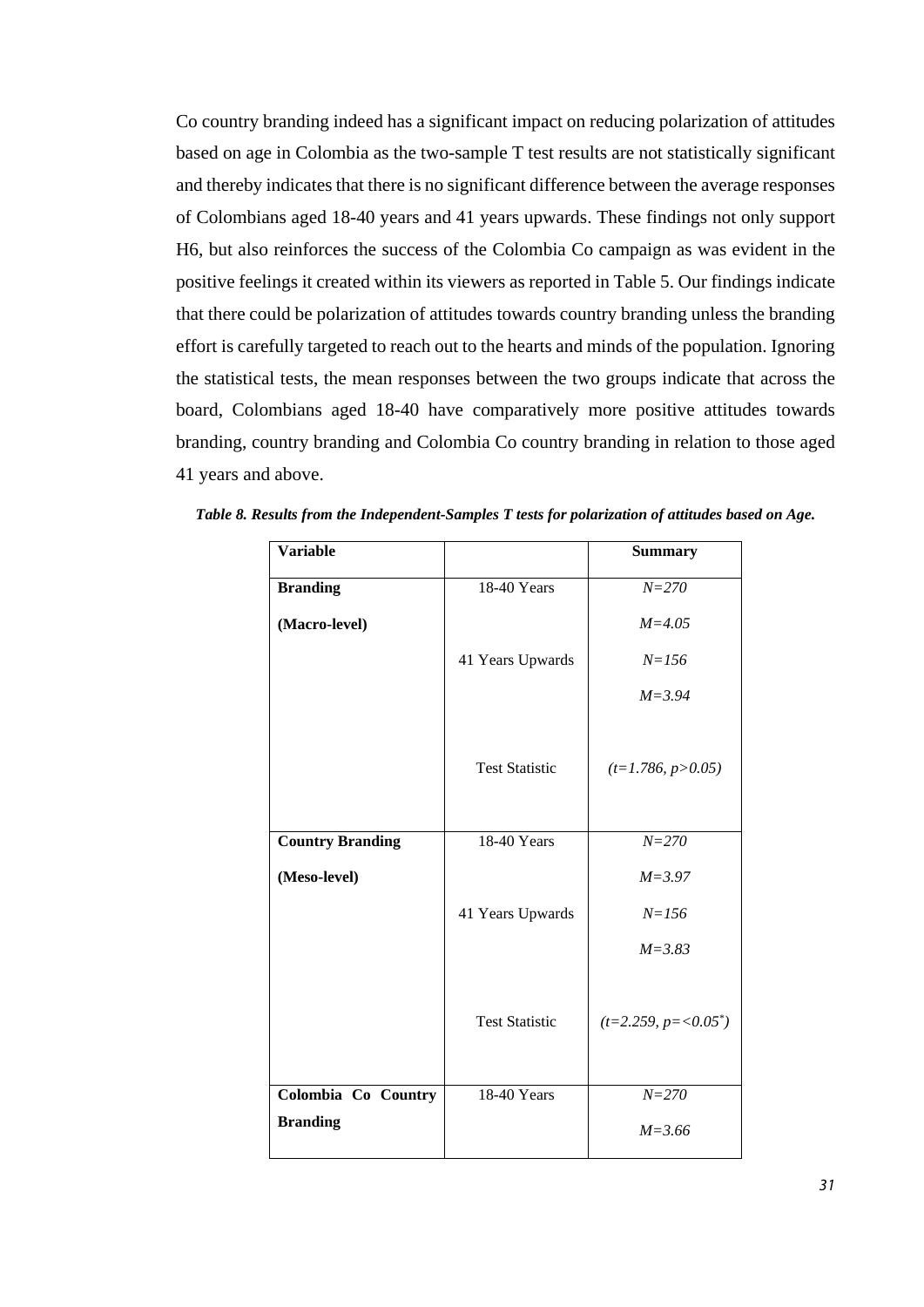| (Micro-level)                                                     | 41 Years Upwards      | $N = 156$           |  |  |
|-------------------------------------------------------------------|-----------------------|---------------------|--|--|
|                                                                   |                       | $M = 3.56$          |  |  |
|                                                                   | <b>Test Statistic</b> | $(t=1.408, p>0.05)$ |  |  |
| Note: * indicates results are statistically significant at the 5% |                       |                     |  |  |
| significance level. N is the sample size and M is the mean.       |                       |                     |  |  |

Thereafter, we focussed our attention towards evaluating the impact of branding towards polarization based on cities in Colombia. However, as the distribution of respondents are heavily skewed when divided by city with Bogotá representing 56.8% of the sample, in order to ensure a meaningful analysis, we choose to compare the responses of people from Bogotá with the grouped responses of all other cities. The results are reported via Table 9. All assumptions underlying independent-samples t-tests have been met. We find no evidence of statistically significant differences between the average responses from people from Bogotá and all other cities represented within the sample in terms of their attitudes towards the impact of branding, thus providing evidence to support H7. However, in terms of attitudes towards country branding, our findings show no support for H8 as evidence for the difference in mean responses from the two-sample t test is statistically significant. Interestingly, as was the case with the age factor, here too we find the Colombia Co country branding leads to reducing the polarization of attitudes of respondents from Bogotá and all other cities as the two-sample t test is not statistically significant, thereby supporting H9. Yet another interesting fact is that the average responses of people from Bogotá indicate they have less faith in branding, country branding and the Colombia Co country branding in comparison to people from all other cities represented here.

| <b>Variable</b> |                  | <b>Summary</b> |
|-----------------|------------------|----------------|
| <b>Branding</b> | Bogotá           | $N = 242$      |
| (macro-level)   |                  | $M = 3.97$     |
|                 | All Other Cities | $N = 184$      |

*Table 9. Results from the Independent-Samples T tests for polarization of attitudes based on City*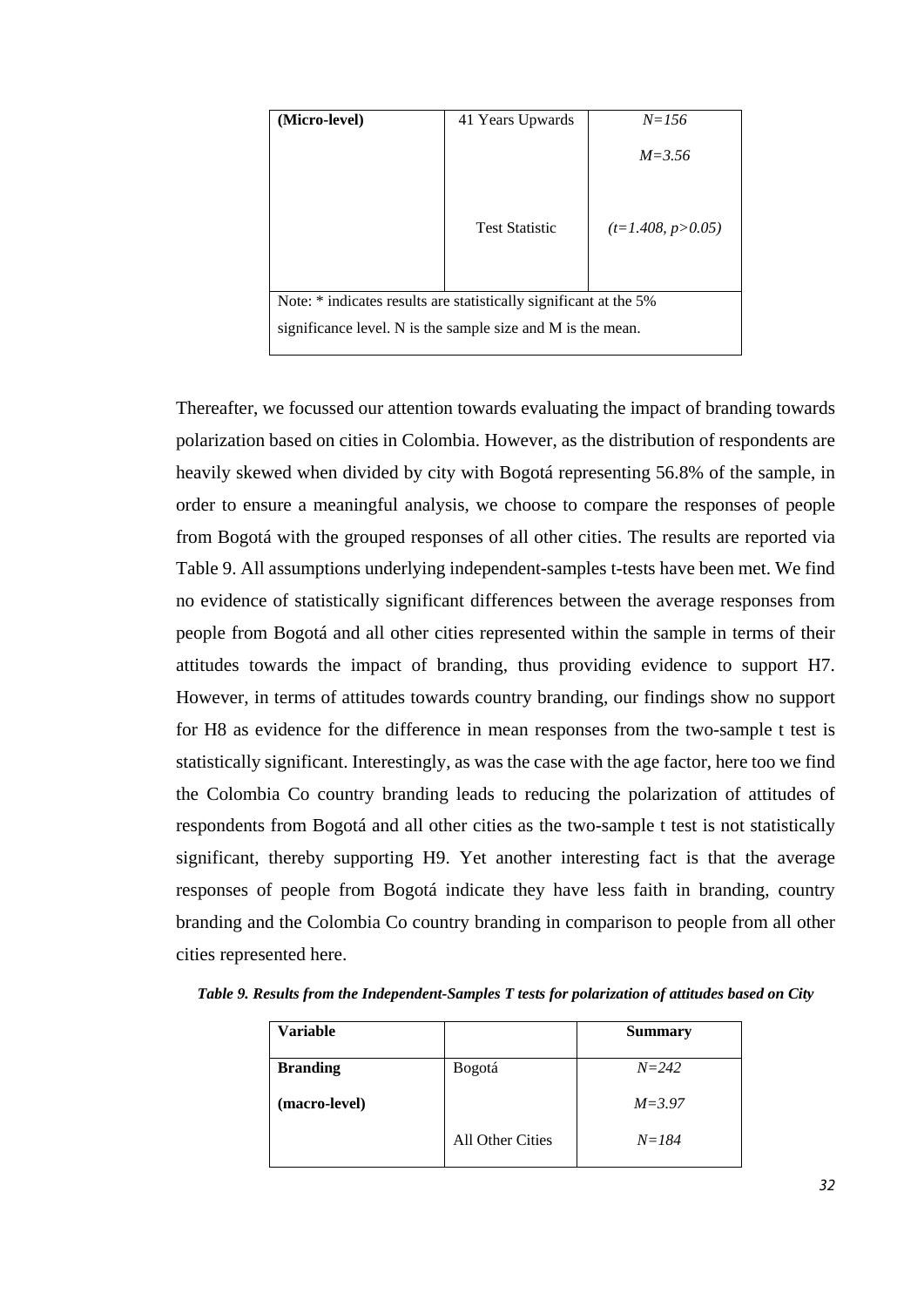|                                                                                                                                      |                       | $M = 4.05$                  |  |  |  |
|--------------------------------------------------------------------------------------------------------------------------------------|-----------------------|-----------------------------|--|--|--|
|                                                                                                                                      | <b>Test Statistic</b> | $(t = -1.496, p > 0.05)$    |  |  |  |
| <b>Country Branding</b>                                                                                                              | Bogotá                | $N = 242$                   |  |  |  |
| (meso-level)                                                                                                                         |                       | $M = 3.85$                  |  |  |  |
|                                                                                                                                      | All Other Cities      | $N = 184$                   |  |  |  |
|                                                                                                                                      |                       | $M = 4.02$                  |  |  |  |
|                                                                                                                                      | <b>Test Statistic</b> | $(t = -2.931, p = <0.05^*)$ |  |  |  |
| Colombia Co Country                                                                                                                  | Bogotá                | $N = 242$                   |  |  |  |
| <b>Branding</b>                                                                                                                      |                       | $M = 3.57$                  |  |  |  |
| (micro-level)                                                                                                                        | All Other Cities      | $N = 184$                   |  |  |  |
|                                                                                                                                      |                       | $M = 3.69$                  |  |  |  |
|                                                                                                                                      | <b>Test Statistic</b> | $(t = -1.722, p > 0.05)$    |  |  |  |
| Note: * indicates results are statistically significant at the 5% significance<br>level. $N$ is the sample size and $M$ is the mean. |                       |                             |  |  |  |
|                                                                                                                                      |                       |                             |  |  |  |

Overall, our findings indicate that a carefully targeted country branding campaign such as the Colombia Co can reduce polarization within the country. However, it is noteworthy that the mean responses for the Colombia Co were lower than for those reported for branding and country branding across gender, age and cities. This further indicates that the Colombia Co should conduct more research into developing its branding so that people's attitudes could be more positively influenced through their work.

# **5. Conclusion**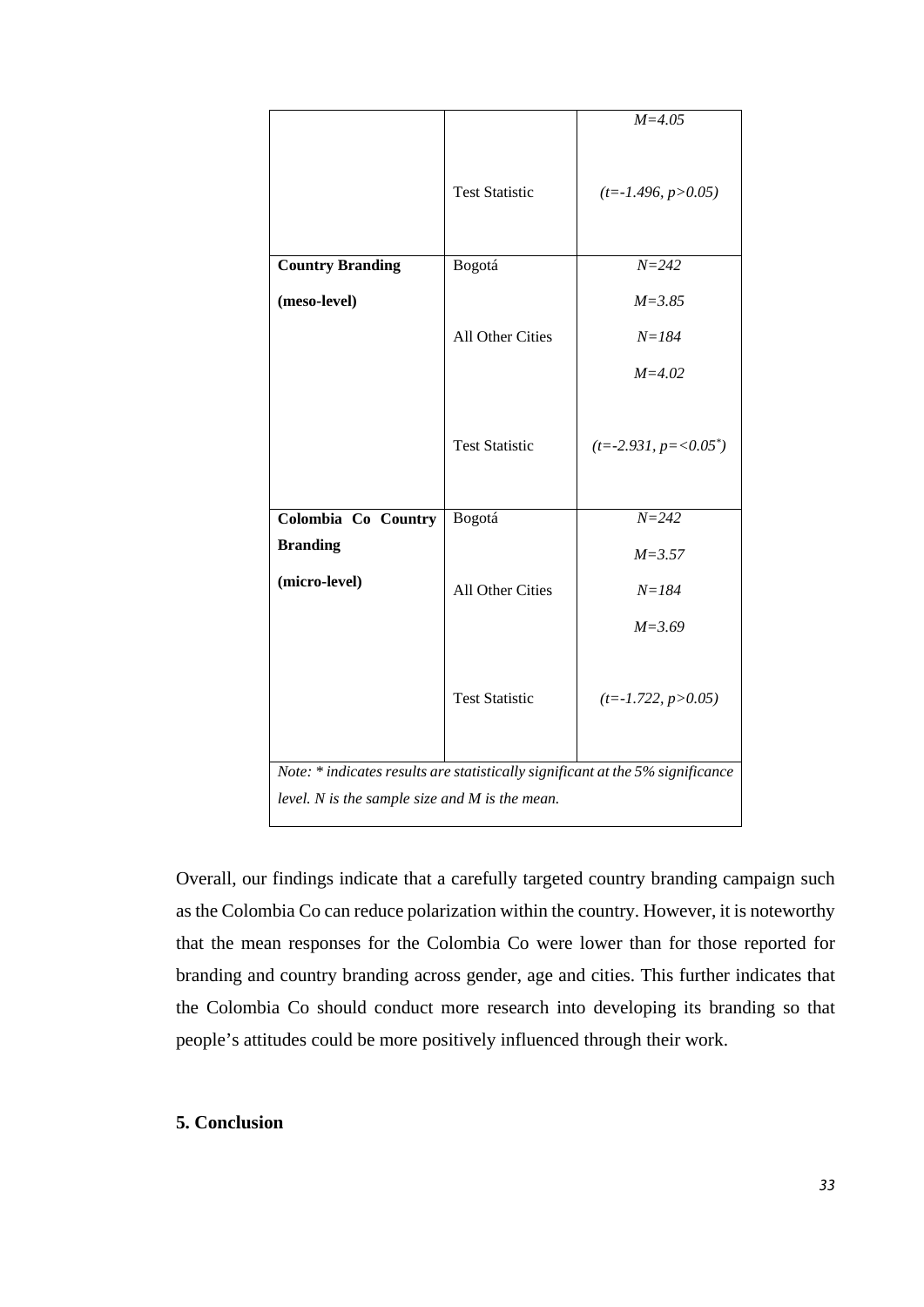While country branding has been extensively investigated within the context of international business, we have a scant understanding of its domestic impact. In contrast to traditional country branding literature, this paper attempted to theoretically advance our understanding of nation branding and its effect on political polarization, as well as examining its potential influence on cultural identity. Although there is a significant number of studies on political polarization and nation branding, no attention has been devoted to country branding as a specific solution to address this issue.

The contribution of the paper is twofold. The theoretical contribution of the paper stems from its support towards the idea that internal branding can be an effective way to engage the internal stakeholders (Vasudevan, 2008; Kemp et al., 2012; Morgan et al., 2012; Che-Ha et al., 2016), to curb political polarization by fostering cultural identity by supporting Skinner and Kubacki's argument (2007). However, by doing so the analysis provides finer-grained evidence in relation to the effect of branding at macro-level, country branding at meso-level and Colombia Co country branding at micro-level across gender, age and cities. In relation to gender, the findings unequivocally indicate that branding can be a solution for removing the polarization of attitudes between gender in the Colombian population. In relation to gender, the findings indicate that branding (at macro-level), country branding (at meso-level) and Colombia Co (at micro-level) have all more impact on females in Colombia than males. As for age has been concerned, there is no evidence of a statistically significant difference between the respondent's attitudes towards the general branding questions (at macro-level) regardless of age. However, there is a statistically significant difference between attitudes towards country branding (at meso-level) and age whereby respondents who are aged 41 years upwards have comparatively less faith in country branding on average. Nevertheless, it appears that the Colombia Co country branding (at micro-level) indeed has a significant impact on reducing polarization of attitudes based on age in Colombia. The findings also indicate that there could be polarization of attitudes towards country branding unless the branding effort is carefully targeted to reach out to the hearts and minds of the population. Colombians aged 18-40 have comparatively more positive attitudes towards branding (at macro-level), country branding (at meso-level) and Colombia Co country branding (at micro-level) vis-à-vis older generations. As for the geographical distribution of the citizens, the findings of people from Bogotá indicate they have less faith in branding (at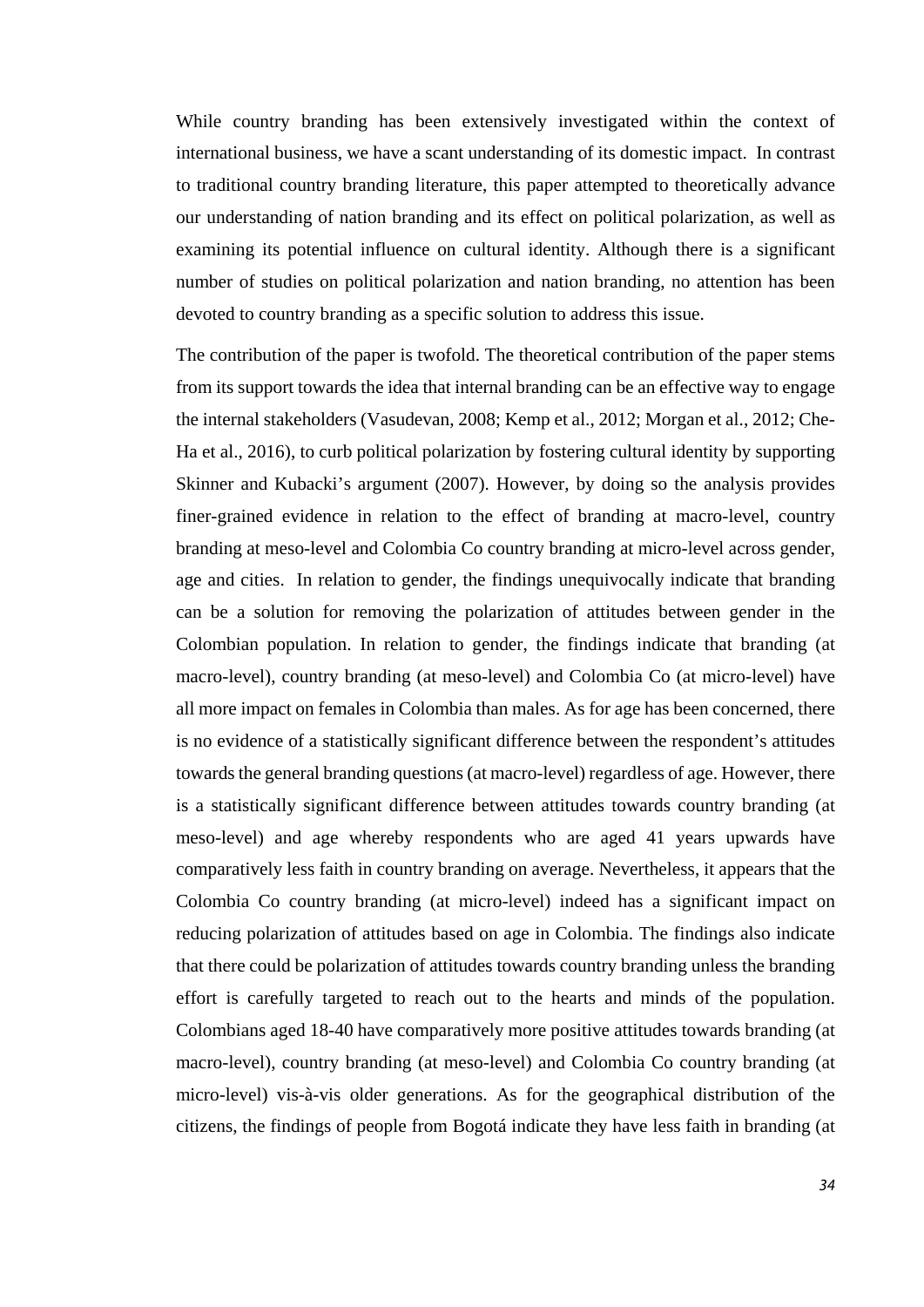macro-level), country branding (at meso-level) and the Colombia Co country branding (at micro-level) in comparison to people from all other cities represented here.

The managerial implication stemming from the findings is that a carefully targeted country branding campaign can indeed reduce polarization within a country. However, it needs to rely on rigorous research into branding in order to be effective and to reach the desired outcome. The findings have also relevant practical implications for the policy makers, whereby governments have the opportunity to implement informed and educated branding strategies not just overseas, but also to address important domestic issues. The study considers only Colombia. To fully assess the robustness of the framework it would be useful to replicate the analysis to a broader range of countries and to address a broader range of polarization issues.

# **References**

Amine, L. S., & Chao, M. C. (2005). Managing country image to long-term advantage: The case of Taiwan and Acer. Place Branding, 1(2), 187-204.

Anholt, S. (2003). Elastic brands. Brand Strategy, 1(68), 28-29.

Anholt, S. (2005), 'Some Important Distinctions in Place Branding.pdf', Henry Stewart Publications, 1–2, 116–121.

Aronczyk, M. (2008), "'Living the brand': nationality, globality and the identity strategies of nation branding consultants", International Journal of Communication, Vol. 2, 41-65.

Askegaard, S. (2006.), Brands as a Global Ideoscape, J Schroeder & M Salzer-Mörling (eds), Brand Culture. Spon press, pp. 91-102, Routledge.

Baldassarri, D., & Bearman, P. (2007),. Dynamics of political polarization. American sociological review, 72(5), 784-811

Banerjee, S. (2008),. Strategic Brand-Culture Fit: A conceptual framework for brand management. Journal of Brand Management, 15(5), 312–321.

Blain, C., Levy, S.E. and Ritchie, J.R.B. (2005). Destination Branding: Insights and Practices from Destination Management Organizations. Journal of Travel Research, 43(4), pp.328–338.

Boone, H. N., and Boone, D. A. (2012). Analyzing Likert Data. Journal of Extension,50 (2), article nr. 2TOT2.

Cayla, J. and Arnould, E.J. (2008),. A Cultural Approach to Branding in the Global Marketplace. Journal of International Marketing, 16(4), 86–112.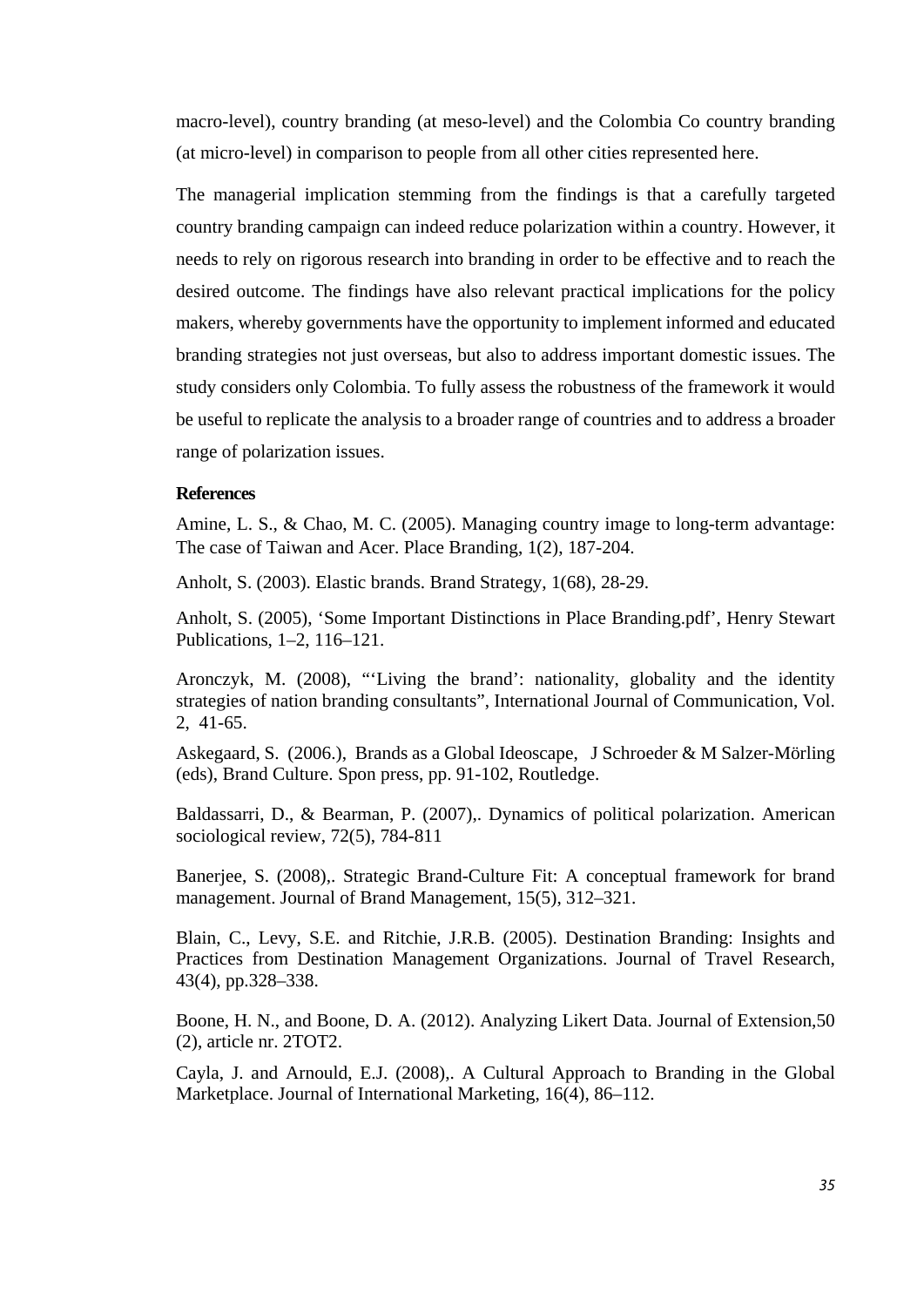Chattalas, M., Kramer, T., & Takada, H. (2008). The impact of national stereotypes on the country of origin effect: A conceptual framework. International Marketing Review, *25*(1), 54-74.

Che-Ha, N., Nguyen, B., Yahya, W.K., Melewar, T. and Chen, Y.P. (2016). Country branding emerging from citizens' emotions and the perceptions of competitive advantage: The case of Malaysia. Journal of Vacation Marketing, 22(1), 13–28.

Collis, J. and Hussey, R. (2009),. Business Rresearch: a practical guide for undergraduate & postgraduate students. Basingstoke, Hampshire [UK]; New York, NY: Palgrave Macmillan.

Colombia Co (2018). Colombia Country Brand | Official Website. Colombia Country Brand. Available from: http://www.colombia.co/en/ [Accessed May 8, 2018].

Cortés, J.D.M. (2018),. Comunicación política y posverdad: expresiones discursivas de la oposición al plebiscito en Colombia 2016. Diálogos de Derecho y Política, 0(20), 8– 41.

Creswell, J. W. and Creswell, J. D. (2018) Research design: qualitative, quantitative, and mixed method approaches. 5th edn. Los Angeles: SAGE.

Dinnie, K. (2005). Brand America: The mother of all brands.

Dinnie, K. (2008), Nation Branding – Concepts, Issues, Practice, Butterworth Heinemann, Oxford.

Duhaime, E.P. and Apfelbaum, E.P. (2017). Can Information Decrease Political Polarization? Evidence From the U.S. Taxpayer Receipt. Social Psychological and Personality Science, 8(7), 736–745.

EAFIT (2017). Polarización en Colombia: superar mitos y aceptar realidades - El Eafitense, / Edición 106 - Universidad EAFIT. Available from: http://www.eafit.edu.co/medios/eleafitense/106/Paginas/polarizacion-en-colombia.aspx [Accessed December 12, 2017].

El Colombiano 2018. Elecciones 2018. www.elcolombiano.com. Available from: http://www.elcolombiano.com/elecciones-2018-colombia [Accessed May 8, 2018].

Esteban, J. and Ray, D. 2008. Polarization, Fractionalization and Conflict. Journal of Peace Research, 45(2), 163–182.

Fals, O. 2016. Vista de La Violencia en Colombia | Entornos. IN: Taurus-Alfaguara.

Fan, Y. (2006). Branding the nation: What is Being Branded? Journal of Vacation Marketing, 12(1), 5–14.

Fetscherin, M. (2010). The determinants and measurement of a country brand: the country brand strength index. International Marketing Review, *27*(4), 466-479.

Field, A. (2016). *An Adventure in Statistics: The Reality Enigma.* London, Sage.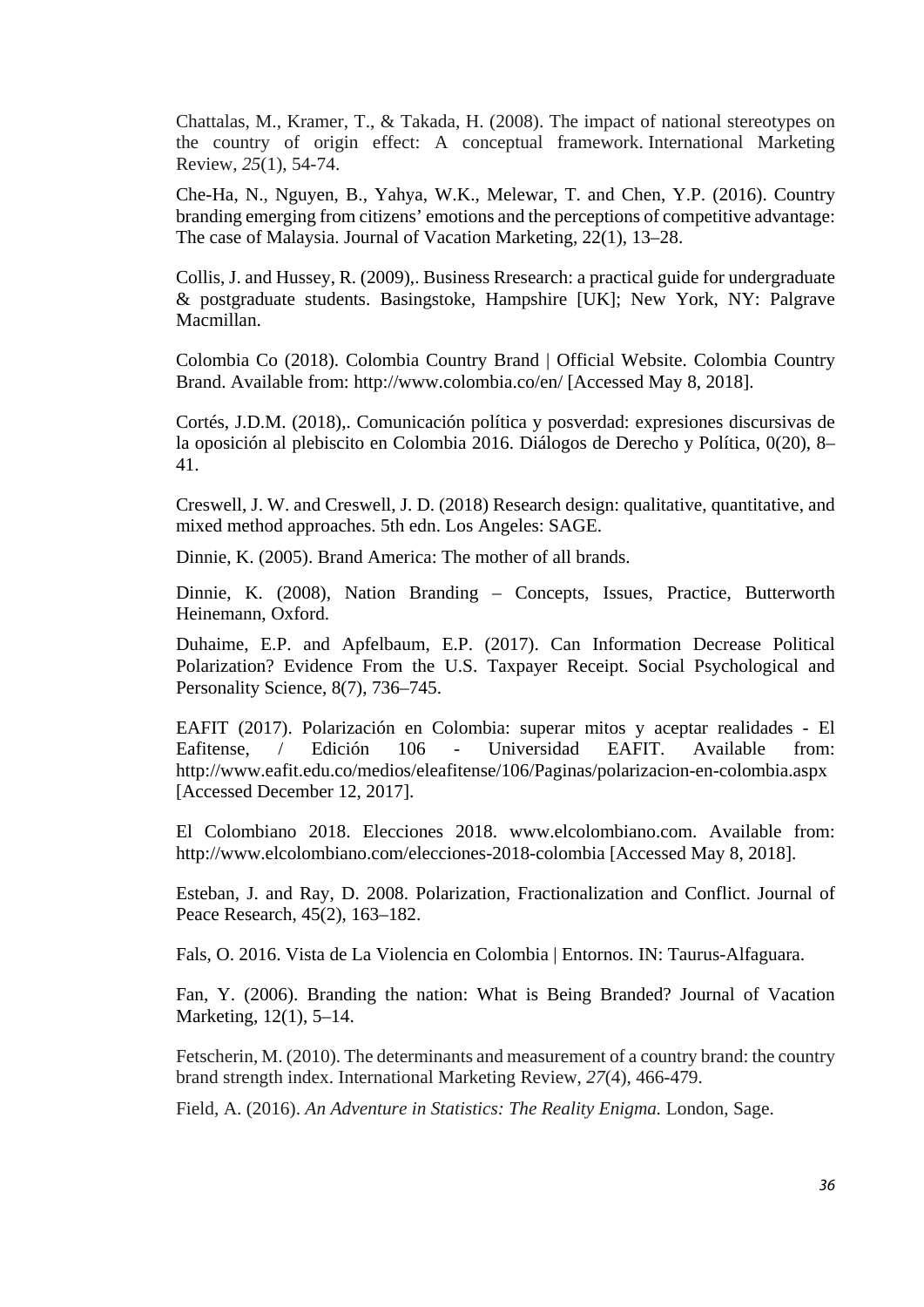Fiske, S. and Taylor, S. (1991), Social Cognition, 2nd ed., McGraw-Hill, New York, NY.Forbes and Guzman, S. 2017. Colombia's Presidential Election Is Making Peace More Difficult.

Florek, M. (2005). The country brand as a new challenge for Poland. Place branding, 1(2), 205-214.

FutureBrand 2017. Country Brand Report - Latinamerica.

Galindo, J. 2018. Análisis | ¿Fragmentación o polarización? El País. Available from: https://elpais.com/internacional/2018/03/12/colombia/1520862830\_961463.html [Accessed June 27, 2018].

Gallup Colombia 2017. Gallup Colombia 2017. Available from: https://www.dropbox.com/s/lqxepasxgd90unl/0258- 17000010%20GALLUP%20POLL%20%23119.pdf?dl=0.

Gilmore, F. (2002). A country—Can it be repositioned? Spain—The success story of country branding. Journal of Brand management, 9(4), 281-293.

Hackett, G. 1981. Survey Research Methods. Personnel & Guidance Journal, 59(9), 599.

Haley, U. C., & Low, L. (1998). Crafted culture: governmental sculpting of modern Singapore and effects on business environments. Journal of Organizational Change Management, 11(6), 530-553.

Handlin, S. (2018). The Logic of Polarizing Populism: State Crises and Polarization in South America. American Behavioral Scientist, 62(1), 75–91.

He, J. and Wang, C. L. (2017), How Global Brands Incorporating Local Cultural Elements Increase Consumer Purchase Likelihood, International Marketing Review, 34 (4), 463-479.

Held, K., & Berg, N. (2015),. Liability of emergingness of emerging market multinationals in developed markets: A conceptual approach. In Experiences of Emerging Economy Firms (pp. 6-31). Palgrave Macmillan, London.

Hernández, F.C. (2018),. Posperiodismo tuitero y embustero en el ambiente electoral colombiano. ComHumanitas: revista científica de comunicación, 9(1), 41–52.

Herstein, R. (2012),. Thin line between country, city, and region branding. Journal of Vacation Marketing, 18(2), 147–155.

Historia de la Marca País. 2017. Marca País Colombia. Available from: http://www.colombia.co/marca-colombia/quienes-somos/historia-de-la-marca/historiade-marca-colombia/ [Accessed August 1, 2018].

Holt, D. (2003). What Becomes an Icon Most?.pdf. , Harvard Business Review, 43-49.

JEP (2017). ConstrucciónDePaz. Available from: http://www.construcciondepaz.com/ [Accessed December 12, 2017].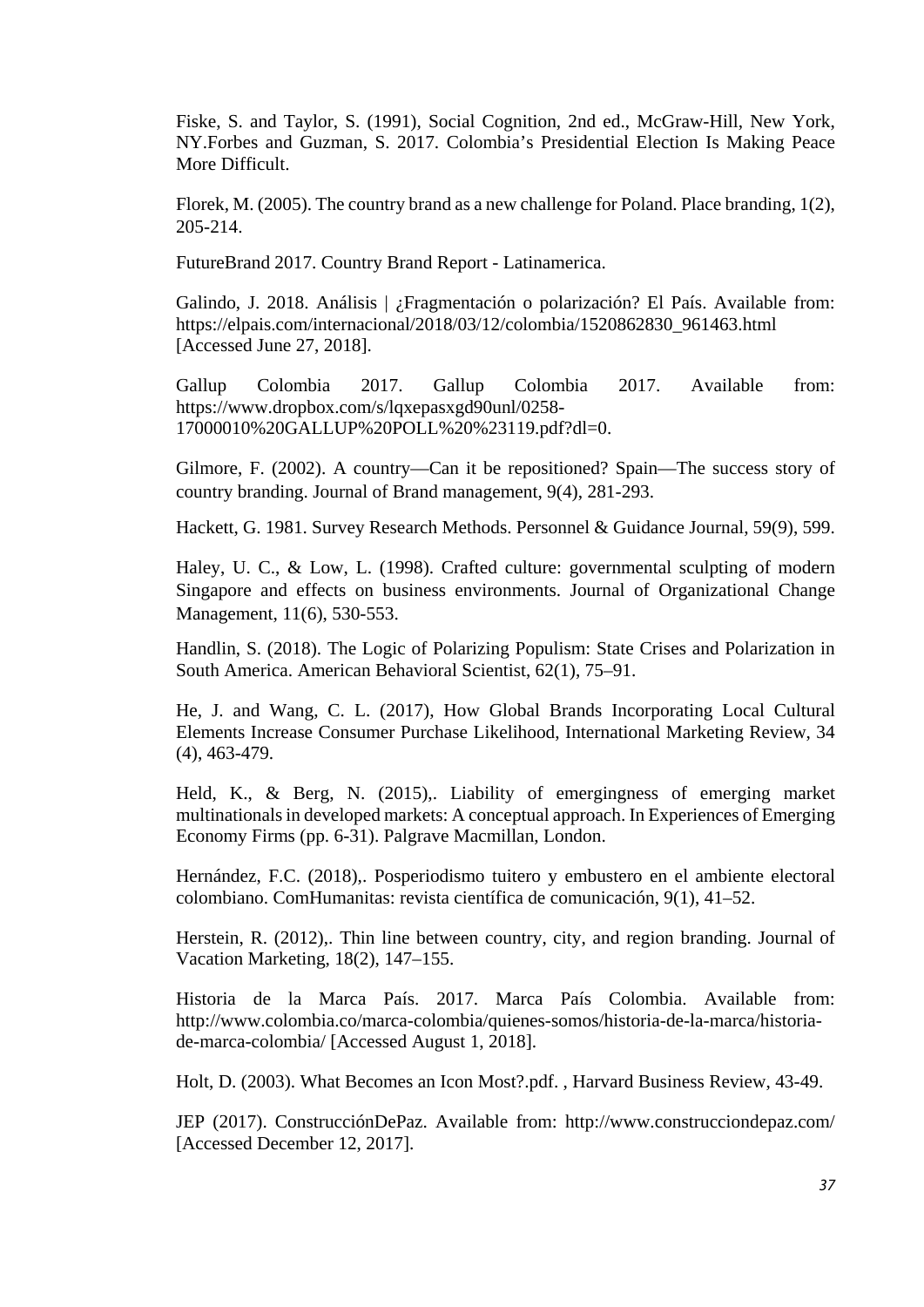Kemp E, Williams KH and Bordelon BM (2012) The impact of marketing on internal stakeholders in destination branding: The case of a musical city. Journal of Vacation Marketing 18(2): 121-133.

Kerrigan, F., Shivanandan, J. and Hede, A.-M. (2s012). Nation Branding: A Critical Appraisal of Incredible India. Journal of Macromarketing, 32(3), 319–327.

Kilduff, K., & Núñez-Tabales, J. M. (2014),. Country Image Management: Brand Spain in the United States (US). Regional and Sectoral Economic Studies, 14(2), 5-16.

Kim, Y. (2015). Does Disagreement Mitigate Polarization? How Selective Exposure and Disagreement Affect Political Polarization. Journalism & Mass Communication Quarterly, 92(4), 915–937.

Kotler, P., Haider, D.H. and Rein, I. (1993), Marketing Places: Attracting Investment, Industry and Tourism to Cities, States and Nations, The Free Press, New York, NY.

Kubacki, K., & Skinner, H. (2006). Poland: Exploring the relationship between national brand and national culture. Journal of Brand Management, 13(4-5), 284-299.

La Nación (2018),. Paz y polarización en Colombia. La Nación, Grupo Nación. Available from: https://www.nacion.com/opinion/editorial/paz-y-polarizacion-encolombia/BG6CCPEQUZGZPINVOLRIWHNLAI/story/ [Accessed July 20, 2018].

LeBas, A. (2018). Can Polarization Be Positive? Conflict and Institutional Development in Africa. American Behavioral Scientist, 62(1), 59–74.

Lee, F.L.F. (2016), Impact of social media on opinion polarization in varying times. Communication and the Public, 1(1), 56–71.

Li, D., Wang, C. L. Jiang, Y., Barnes, B. R, and Zhang, H., (2014), The asymmetric influence of cognitive and affective country image on rational and experiential purchases, European Journal of Marketing, 48 (11/12), 2153-2175.

Lodge, C. (2002). Success and failure: The brand stories of two countries. Journal of brand management, 9(4), 372-384.

Martin, I.M. and Eroglu, S. (1993). Measuring a multi-dimensional construct: country image, Journal of Business Research, 28(3), 191-210.

McCoy, J., Rahman, T. and Somer, M. (2018). Polarization and the Global Crisis of Democracy: Common Patterns, Dynamics, and Pernicious Consequences for Democratic Polities. American Behavioral Scientist, 62(1), 16–42.

Miley, J. (2013). The Gathering Final Report. Available from: http://www.failteireland.ie/FailteIreland/media/WebsiteStructure/Documents/eZine/The Gathering\_FinalReport\_JimMiley\_December2013.pdf [Accessed December 12, 2017].

Molano, A. and García, H. (2018). Entrevista con Gustavo Petro: "El voto en blanco es una autoderrota" | elespectador.com. Available from: https://www.elespectador.com/elecciones-2018/noticias/politica/el-voto-en-blanco-esuna-autoderrota-gustavo-petro-articulo-793755 [Accessed July 25, 2018].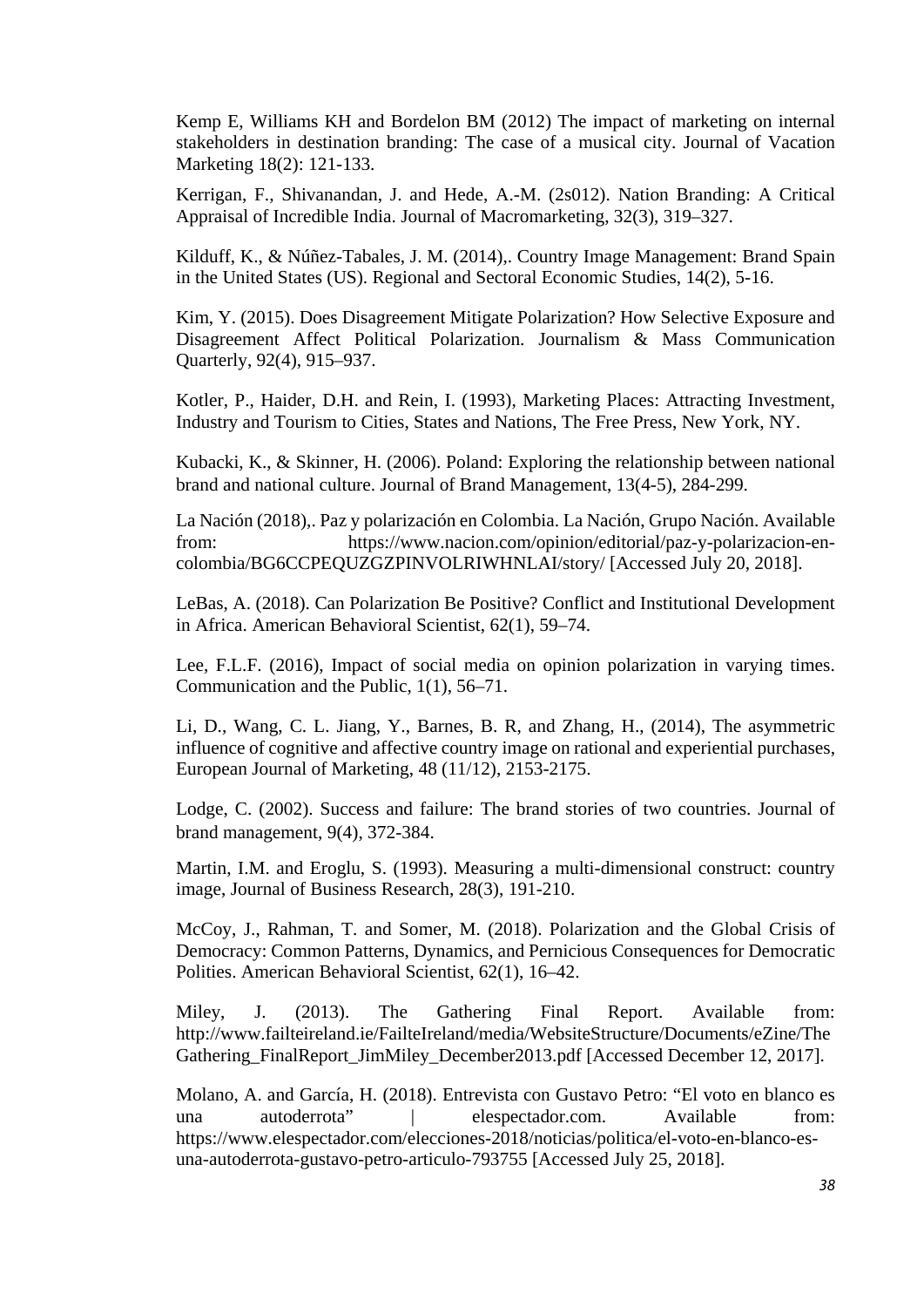Morgan N, Hastings E and Pritchard A (2012) Developing a new DMO marketing evaluation framework: the case of visit Wales. Journal of Vacation Marketing 18(1): 73– 89

Morgan, N., Pritchard, A., & Piggott, R. (2002). New Zealand, 100% pure. The creation of a powerful niche destination brand. Journal of brand management, 9(4), 335-354.

Morris, J. S. (2007). Slanted objectivity? Perceived media bias, cable news exposure, and political attitudes. Social Science Quarterly, 88(3), 707-728.

OACP (2017),. Oficina del Alto Comisionado para la Paz. Available from: http://www.altocomisionadoparalapaz.gov.co/Paginas/home.aspx [Accessed December 12, 2017].

Olins, W. (2002). Branding the nation—The historical context. Journal of brand management, 9(4), 241-248.

Onwuegbuzie, A. J., & Collins, K. M. (2007). A typology of mixed methods sampling designs in social science research. The qualitative report, 12(2), 281-316.

Pant, D. R. (2005). A place brand strategy for the Republic of Armenia: 'Quality of context'and 'sustainability'as competitive advantage. Place branding, 1(3), 273-282.

Petcu, C.E. (2017). The Promise of Peace in Colombia Recognizing Youth as Peacebuilders. Research Gate, p.16.

Pharr, J.M. (2005), "Synthesizing country-of-origin research from the last decade: is the concept still salient in an era of global brands?", Journal of Marketing Theory and Practice, 13 (4), 34-45.

Prelipceanu, C.-M. (2015). Country Branding iIn aA Multicultural World. The Case Of Romania. Synergy, 11 (2),152-160

Pride, R. (2002). Brand Wales:'natural revival'. Destination branding: Creating the unique destination proposition, 109-123.

Prior, M. (2013). Media and political polarization. Annual Review of Political Science, 16, 101-127.

Reuters 2012. La cronología de los procesos de paz en Colombia. Available from: https://www.americaeconomia.com/politica-sociedad/politica/la-cronologia-de-losprocesos-de-paz-en-colombia [Accessed December 12, 2017].

Roubal, O. (2017). Sociology oOf Branding: "Just Do It" In The "No Limits" World. Communication Today, 8, p.7.

Same, S. and Solarte-Vasquez, M.C. (2014). Country branding and country image: insights, challenges and prospects. The case of Estonia. Baltic Journal of European Studies, 4(1), 137–165.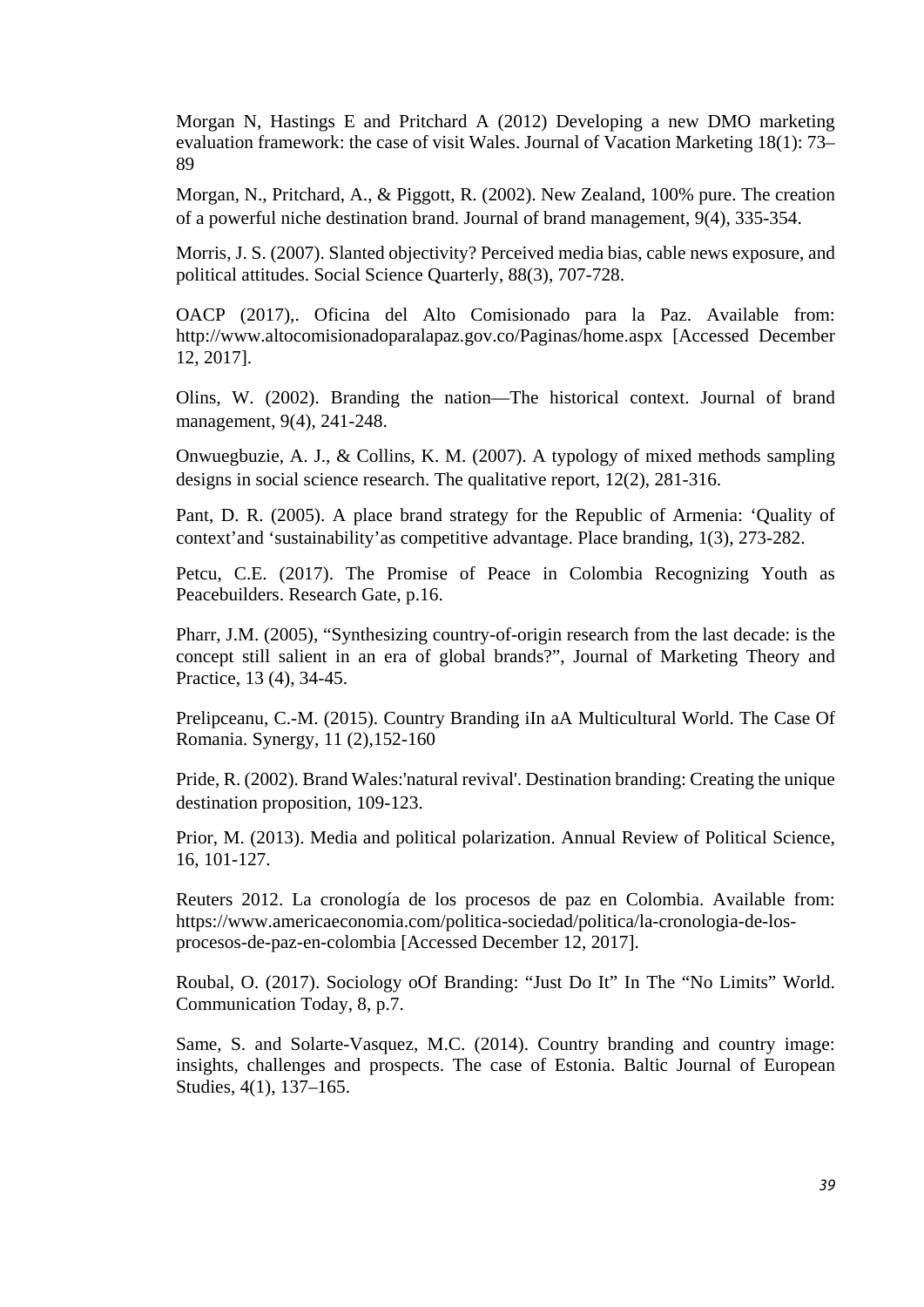Santander, D.N. and Montufar, Á.R. (2017). Populismo-democracia: su relación e implicaciones como fenómeno mundial. Una perspectiva desde Colombia. Revista Criterios, 24(1).

Schneider, D. (2005), The Psychology of Stereotyping, Guilford Press, New York, NY.

Schroeder, J.E. (2009). The cultural codes of branding. Marketing Theory, 9(1), pp.123– 126.

Semana (2017). Polarización en Colombia, el peligro verdadero. Polarización en Colombia, el peligro verdadero. Available from: http://www.semana.com/nacion/articulo/polarizacion-el-peligro-verdadero/536934 [Accessed December 12, 2017].

Semana 2018. Gustavo Petro: ¿Esperanza o miedo? Gustavo Petro: ¿Esperanza o miedo? Available from: http://www.semana.com/elecciones-presidenciales-2018/noticias/gustavo-petro-un-fenomeno-electoral-que-causa-esperanza-y-miedo-566082 [Accessed July 25, 2018].

Skinner, H., & Croft, R. (2004). Creating the Cool: Exploring the concept of national branding. International Journal of Applied Marketing, 3(2), 3-21.

Skinner, H., & Kubacki, K. (2007). Unravelling the complex relationship between nationhood, national and cultural identity, and place branding. Place Branding and Public Diplomacy, 3(4), 305-316.

Somer, M. and McCoy, J. (2018). Déjà vu? Polarization and Endangered Democracies in the 21st Century. American Behavioral Scientist, 62(1), 3–15.

Spohr, D. (2017). Fake news and ideological polarization: Filter bubbles and selective exposure on social media. Business Information Review, 34(3), 150–160.

Stavrakakis, Y. (2018). Paradoxes of Polarization: Democracy's Inherent Division and the (Anti-) Populist Challenge. American Behavioral Scientist, 62(1), 43–58.

Stroud, N.J. (2010). Polarization and Partisan Selective Exposure. Journal of Communication, 60(3), 556–576.

Tavakol, M., and Dennick, R. (2011). "Making sense of Cronbach"s alpha", *International Journal of Medical Research*, 2(1):53-55.

The Gathering (2013). The Gathering - be part of it - YouTube. Available from: https://www.youtube.com/watch?v=x2WylVJB4AY [Accessed December 13, 2017].

Tiempo, C.E.E. (2017). 'La paz no es ni puede ser una bandera de campaña': Santos. El Tiempo. Available from: http://www.eltiempo.com/politica/gobierno/la-paz-comobandera-para-el-2018-63420 [Accessed December 12, 2017].

Vasudevan, S. (2008). The role of internal stakeholders in destination branding: Observations from Kerala Tourism. Place Branding and Public Diplomacy, 4(4), 331- 335.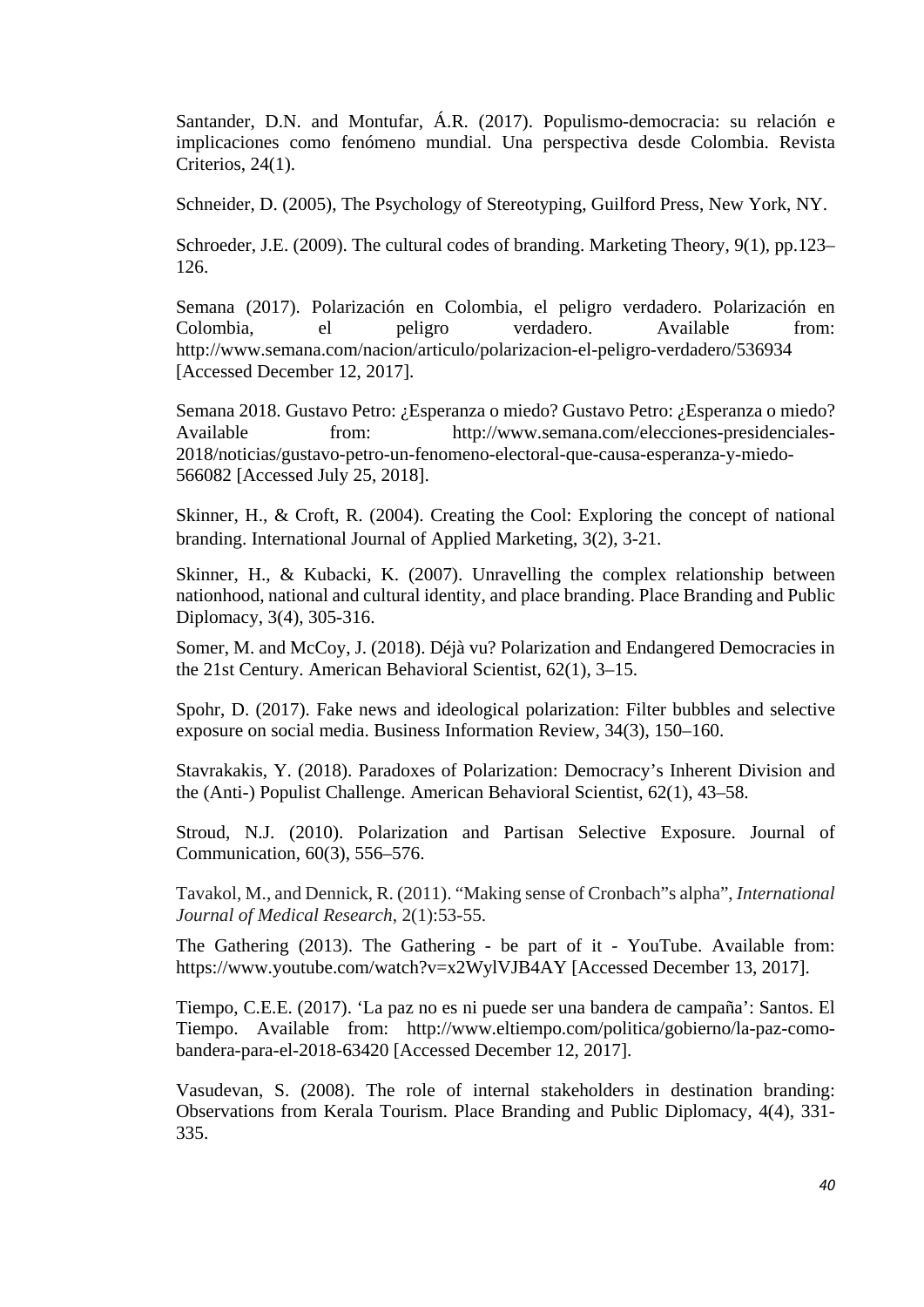Viosca Jr, R. C., Bergiel, B. J., & Balsmeier, P. (2004). Effects of the electronic Nigerian money fraud on the brand equity of Nigeria and Africa. Management Research News, 27(6), 11-20.

Wang, C. L., He, J. and Barnes, B. (2017), Brand management and consumer experience in emerging markets: directions for future research, International Marketing Review, 34 (4), 458-462.

Wang, C. L., Li., D., Barnes, B. and Anh, J. (2012), Country image, product Image and consumer purchase intention: Evidence from an emerging economy, International Business Review, 21 (6), 1041-1051.

Yang, J., Rojas, H., Wojcieszak, M., Aalberg, T., Coen, S., Curran, J., Hayashi, K., Iyengar, S., Jones, P.K., Mazzoleni, G., Papathanassopoulos, S., Rhee, J.W., Rowe, D., Soroka, S. and Tiffen, R. (2016). Why Are 'Others' So Polarized? Perceived Political Polarization and Media Use in 10 Countries. Journal of Computer-Mediated Communication, 21(5), 349–367.

#### **ANNEX I – INTERVIEW PROTOCOL**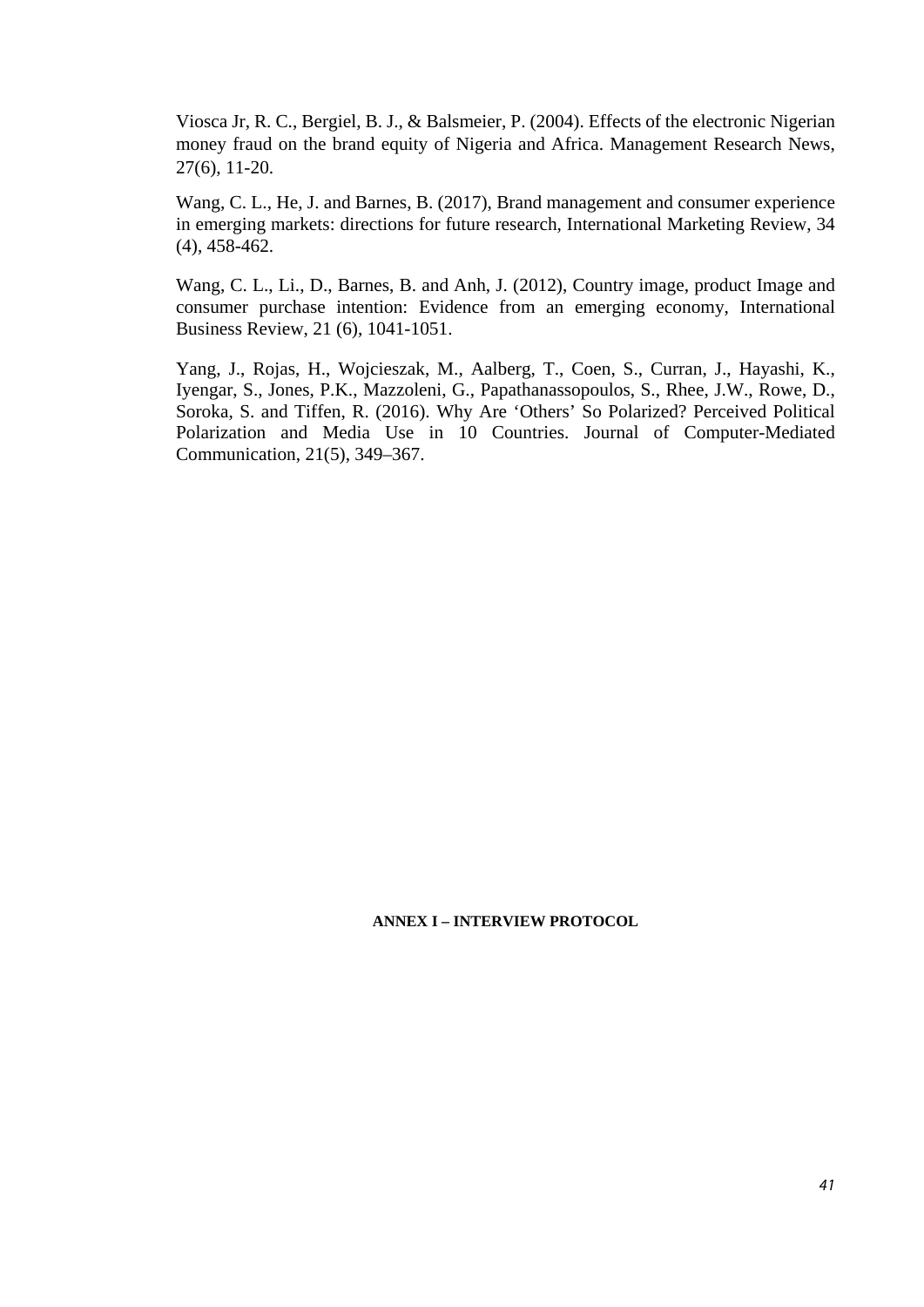| <b>INTERVIEWS QUESTIONS</b>                                                                                                                                                                                                                                                                                                                                                                                                                                                                                                        | <b>THEME</b>                                                    | <b>SOURCES</b>                                                    |
|------------------------------------------------------------------------------------------------------------------------------------------------------------------------------------------------------------------------------------------------------------------------------------------------------------------------------------------------------------------------------------------------------------------------------------------------------------------------------------------------------------------------------------|-----------------------------------------------------------------|-------------------------------------------------------------------|
| What do you think are the causes of polarization in<br>Colombia?<br>From your perspective, what is the impact of polarization<br>within Colombia?<br>Do you think there is a way to solve this problem?<br>There are cases when polarization has been positive like in<br>Ghana and Burkina Faso. In Colombia what do you think<br>could happen? Is it gonna strength democracy?<br>From your perspective, what do you think is the role of<br>media on polarization? Do you have any thought about fake<br>news and polarization? | Polarization<br>in societies                                    | (McCoy, et al., 2018)<br>(Spohr, 2017)<br>(Somer and McCoy, 2018) |
| From your discipline what do you think is the power of<br>advertising and branding within a society?<br>Do you think through a communication campaign is it<br>possible to change Colombian's minds?<br>Do you think an advertising campaign highlighting<br>Colombian culture would be capable to increase identity<br>among citizens?                                                                                                                                                                                            | <b>Branding</b><br>and its<br>impact on<br>cultural<br>identity | (Holt, 2003).<br>(Schroeder, 2009)<br>(Banerjee, 2008)            |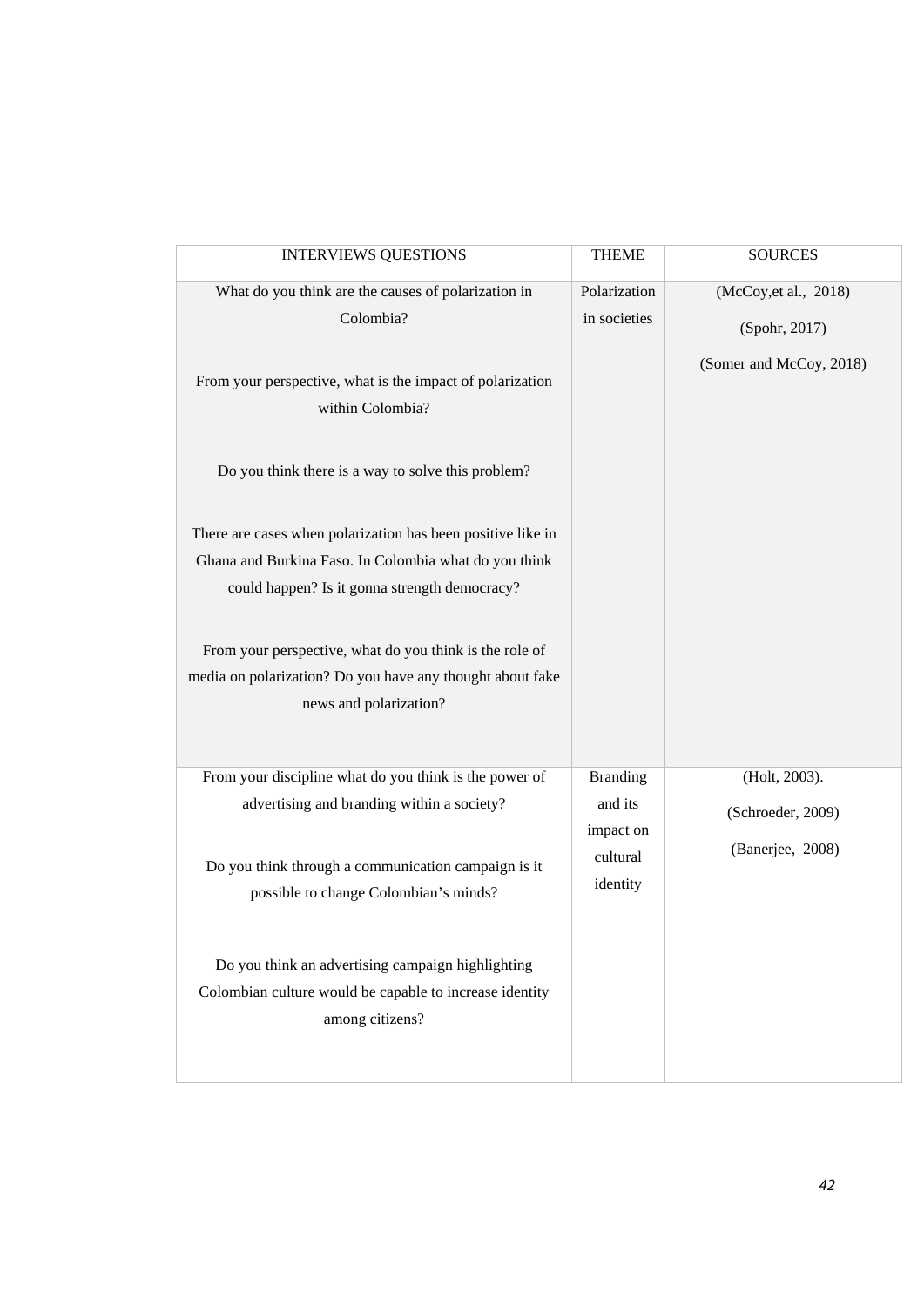| After watching this ad what is your general feeling? Do you    | Country  | (Vasudevan, 2008)       |
|----------------------------------------------------------------|----------|-------------------------|
| feel identification with the content of the commercial?        | branding | (Kemp et al., 2012)     |
|                                                                | within   |                         |
|                                                                | Colombia | (Morgan et al., 2012)   |
| From your expertise is it possible to decrease polarization if |          | (Che-Ha, et al., 2016). |
| this kind of communication and ads are published all over      |          |                         |
| the country and Colombia Co be the one doing the               |          |                         |
| campaign?                                                      |          | (Fan, 2006).            |
|                                                                |          |                         |
|                                                                |          |                         |
| What do you think is the reason behind this kind of            |          | (Herstein, 2012)        |
| communication and campaigns are not developed in               |          |                         |
| Colombia?                                                      |          |                         |
|                                                                |          |                         |
|                                                                |          |                         |

#### **ANNEX II – CONSENT FORM**

1. I agree to participate in this research project. I have received sufficient information about this research project and understand my role in it. The purpose of my participation as an interviewee in this project and the future processing of my personal data has been explained to me and are is clear.

2. My participation as an interviewee in this project is completely voluntary. There is no explicit or implicit coercion whatsoever to participate.

3. Participation involves being interviewed by (a) researcher(s). I allow the researcher(s) to take notes during the interview. I also may allow the recording of the interview and subsequent dialogue by audio/video tape. It is clear to me that in case I do not want the interview and dialogue to be taped I am fully entitled to withdraw from participation.

4. I have the right not to answer questions. If I feel uncomfortable in any way during the interview session, I have the right to withdraw from the interview and ask that the data collected prior to the withdrawal will be deleted.

5. I have been given my consent that the researcher will identify me by name and by function in any reports using information obtained from this interview. Personal data will be processed in full compliance with the EU Data Protection Policy.

6. I have carefully read and fully understood the points and statements of this form. All my questions were answered to my satisfaction, and I voluntarily agree to participate in this study.

7. I obtained a copy of this consent form co-signed by the interviewer.

Participant's Signature and Date

Researcher's Signature and Date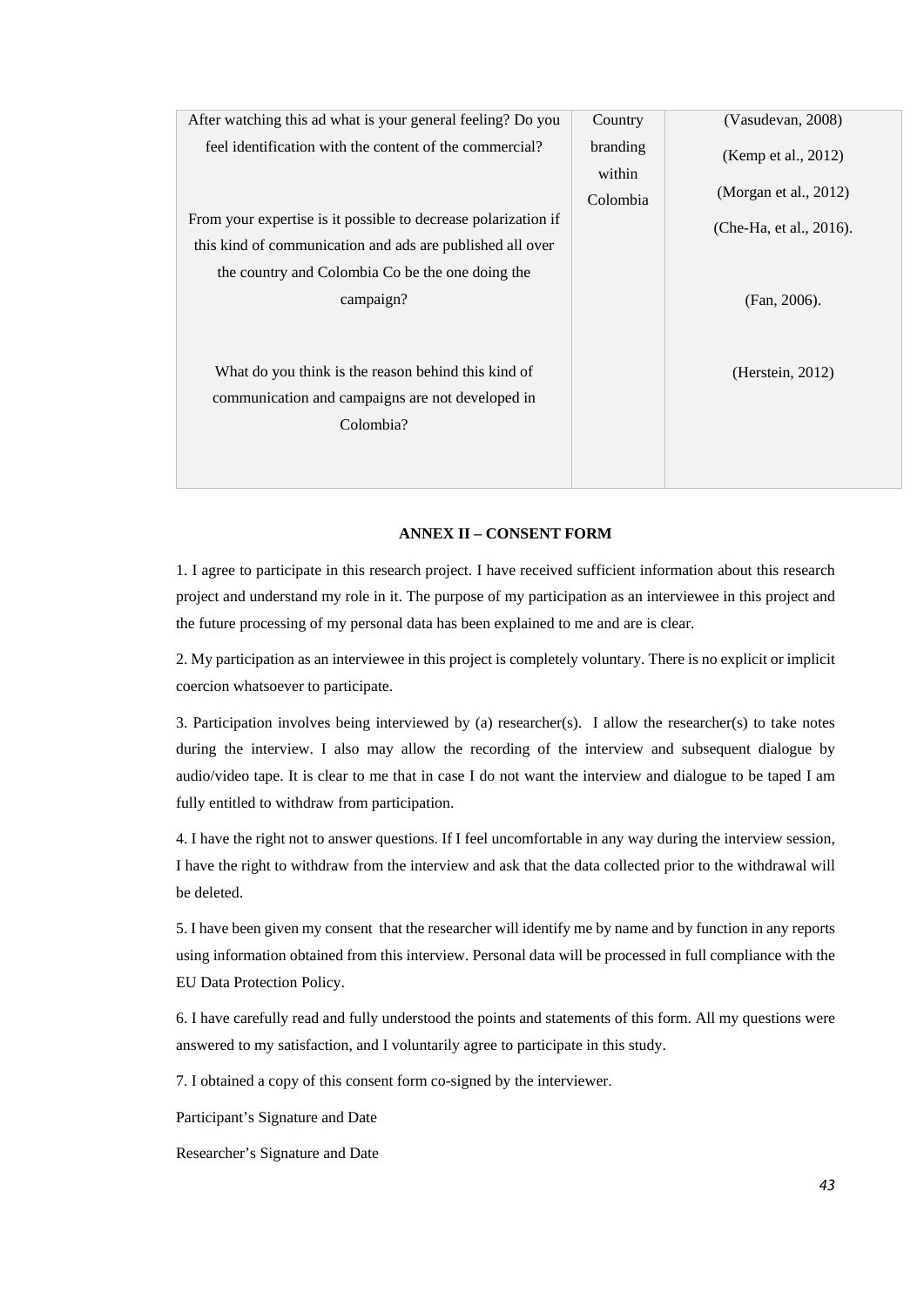#### **ANNEX III - SURVEY QUESTIONS**

- 1. What is your age?
	- a. Under 20
	- b. 21-30
	- c. 31-40
	- d. 41-50
	- e. 51 -60
- 2. What is your gender?
	- a. Male
	- b. Female
- 3. In which city are you living?
	- a. Bogotá
	- b. Cali
	- c. Medellín
	- d. Cartagena
	- e. Bucaramanga
	- f. Other

#### 4. Please rate the following statements on a scale 1-5

|                                            | <b>Strongly</b><br>disagree | <b>Disagree</b> | <b>Neither</b><br>disagreed<br>or agree | Agree                   | <b>Strongly</b><br>agree |
|--------------------------------------------|-----------------------------|-----------------|-----------------------------------------|-------------------------|--------------------------|
|                                            | 1                           | $\mathbf{2}$    | 3                                       | $\overline{\mathbf{4}}$ | 5                        |
| <b>General questions on Branding</b>       |                             |                 |                                         |                         |                          |
| Brands have a strong impact on<br>society  |                             |                 |                                         |                         |                          |
| Mass communication can affect<br>society   |                             |                 |                                         |                         |                          |
| Brands can change people point of<br>views |                             |                 |                                         |                         |                          |
| Brands can make people feel more<br>united |                             |                 |                                         |                         |                          |
|                                            |                             |                 |                                         |                         |                          |
|                                            |                             |                 |                                         |                         |                          |

5. Please rate the following statements on a scale 1-5

|                                     | <b>Strongly</b><br>disagree | <b>Disagree</b> | <b>Neither</b><br>disagreed<br>or agree | Agree | <b>Strongly</b><br>agree |
|-------------------------------------|-----------------------------|-----------------|-----------------------------------------|-------|--------------------------|
|                                     |                             | $\mathbf{2}$    | 3                                       | 4     | 5                        |
| <b>General questions on Country</b> |                             |                 |                                         |       |                          |
| <b>Branding</b>                     |                             |                 |                                         |       |                          |
| Country brands have a strong impact |                             |                 |                                         |       |                          |
| on society                          |                             |                 |                                         |       |                          |
| Country brands can change people    |                             |                 |                                         |       |                          |
| perceptions of a country            |                             |                 |                                         |       |                          |
| Country brands can make people feel |                             |                 |                                         |       |                          |
| more united                         |                             |                 |                                         |       |                          |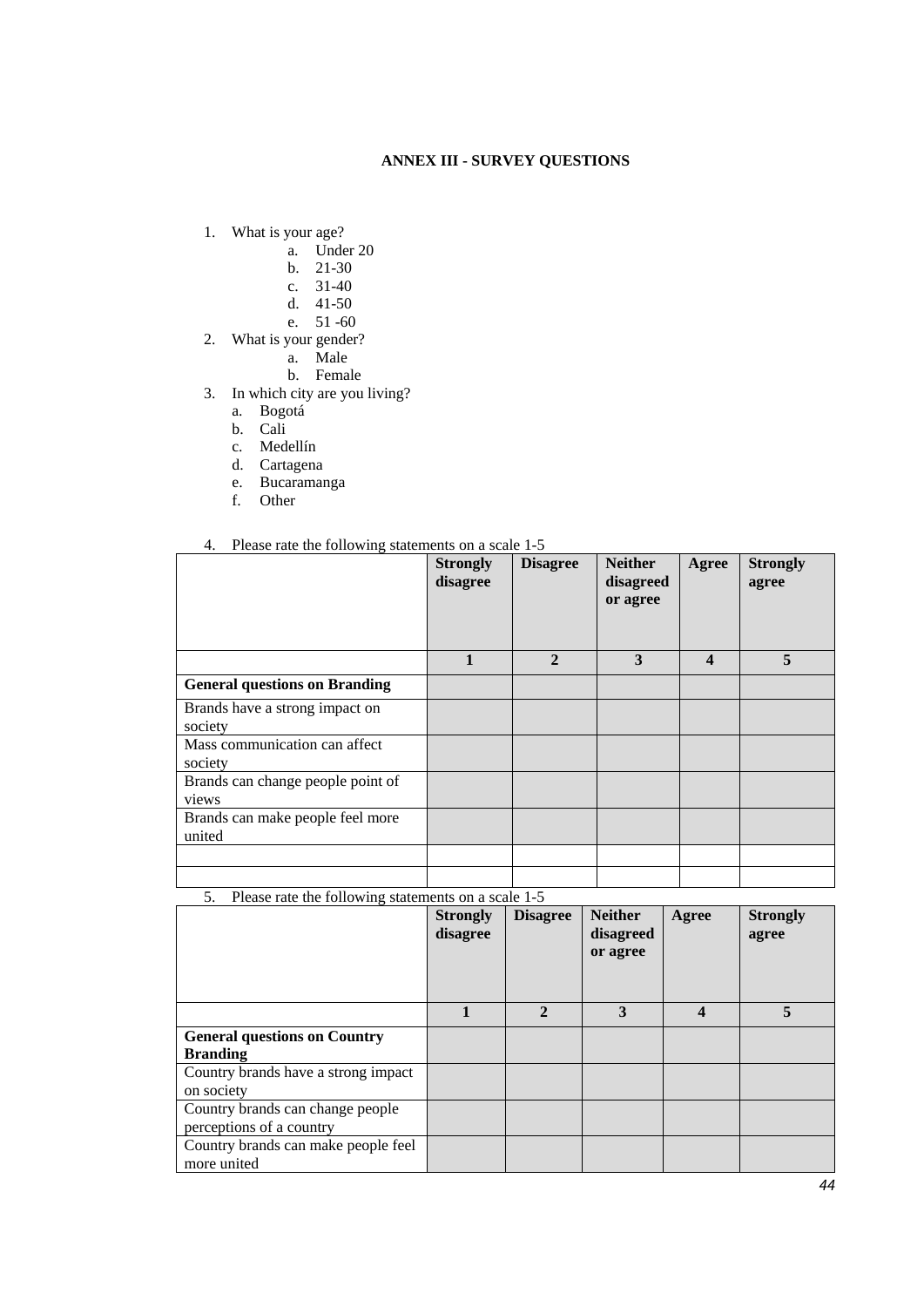| Country brands can improve cultural  |  |  |  |
|--------------------------------------|--|--|--|
| identity                             |  |  |  |
| Country brand can generate positive  |  |  |  |
| emotions in people                   |  |  |  |
| Country branding can attract foreign |  |  |  |
| investment, promote tourism and to   |  |  |  |
| generate awareness of the country    |  |  |  |

- 6. Do you know the work done by Colombia Co (the Colombia country brand)?
	- a. Yes
	- b. No
- 7. Please rate the following statements on a scale 1-5

|                                      | <b>Strongly</b><br>disagree | <b>Disagree</b> | <b>Neither</b><br>disagreed<br>or agree | Agree            | <b>Strongly</b><br>agree |
|--------------------------------------|-----------------------------|-----------------|-----------------------------------------|------------------|--------------------------|
|                                      | 1                           | $\mathbf{2}$    | 3                                       | $\boldsymbol{4}$ | 5                        |
| <b>General questions on Colombia</b> |                             |                 |                                         |                  |                          |
| Co                                   |                             |                 |                                         |                  |                          |
| Colombia Co has a strong impact      |                             |                 |                                         |                  |                          |
| on society                           |                             |                 |                                         |                  |                          |
| Colombia Co can change people        |                             |                 |                                         |                  |                          |
| perceptions of Columbia              |                             |                 |                                         |                  |                          |
| Columbia Co can make its citizens    |                             |                 |                                         |                  |                          |
| feel more united                     |                             |                 |                                         |                  |                          |
| Colombia Co can improve how we       |                             |                 |                                         |                  |                          |
| feel Columbians                      |                             |                 |                                         |                  |                          |
| Colombia Co can generate positive    |                             |                 |                                         |                  |                          |
| emotions in its citizens             |                             |                 |                                         |                  |                          |
| Colombia Co branding can attract     |                             |                 |                                         |                  |                          |
| foreign investment, promote          |                             |                 |                                         |                  |                          |
| tourism and to generate awareness    |                             |                 |                                         |                  |                          |
| of the country                       |                             |                 |                                         |                  |                          |

8. Could you describe the feeling while you watched the commercial? Please tick all that apply

| <b>Positive Feelings</b> | <b>Negative Feelings</b> |
|--------------------------|--------------------------|
| Amused                   | Angry                    |
| Surprise                 | Sad                      |
| Joy                      | <b>Bored</b>             |
| Touched                  | Confused                 |
| Happy                    | Tedious                  |
| Hopeful                  | Inadequate               |
| Inspired                 | <b>Bitter</b>            |
| Love                     | Depressed                |
| Peaceful                 | Ashamed                  |
| Proud                    | Frustrated               |
| Satisfied                |                          |

9. If you have the choice, would you share the video with family and friends? o Yes